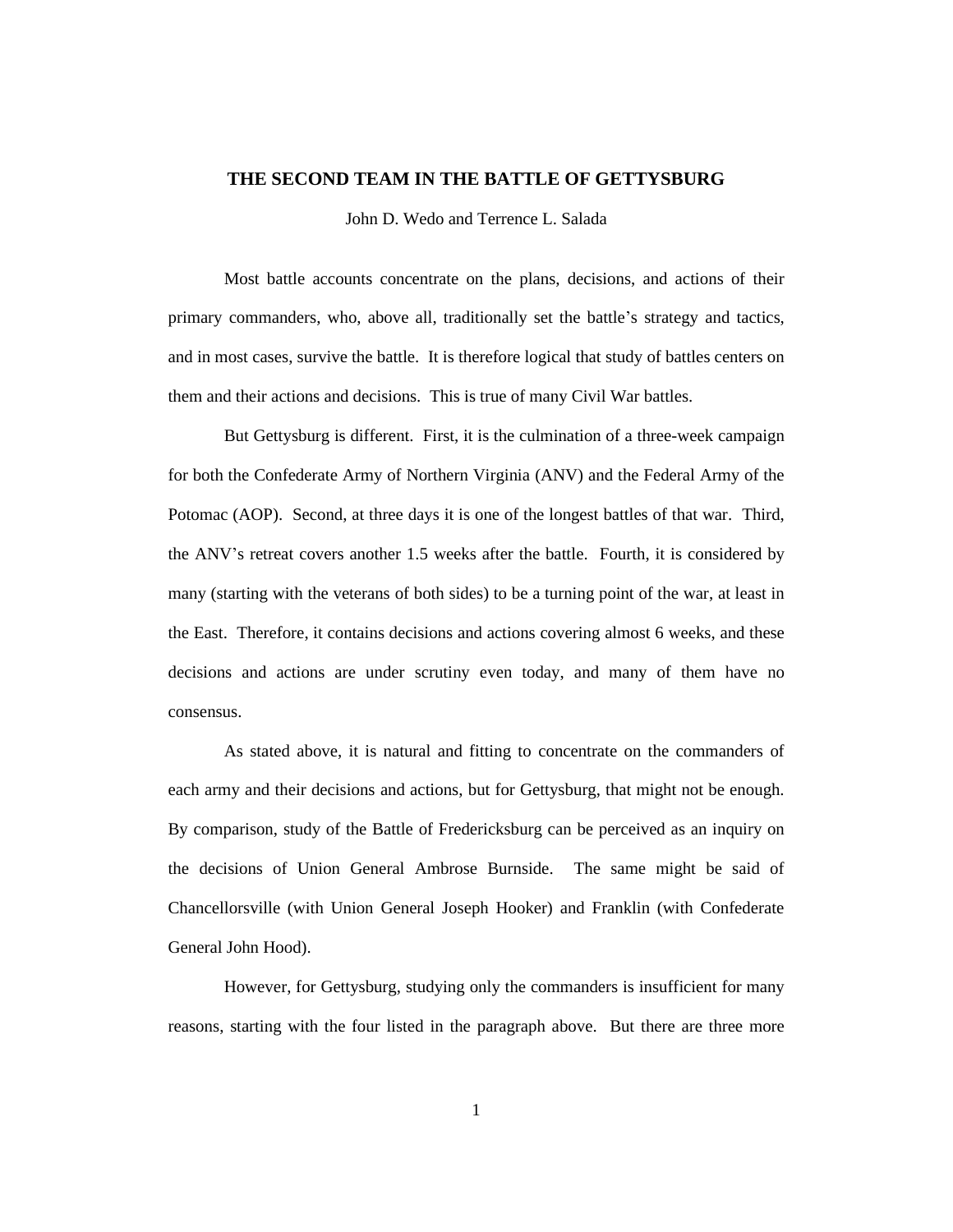reasons, which follow. Reason five, neither army commander was present when the battle started: Confederate General Robert E. Lee did not show up until mid-morning, and Union General George Meade was elsewhere the entire day.

 Reason six, many command substitutions were made during the three days of the battle. For example, after the death of Union General John Reynolds on July 1, I Corps had two substitute corps commanders, and on July 2, after Hood was wounded, the senior brigade commander became the division commander in his stead. Seven, each of these command substitutions placed a subordinate in command of a unit one tier higher than his normal command level. The performance of these substitutes and how they affected the battle is the subject of this paper.

This paper will present delegation from its basic civilian definitions to specific military definitions. It will then present an overview of the salient cases of command substitutions and explain how those included in this paper were chosen. It will then present an analysis of how these might have affected the battle.

However, some disclaimers are warranted. All discussion of generals in this paper is limited to facts and statistics. This paper will not "rate" generals and leaves that unnecessary task to others because the only substantive conduct is that *relative to the battle*. None of the points presented is intended to suggest that either side in that conflict was superior to the other: both North and South were part of the American culture. This paper never questions the incredible and inexhaustible courage and fortitude of the common soldiers who suffered, regardless of how their generals chose to fight battles.

Finally, this paper correlates actions and persons to those in other conflicts, a technique uncommon in Civil War historiography with the notable exceptions of the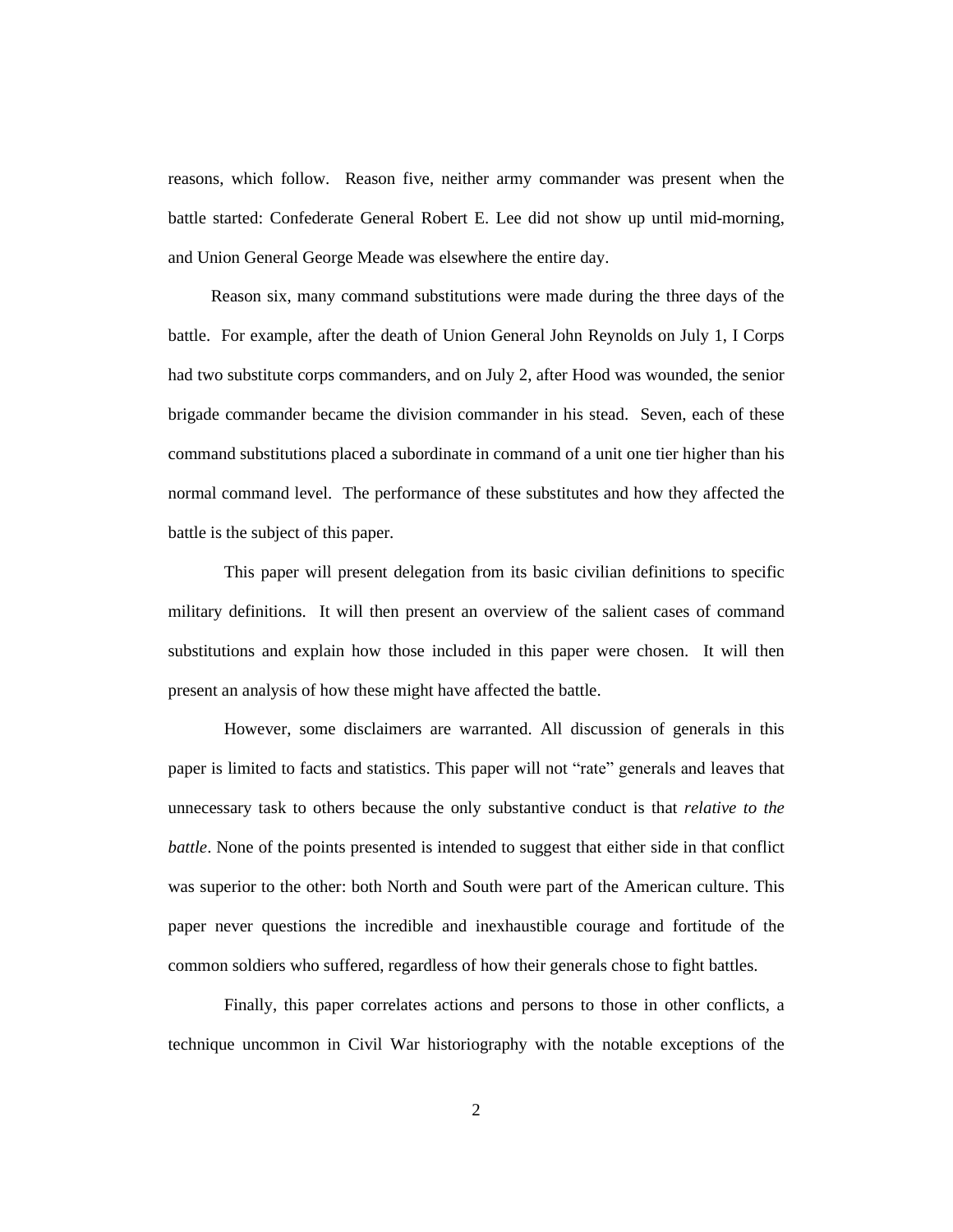works of Fletcher Pratt and John Keegan. However, using such an approach can often help cast new light on relevant topics and serve to explain them better than in isolation. Although many students think that our civil war was fought in a historical vacuum and is unique among world conflicts with absolutely no comparison to others, the similarities are there if one is willing to both look for them and accept what they reveal.

## **DELEGATION IN THE MILITARY**

The common civilian definition of delegation is "the act of empowering to act for another."<sup>1</sup> Delegation is not simply assigning a task to a subordinate, but "real delegation is assigning responsibility (ownership) for outcomes along with the authority (power) to do what is needed to produce the desired results." <sup>2</sup> Other definitions are slightly more narrow, stating that one can delegate authority, not responsibility, which is fixed with the manager (or commander in the military).<sup>3</sup> This narrow interpretation is that followed by the United States Army today. In describing the chain of command, the United States Army Command Policy manual (600-20) states: "Commanders delegate sufficient authority to Soldiers in the chain of command to accomplish their assigned duties, and commanders may hold these Soldiers responsible for their actions. Commanders who assign responsibility and authority to their subordinates still retain the overall responsibility for the actions of their commands." <sup>4</sup> Today, when a military base has fatal training accidents or accusations of sexual harassment, the commander is often replaced: he still retains responsibility for actions under his command.

Delegation is often cited as a tool for building leadership skills in subordinates: "It's a leader's primary responsibility to focus on the success of their people. You retain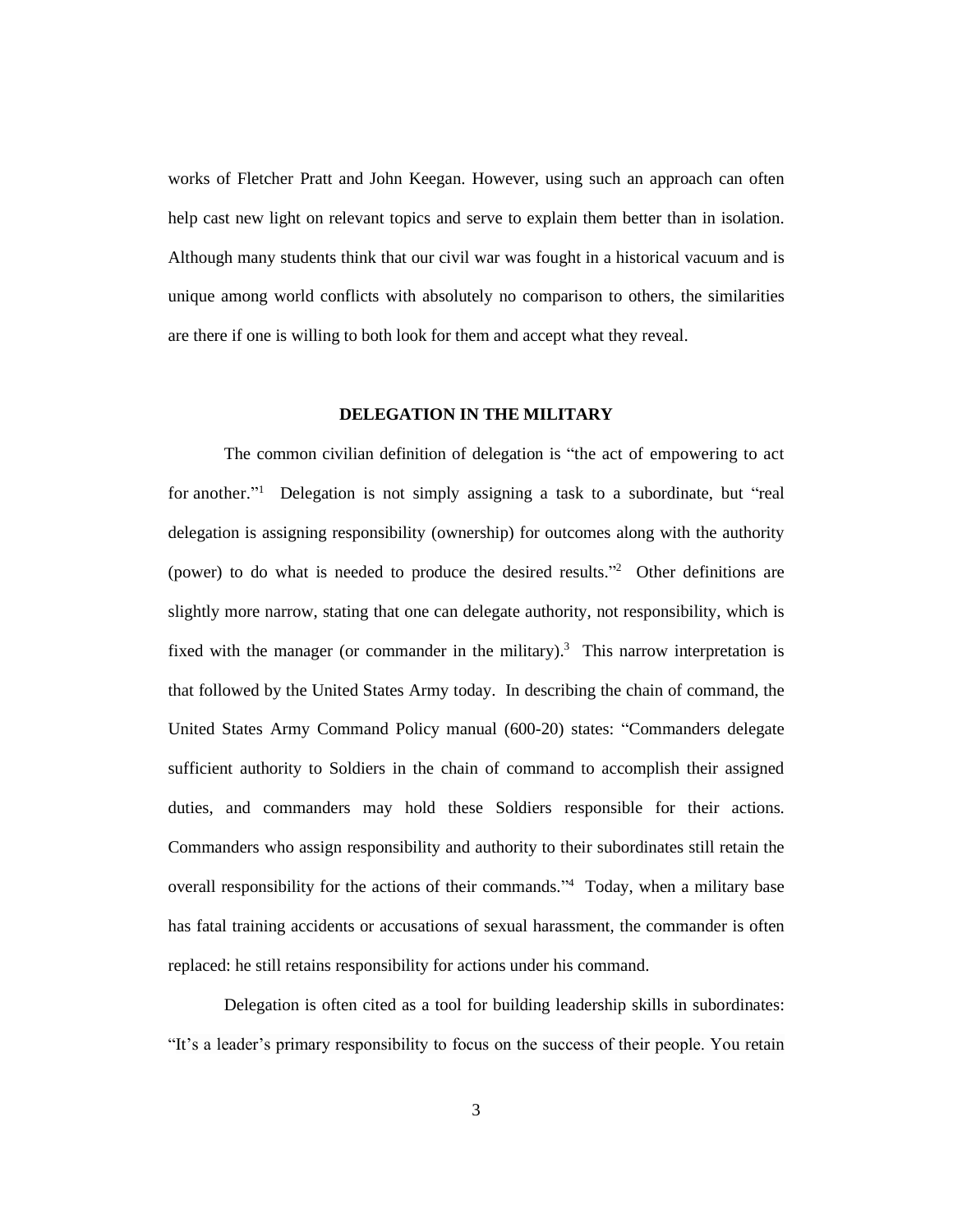your top talent by keeping your employees engaged, empowered and letting them develop their skills to become leaders." 5 However, delegation is one of the hardest skills for new managers to learn, both civilian and military. This is especially true if the new manager was previously a technician accustomed to tackling tasks alone, such as an engineer, programmer, or accountant. "Many leaders struggle with delegation, from the newly promoted to the most experienced who simply take on too much. Moving from an individual contributor to overseeing the efforts of others can be challenging." 6

One of the authors is familiar with adjusting to this transition: in 1975, he was a 23-year old first lieutenant at a remote United States Air Force space satellite radar site in command of six enlisted electronic intelligence technicians. He consulted often with his squadron commander, a colonel, for guidance on balancing his section's technical work (in which he was also trained) with his new supervisory responsibilities. Because the entire squadron of about 75 airmen lived in the main building, these discussions were often in the commander's quarters which were in the same hallway.

Building leadership skills is an activity that takes time, planning, and working closely with subordinates. The goal is to give subordinates authority to complete a task with no interference by the manager, unless asked for. In a normal corporate environment, there is plenty of time to groom potential leaders by assigning them to tasks with increasing responsibilities. Even in peacetime, constant training and drills, along with attendance at advanced service schools, such as The Army War College, allows company grade and field grade officers in the U.S. Military opportunities for developing and refining leadership skills.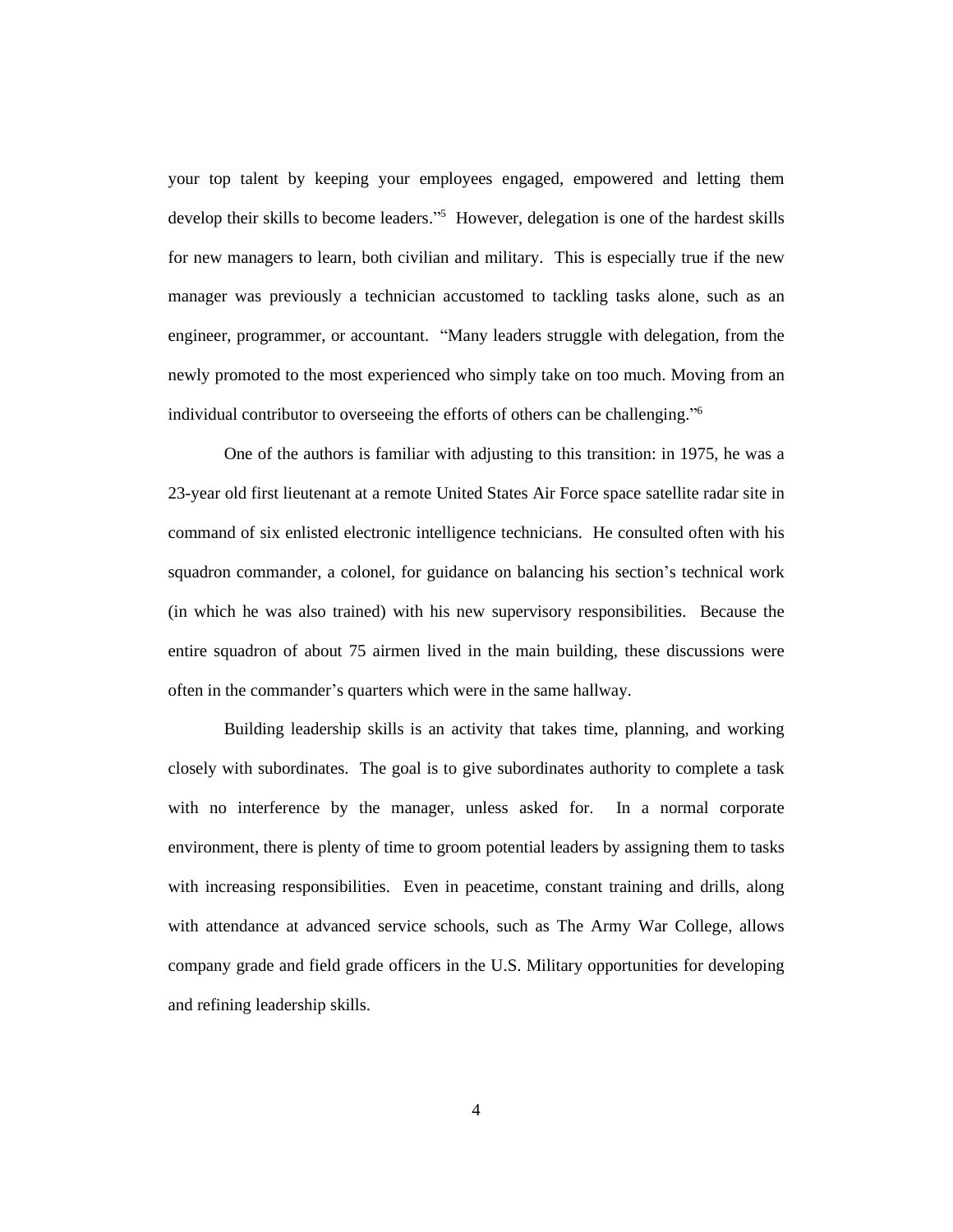But wartime is different. The need for officers is accelerated for many reasons. For example, the expansion of the military decreases the time for all the training and schooling one would normally offer younger officers. The death and/or wounding of officers exacerbate the need for a constant influx of officers. One result of this expansion is that one learns on the job; another is that promotions are sometimes quicker, especially in combat units, sometimes resulting in officers placed in positions of increased authority more quickly than in peacetime. Often that upward placement is quick, owing to the death, wounding, or absence of the commander, forcing lower-ranking officers or noncommissioned officers (NCOs) to take command. A good example of this is the invasion of France, also known as D-Day, when many American units on Omaha Beach lost commanders during the early landing waves, and those units were led off the beach by junior officers or NCOs until they could be reformed.

The Civil War was no exception. The need for officers in 1861 was so acute that it resulted in two graduations from the United States Military Academy at West Point, one in May (early) and one in June (one year early). Many of these officers went into the regular army as second lieutenants, and others resigned their regular commissions and went to their respective states for commissions at higher ranks in the Unites States Volunteers. Southern cadets who left the academy acquired commissions similarly in the Confederate Army. It is important to remember that West Point graduates second lieutenants, which are company grade officers (second and first lieutenants and captains), not a regimental commander (normally a colonel). But many of those graduates resigned from the regular army and became colonels commanding regiments in their home states.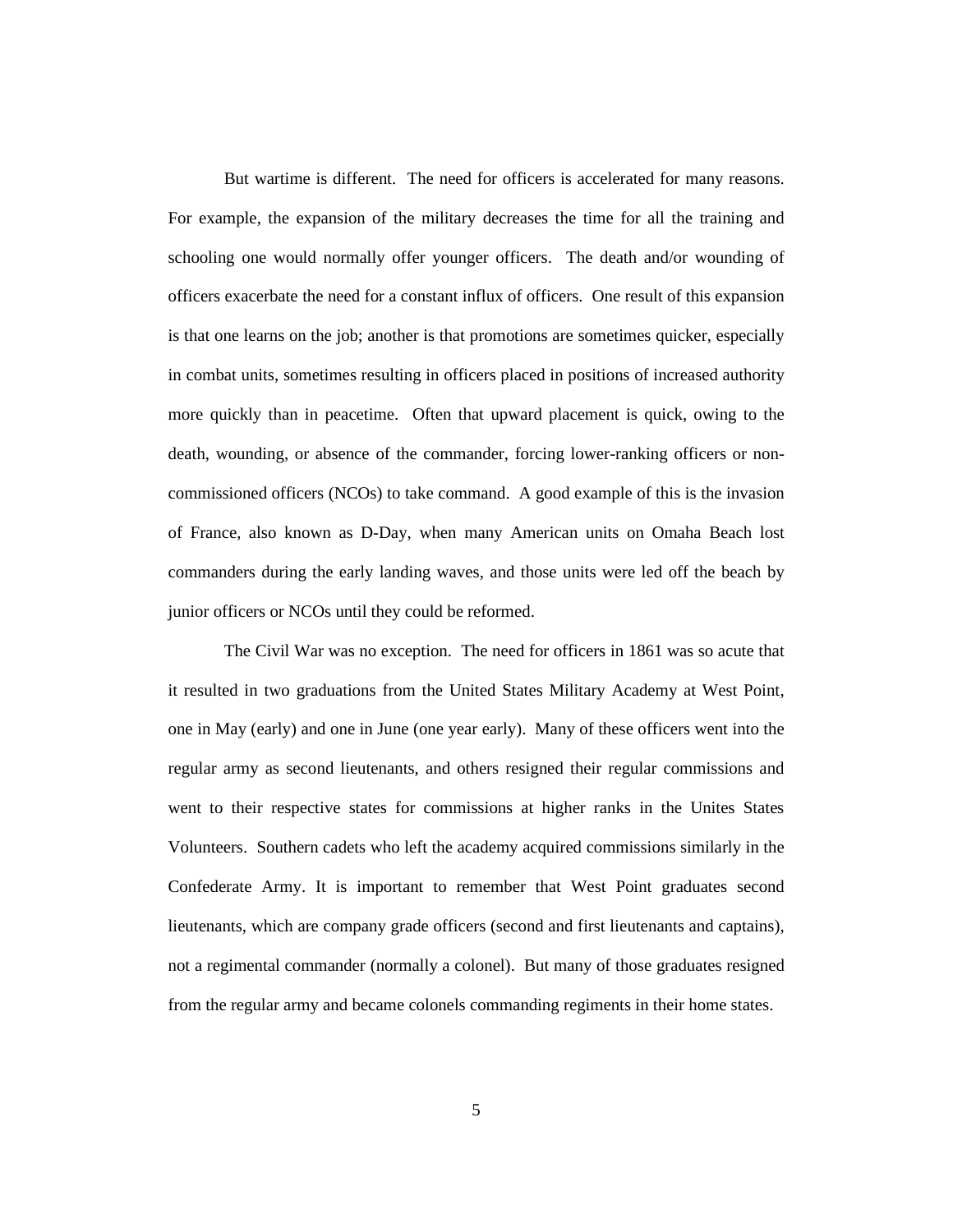West Point graduates who had served and were civilians in 1861 also received quick promotions, but they were not trained for high command. One of these was William Sherman, who graduated in 1840 and left the army in 1850 as a captain. In May 1861, he was offered a colonel's commission in the regular army and command of the 13<sup>th</sup> Regular Infantry.<sup>7</sup> In late July of that year, he was appointed brigadier general of volunteers. About this time, he wrote (italics added):

I had received several new regiments, and had begun two new forts on the hill or plateau, above and farther out than Fort Corcoran [Arlington, Virginia]; and I organized a system of drills, embracing the evolutions of the line, all of which was new to me, *and I had to learn the tactics from books*; but I was convinced that we had a long, hard war before us, and made up my mind to begin at the very beginning to prepare for it.<sup>8</sup>

The problem and the process were similar on both sides. Few officers had experience with large-scale movements, and they learned any way they could.

There are two final considerations on delegation in the military. One is that the assumption of transfer of command is normally absolute, i.e., the new commander is *the* commander. Unlike the civilian arena, there is normally no "acting" commander, unless the unit commander is temporarily away from the unit. World War II (WW2) United States Navy Admiral Chester Nimitz is quoted as saying, "When you're in command, command." <sup>9</sup> The other consideration is that when an officer assumes command of the unit from his superior, he should command only the higher unit and should not try to perform that and his original duties at the same time.

WW2 provides examples. When Admiral Raymond Spruance took command of Carrier Task Force 16 from the hospitalized Admiral William Halsey in May 1942 (just prior to the Battle of Midway), Spruance assumed all authority and responsibility for the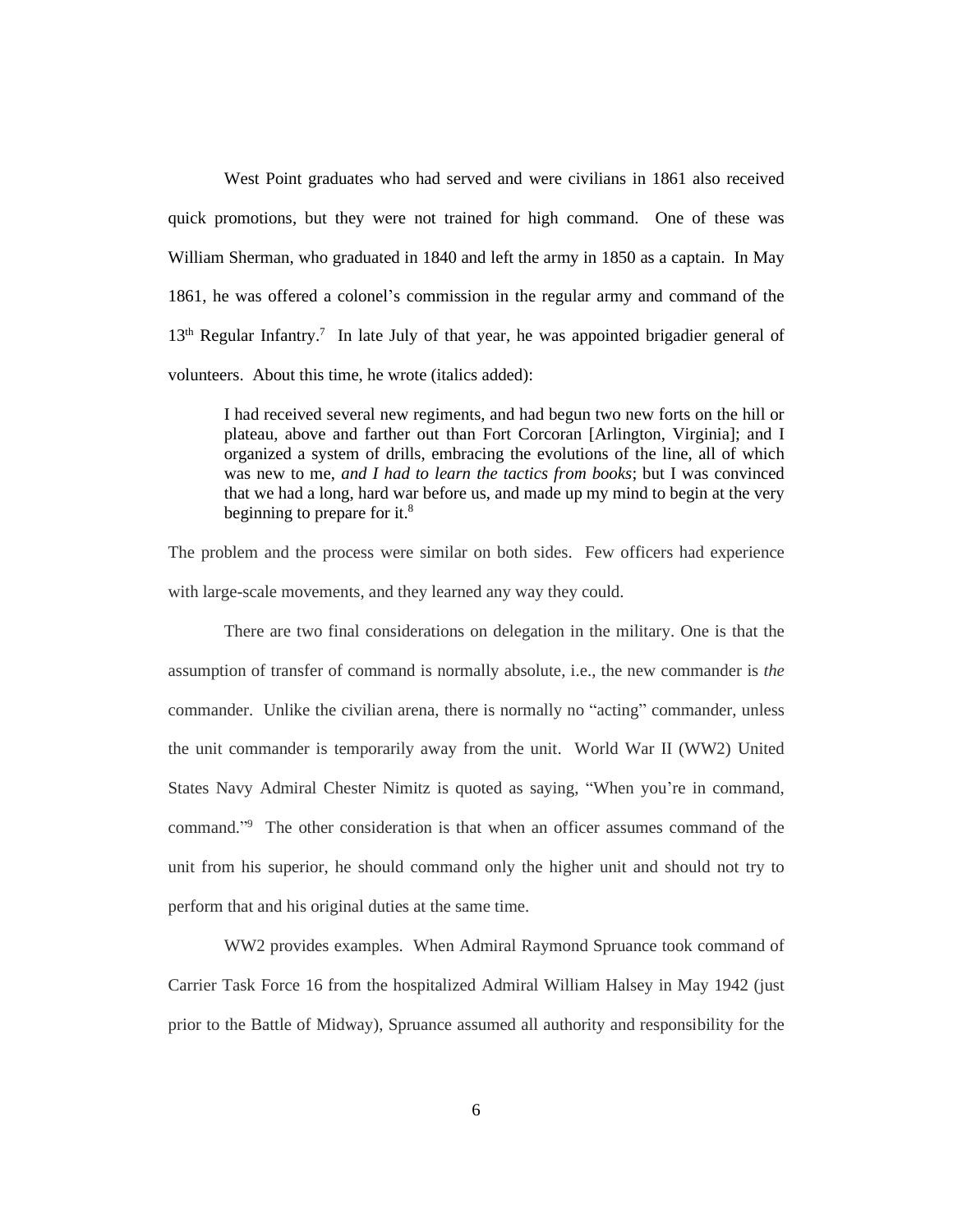task force. Later, on June 4 during the battle, after the aircraft carrier U.S.S *Yorktown* was hit and burning, Admiral Frank Fletcher, commanding Task Force 17 and as senior officer in overall command, decided two things: he could not exercise command from a cruiser and he could not transfer his command (move himself and his staff) in the middle of the battle to the carrier U.S.S. *Hornet.* He had no choice but to transfer command to Spruance. When Spruance asked for instructions, Fletcher signaled back, shedding ego and compunction, "None. Will conform to your movements." In naval parlance, this immediately transferred to Spruance command of the entire fleet, which he exercised for the remainder of the battle.<sup>10</sup> Finally, in December 1944 during the Battle of the Bulge, Major General Maxwell Taylor was in the United States and not in Belgium with the 101st Airborne Division. The next senior general, Brigadier General Anthony McAuliffe, assumed full command of the division, which was surrounded by the Germans at Bastogne. He properly signed his famous "Nuts!" note to the German commander in response to his surrender demand as "The American Commander."<sup>11</sup> To summarize, the transfer of command during war can be sudden, and the subordinate is on the hook, ready or not.

#### **ANALYSIS OF DELEGATION AT GETTYSBURG**

Gettysburg has been studied more than any Civil War battle and probably more than any battle involving the U.S. Army. The actions of its units have been dissected by time, space, and result, as have the decisions and actions of their commanders. What has not been studied separately are the actions of those subordinate officers who assumed command suddenly during the battle, usually owing to the wounding, death, or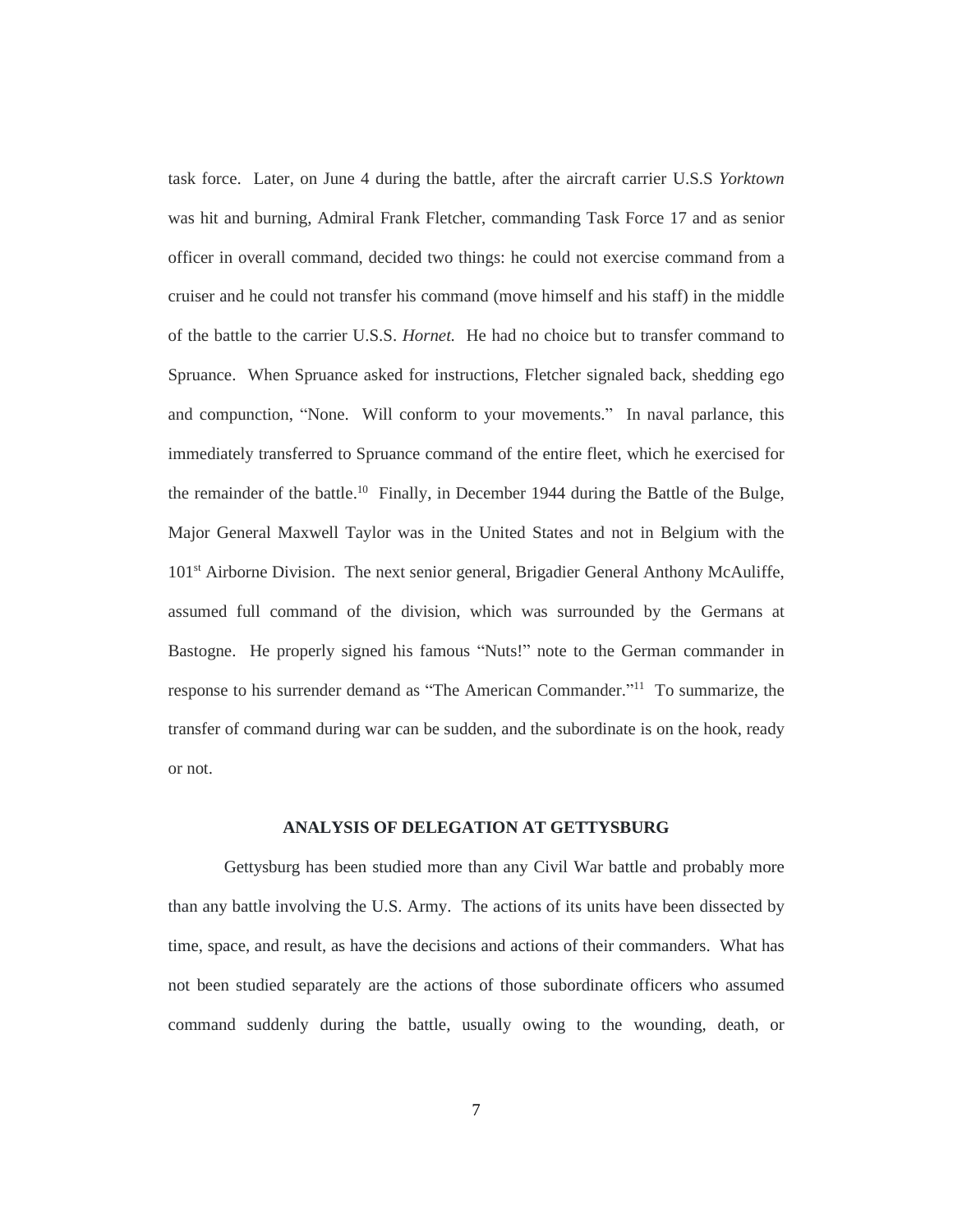reassignment of their superiors. It might be possible to gain some insight on the outcome of the battle via the performance of those subordinate officers. One aspect of this battle that beckons such a study is that it lasted three days during which many generals were elevated to higher command early in the battle owing to the absence, wounding, or death of their superiors. This allows for analysis of the battle based on the performance of those elevated generals.

Both sides lost many officers in the battle. Although the ANV lost no corps commanders, about 20 percent of its general officers would require replacement.<sup>12</sup> The AOP lost three out of seven corps commanders—Generals Reynolds, Daniel Sickles, and Winfield Hancock—and many division and brigade commanders (both generals and colonels). Each of these losses caused another officer to take command.

Some of these command elevations affected the battle more than others. For instance, almost every Confederate officer who took command on July 3 during and after General George Pickett's Charge (after their commanders had been killed or wounded) had little effect on the outcome of the battle, regardless of how well they performed. Their task that day was to lead their men during the charge and after and then to lead them back to Virginia. On the Federal side, General Abner Doubleday assumed command of I Corps after the death of Reynolds on July 1 and had immense impact for the rest of the day but was relieved of corps command the next day. His remaining contributions were as a division commander, his regular assignment. Doubleday's story will appear below.

Therefore, in this paper, the selection of subjects is based on these criteria: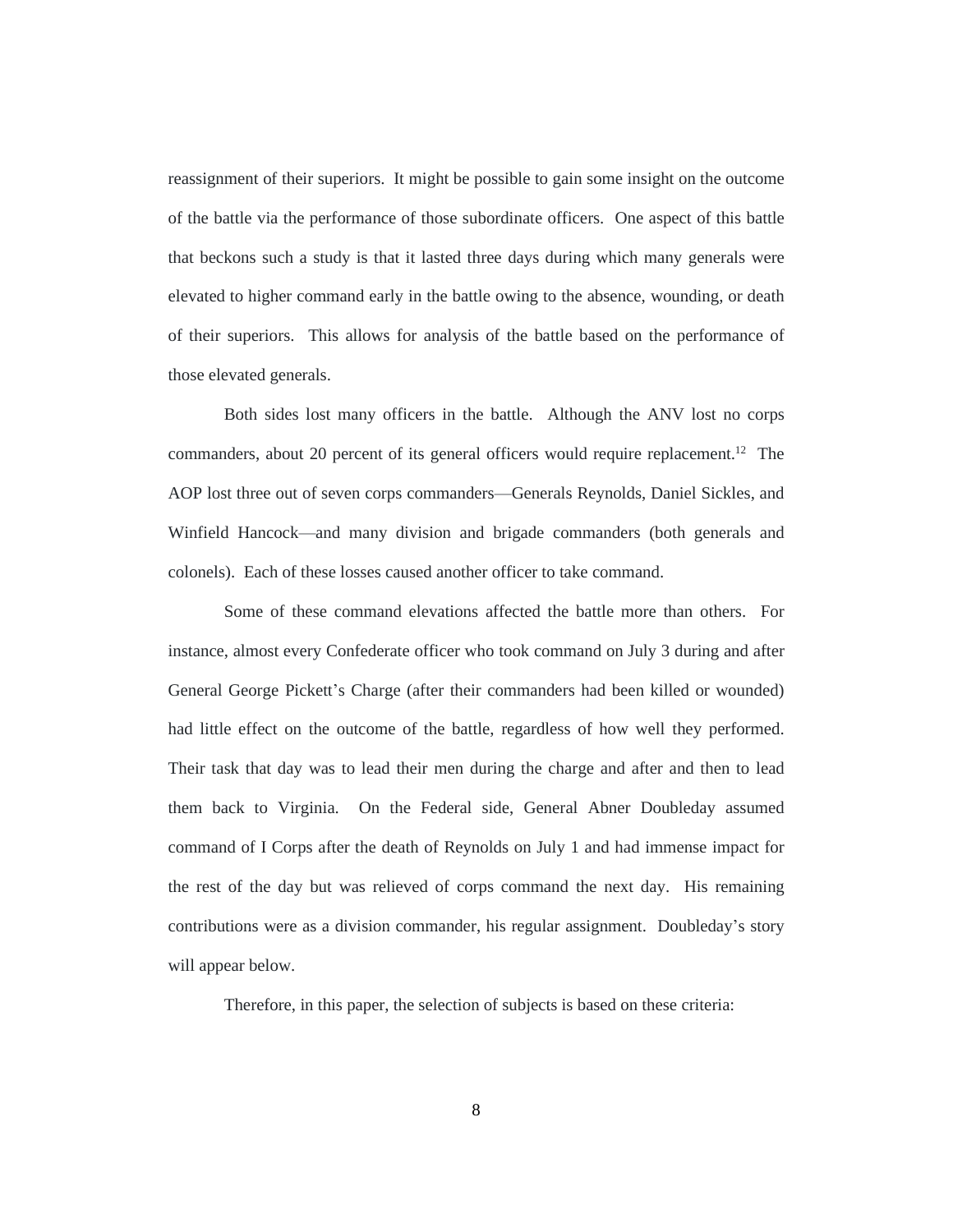1. Quick assumption of command during the battle, either by assignment or by the death or wounding of superior. This ensures the continuity of command that is so important to an army. (This is a slight extension to the meaning of delegation in that when a commander is killed or wounded, there is no "delegation" in the true sense of the definition, but it will suffice for the purpose herein.)

2. Performance in that role. This requires that the subordinate performed all tasks associated with the elevated command and delegated his former position to a subordinate, i.e., he did not try to do both jobs. "Performance" is only an indicator but does not require that the performance be brilliant or error-free. As with the rest of the population, few generals were (or are) brilliant, few executions in any battle are flawless, and it would be unfair and presumptuous (that *we* could do a better job) to include this in the evaluation.

3. Effect on the battle. As indicated above, this is dependent on when and where the subordinate assumed command. In addition, only assumptions of command down to the division level are considered. It is true that certain brigade commanders made an impact on certain parts of the battle, such as General George Greene and Colonel Strong Vincent on July 2. However, in the main, the point can be made by stopping at the division level; however, on the Confederate side, with few casualties among corps and division commanders, one must use brigade commanders to illustrate the point.

Finally, where possible, this paper uses participants' accounts from their official battle reports. These are not always 100 percent correct, and they are laden with hindsight and self-interest, but they do present a first cut at events. Certainly, for many officers, they are self-serving, and other reports downplay errors, casualties, and fault.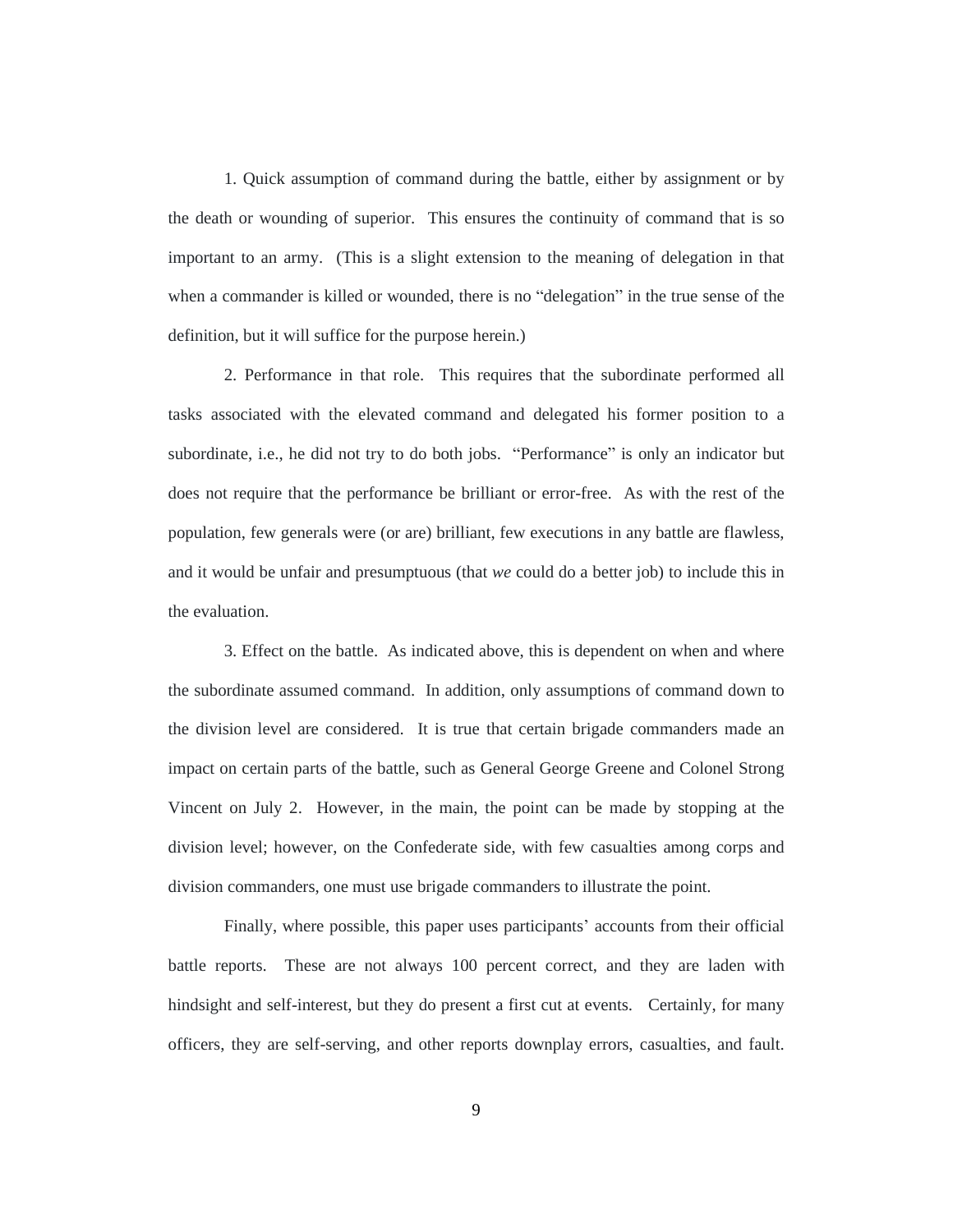Acknowledging that one must read with caution, for this paper, battle reports serve to indicate who was promoted temporarily to what and who substituted for the promoted. An important caveat is that *this paper does not critique the accounts for veracity or concordance with other accounts, but uses them merely to record the participants' reporting on how they commanded*.

An online search of 'delegation battle Gettysburg' produces few results involving the type of delegation discussed in this paper; however, it does produce many hits of modern organizations sending "delegations" to conferences there. This section concentrates on cases of individual delegation during that battle. The reader may refer to the Federal and Confederate orders of battle online or in published works: a list that shows the regimental commanders and who was killed, wounded, captured, or mortally wounded is especially helpful. In addition, an online order of battle allows one to search easily for the names of specific participants, especially for those with common names like "Jones"

Although modern management concepts of delegation were unknown to the participants, the evaluation of battles against modern concepts is not new and is an accepted mode of analysis. Colonel Tom Vossler, U. S. Army (Retired), is well known for such analyses under the auspices of the National Park Service. For instance, he has evaluated the battle against the modern Army Training and Evaluation Program, an objective training evaluation system.<sup>13</sup> This paper simply uses another modern management concept in its analysis.

The incidents chosen for analysis involve delegation and subsequent action. These were determined by constructing a superset of potential cases from histories of the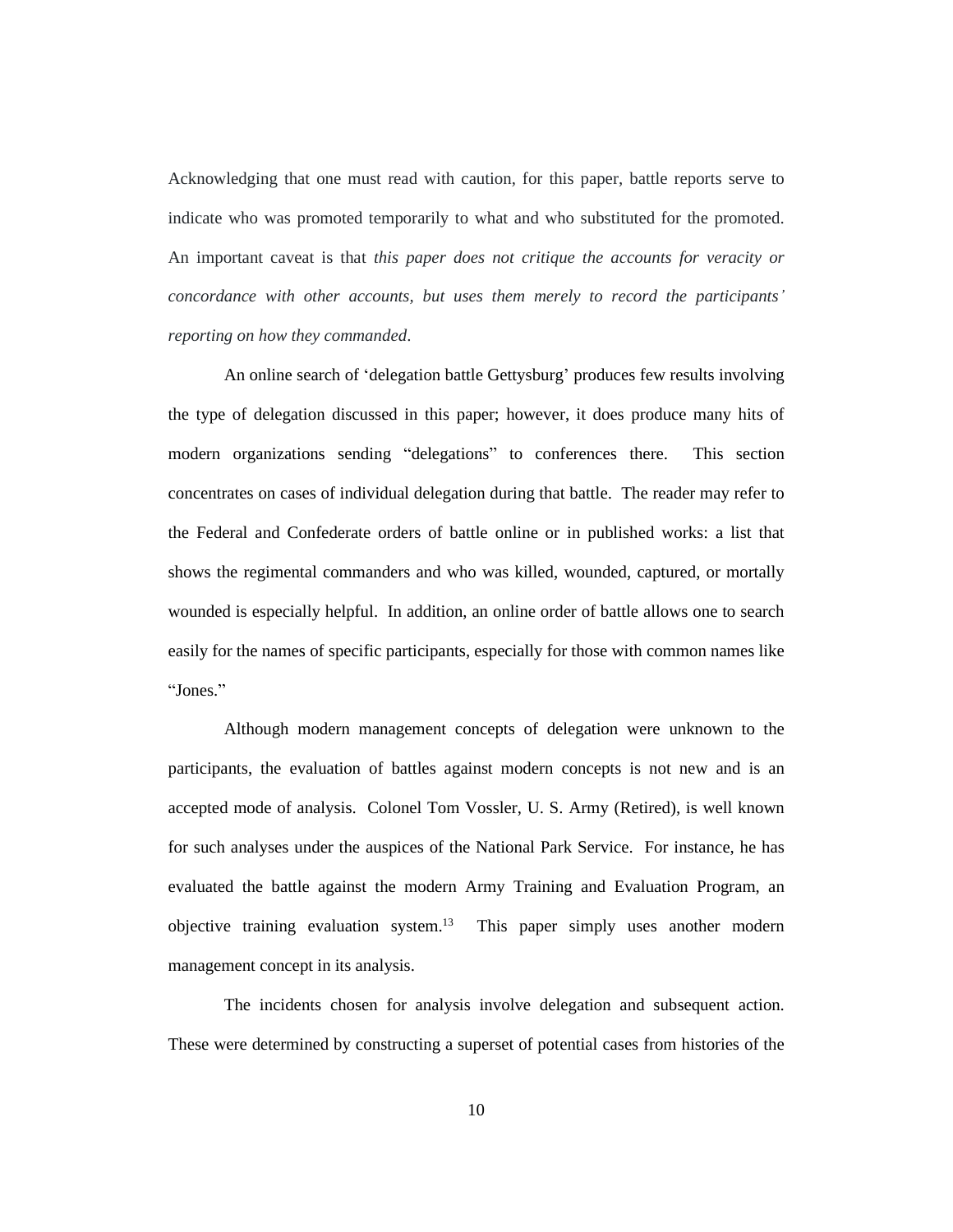battle and narrowing that set to those that appear in the paper, the goals being to present substantive cases and to keep the paper at a reasonable size. This study is not quantitative: no scores are assigned to the incidents nor are detailed statistics produced. Instead, this study is qualitative in that each incident was studied and evaluated against the main criterion of how well the subordinate assumed command totally of the new command. In other words, did he spend all the time on his new command or did he split his time between his new command and his original one?

### **LEAD-IN TO THE BATTLE PRIOR TO JULY 1**

During this time, as both armies marched north, one significant command change occurred, and by June 1, this spawned many other command elevations. On June 28, President Abraham Lincoln ordered General Meade, V Corps commander, to take command of the AOP from General Joseph Hooker. As a result, General George Sykes, 2<sup>nd</sup> Division commander, assumed command of V Corps, and General Romeyn Ayres assumed command of its 2<sup>nd</sup> Division. Meade's activities have been described in a multitude of books on the battle and need not be covered here, but it is safe to write that Sykes took full command of V Corps. More on Sykes appears below.

Meade also split the army into two wings commanded by Reynolds and Slocum. These assignments and their resulting command changes are covered below in the context of the major actions of the generals involved.

## **DAY 1, JULY 1**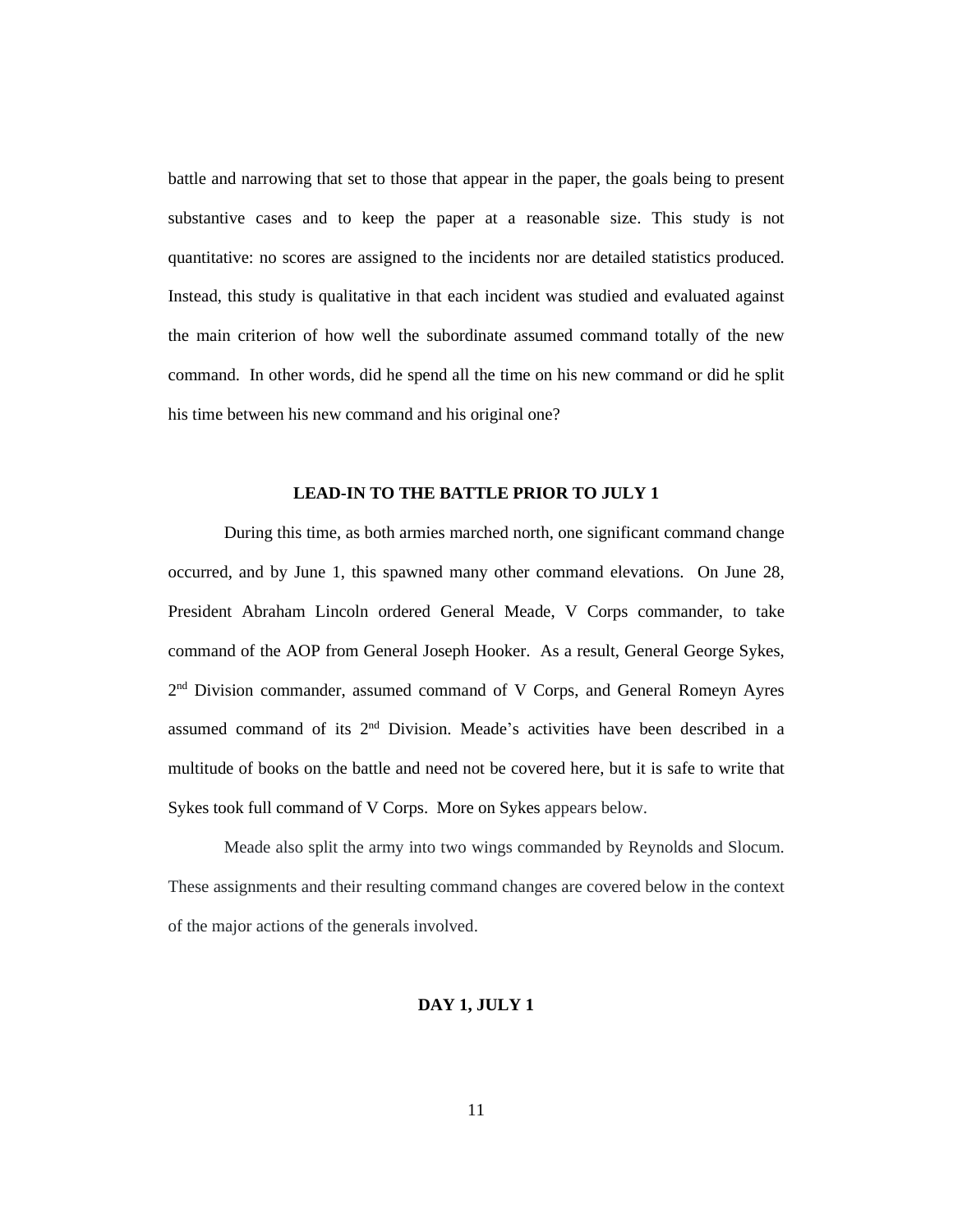Because Meade had been army commander for only three days, he remained in Taneytown, Maryland, to locate his seven army corps and the ANV, determine the best routes they should take to drive and converge north, establish his backup plan at Pipe Creek in Maryland, and ensure that the correct orders were issued before he himself traveled north. He was still performing these tasks when the battle started this day.

July 1 offers many candidate episodes, starting with its opening movements. Significant command changes occurred on both sides, and they are presented here. For ease of organization for the reader, they are presented for each army separately, starting with the attackers, the ANV. A curious feature of this first day of battle is that it was started by subordinate officers because both commanders were absent from the field for all of the day (Meade) or part of the day (Lee).

Unlike the Union army, the Confederates lost no corps commanders this day, but a division commander was knocked out of action for part of it. Per Lee's January 1864 battle report, describing the first day's battle, "Our own loss was heavy, including a number of officers, among whom were Major-General [Henry] Heth, slightly and Brigadier-General [Alfred] Scales, of [William Dorsey] Pender's division, severely, wounded." 14 Later, in describing his dispositions at day's end, Lee wrote, "[General Ambrose Powell] Hill's corps faced the west side of Cemetery Hill, and extended nearly parallel to the Emmitsburg road, making an angle with [General Richard] Ewell's. Pender's division formed his left, [Richard] Anderson his right. Heth's, under Brigadier-General [James Johnston] Pettigrew, being in reserve."<sup>15</sup>

However, it is unclear from Henry Heth's battle report exactly when Pettigrew took command of his (Heth's) division. Heth submitted two battle reports, one covering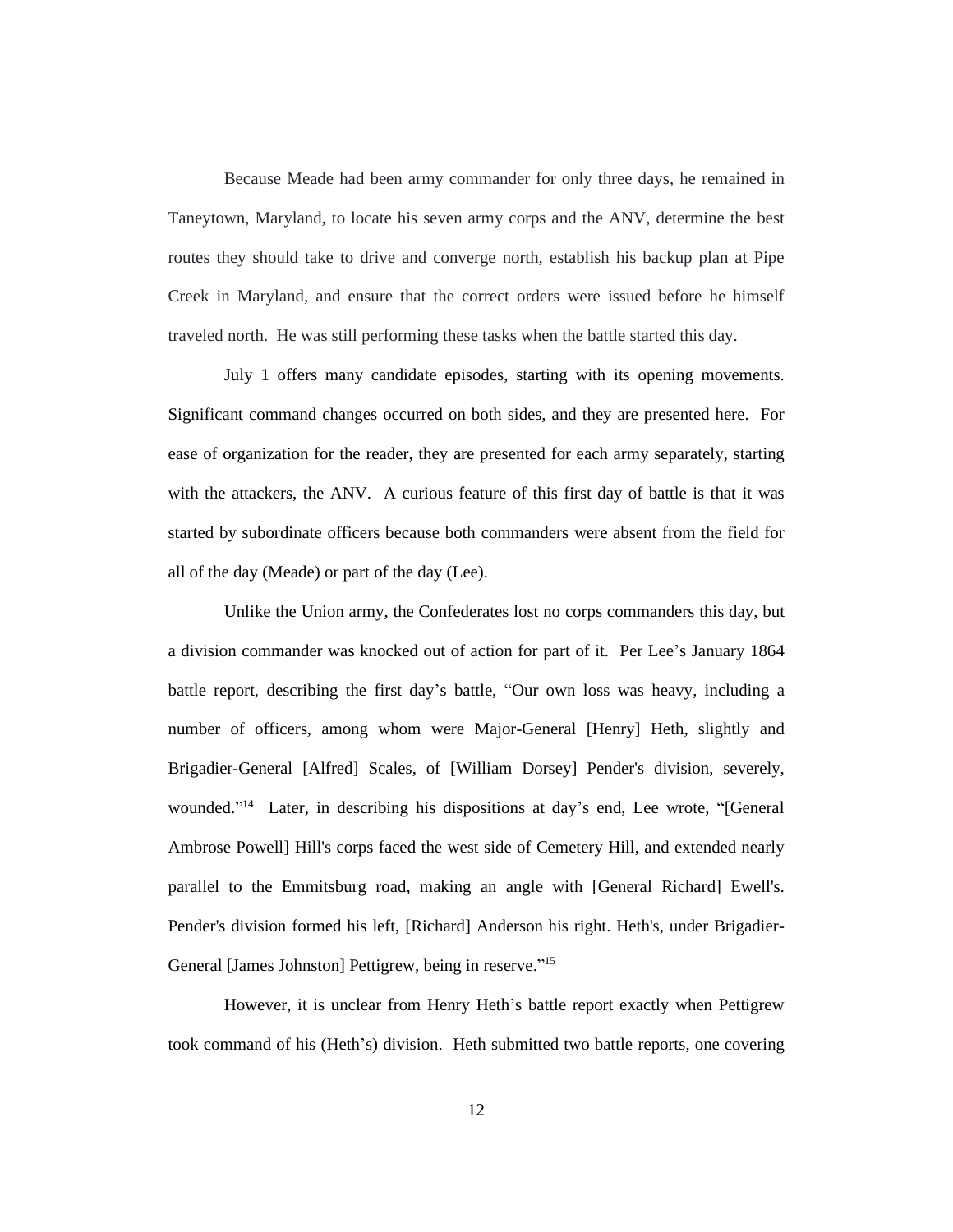June 3-August 1, 1863 (in September) and a second report (in October) covering the actions of his division on July 14, at Falling Waters, Maryland. He discusses his own wound in neither report. However, in the October report, Heth wrote, "General Pettigrew received a wound in one of his hands at Gettysburg, in consequence of which he was unable to manage his horse, which reared and fell with him. It is probable when in the act of rising from the ground that he was struck by a pistol-ball in the left side, which, unfortunately for himself and his country, proved mortal."<sup>16</sup> Pettigrew was mortally wounded at Falling Waters on July 14 and therefore filed no battle report.

Heth was hit this day during the second attack on McPherson's Ridge after the brigades of Generals James Archer and Joseph Davis were repulsed. He was struck in the head, but a wad of folded newspaper in his over-large hat acting as a filler (because it was too large) and absorbed the hit. Although the bullet did not penetrate the skull, Heth was knocked senseless for at least a day.<sup>17</sup> (Today this might be diagnosed as a concussion.) Command eventually passed to Pettigrew, but it is unclear when. In his own battle report, Hill, in his summary of July 1 states that Heth was "slightly wounded," but in his description of the disposition of his corps on the morning of July 2, states (italics added) "Heth's division (now commanded by General Pettigrew) in reserve."<sup>18</sup> Hill's actions during the battle require some explanation. He was ill on the morning of July 1 and the nature and duration of the illness are unclear. His report states nothing about an illness or of his transferring command to anyone; therefore, this paper assumes that he commanded the division all three days of the battle.

Heth's division, Pettigrew commanding, was depleted and worn out from the fighting on July 1, was held in reserve for the fighting on July 2, and saw no action that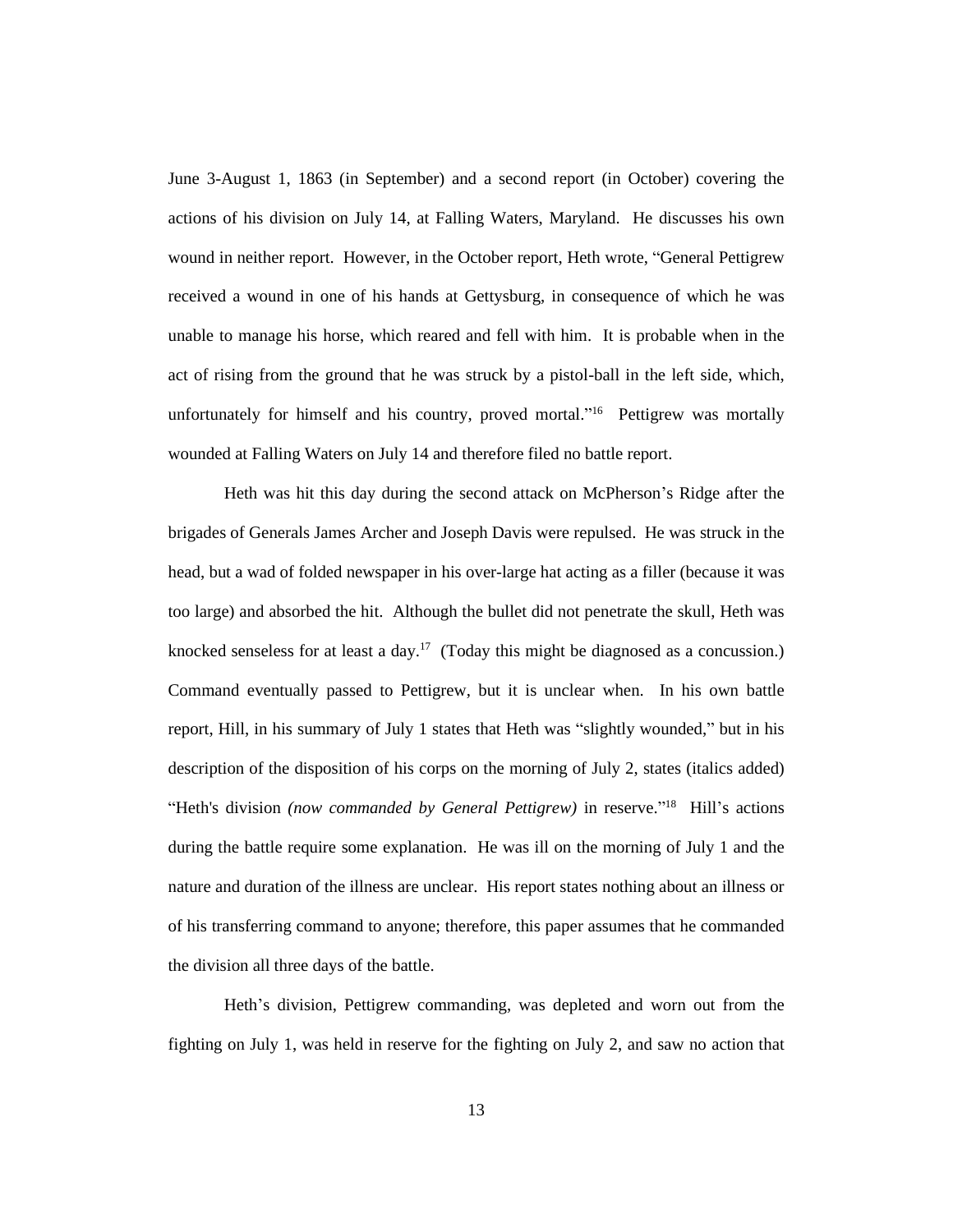day. Pettigrew's next action was on July 3, and this is covered below in the section for that day. It should be noted that throughout the morning of July 1, Hill was ailing and remained in Cashtown while Heth went to town and started the battle; however, at no time did Hill pass command to one of his division commanders.<sup>19</sup> Other than the Heth-Pettigrew elevation, the ANV had no major changes to its corps or division commanders: with that, attention on July 1 now switches to the Federal side.

## I. REYNOLDS  $\rightarrow$  DOUBLEDAY, I CORPS

From General Abner Doubleday's December battle report [see below], it seems clear that Meade had split the army into two "flanks," or wings (as they are called today). Reynolds commanded the left wing, and it comprised I, III, and XI Corps.<sup>20</sup> (General John Buford, commander of the First Cavalry Division, also reported to Reynolds operationally.) It seems clear also that upon hearing that Reynolds fell mortally wounded, Meade sent Hancock to represent him on the field.<sup>21</sup> Presented in no particular order of precedence, these actions caused higher leadership to fall on four subordinates, each of whom is covered in this section.

The first Federal elevation resulted from the assignment of Reynolds as the left wing commander on June 30. (In his December battle report [see below], Doubleday referred to this as the "right wing," but Meade referred to it as the "left flank." It is unclear what Doubleday was thinking.) Reynolds then assigned Doubleday to command I Corps. On the morning of July 1, Reynolds ordered forward the division of General James Wadsworth and ordered Doubleday to bring up the remaining two divisions of the corps, those of Generals John C. Robinson and Thomas Rowley (in command of Doubleday's division). Upon arriving on the field, Doubleday observed Reynolds's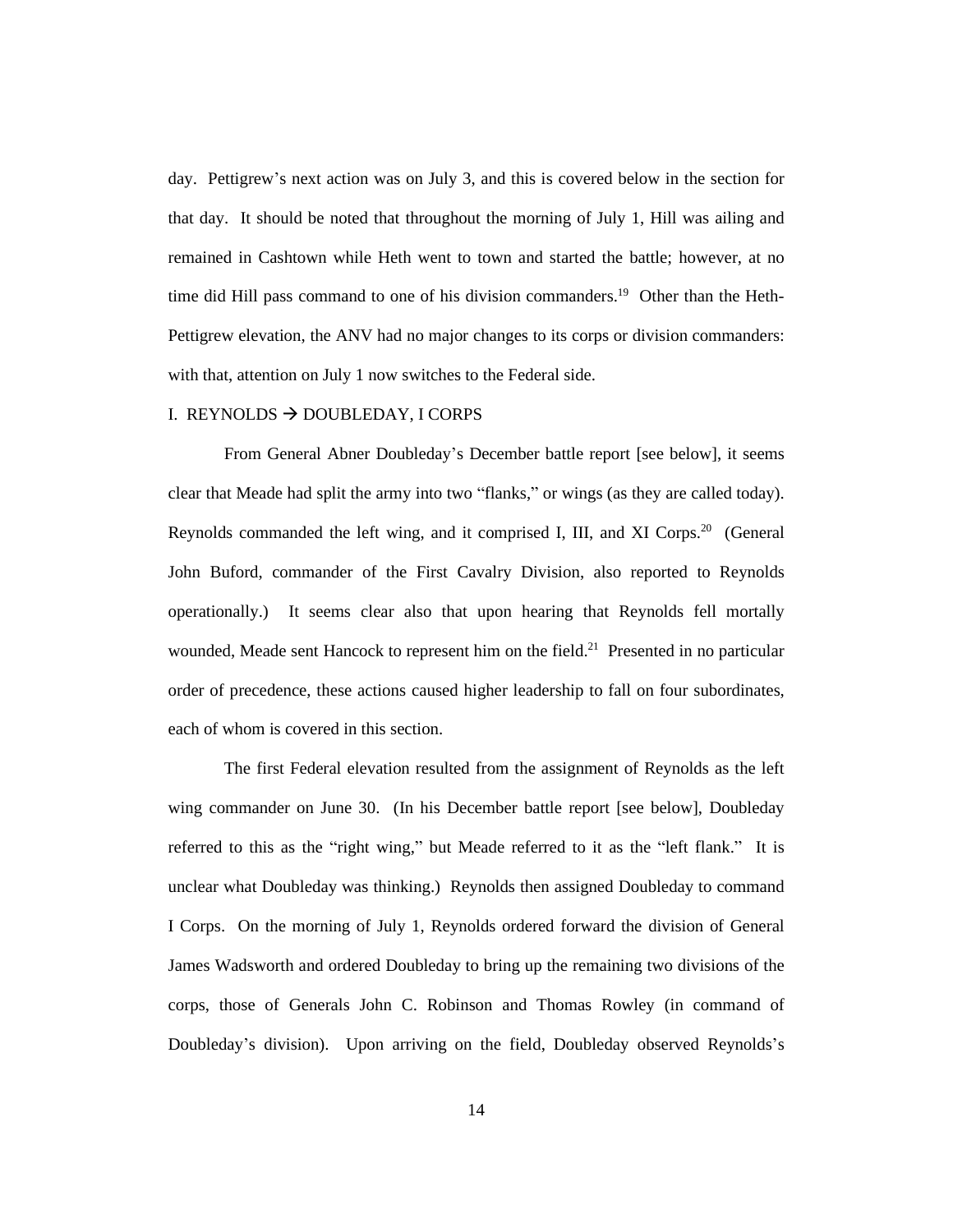dispositions of Wadsworth's division and concluded, "General Reynolds' intention appeared to be simply to defend the two roads entering the town from the northwest and southwest, and to occupy and hold the woods between them. The principal effort of the enemy was made on the Cashtown road from the northwest."<sup>22</sup>

It is important to note here that Doubleday wrote two battle reports. The first report, submitted in September, starts with the *evening* of July 1, after his service as corps commander and his return to division command, until July 7, when he was ordered to Washington. The second report, submitted in December, starts on the morning of June 28 and ends on the evening of July 1, after the first day's battle. With Reynolds's death shortly after ten in the morning, Doubleday became, not only I Corps commander, but the senior commander on the field. As he stated in his December report, "The whole burden of the battle was thus suddenly thrown upon me."<sup>23</sup> He surveyed the field and ordered the Sixth Wisconsin to charge the Confederates, which they did along with other regiments. He then wrote:

I immediately directed the original line of battle to be resumed, which was done. All this was accomplished in less than half an hour, and before General [Oliver] Howard had arrived on the field or assumed command…

Upon taking a retrospect of the field, it might seem, in view of the fact that we were finally forced to retreat, that this would have been a proper time to retire; but to fall back without orders from the commanding general might have inflicted lasting disgrace upon the corps, and as General Reynolds, who was high in the confidence of General Meade, had formed his lines to resist the entrance of the enemy into Gettysburg, I naturally supposed that it was the intention to defend the place.

There were abundant reasons for holding it, for it is the junction of seven great roads leading to Hagerstown, Chambersburg, Carlisle, York, Baltimore, Taneytown, and Washington, and is also an important railroad terminus. The places above mentioned are on the circumference of a circle of which it is the center. It was, therefore, a strategic point of no ordinary importance. Its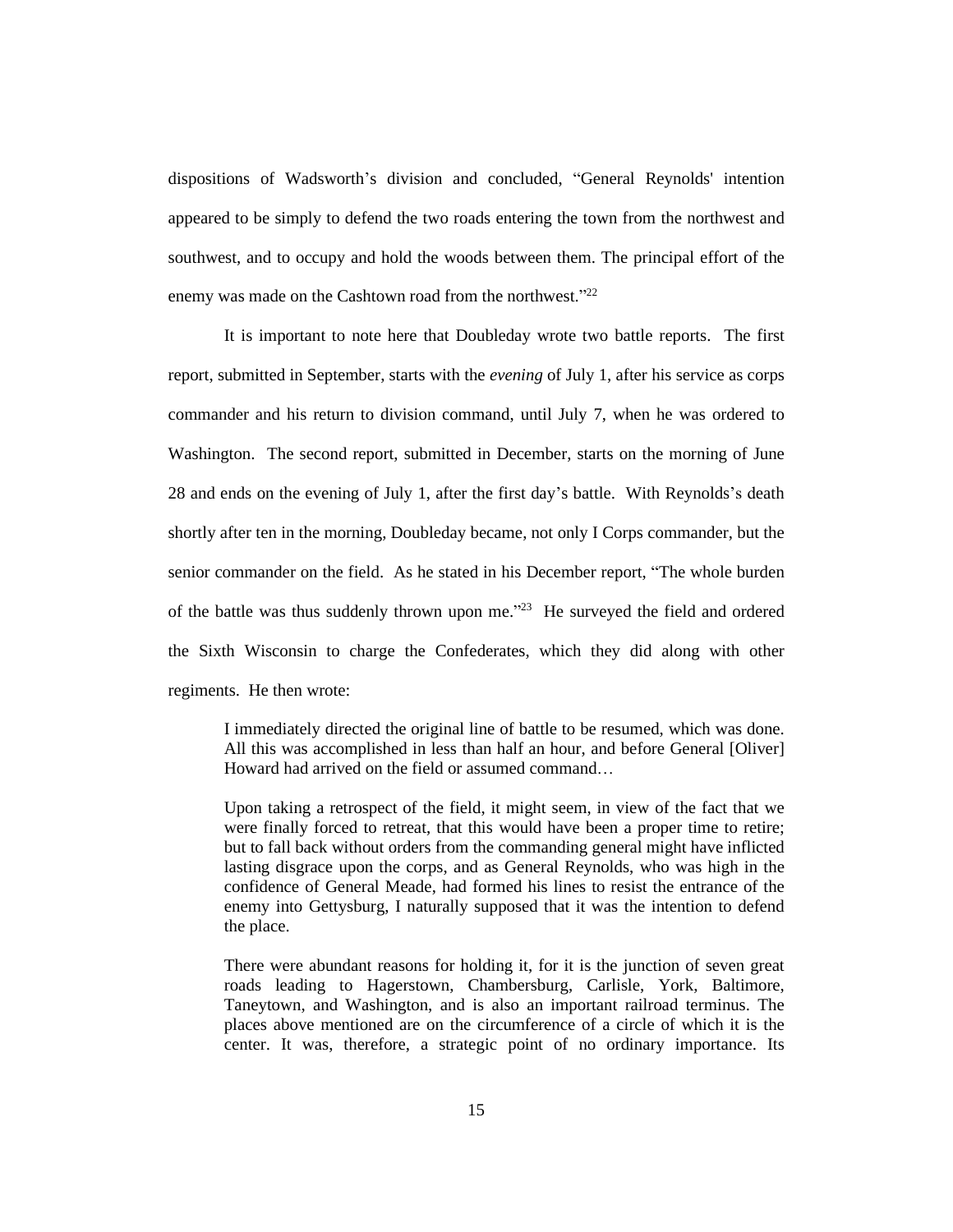possession would have been invaluable to Lee, shortening and strengthening his line to Williamsport, and serving as a base of maneuvers for future operations.

…nor could I have retreated without the full knowledge and approbation of General Howard, who was my superior officer, and who had now arrived on the field. Had I done so, it would have uncovered the left flank of his corps. If circumstances required it, it was his place, not mine, to issue the order. General Howard, from his commanding position on Cemetery Hill, could overlook all the enemy's movements as well as our own, and I therefore relied much upon his superior facilities for observation to give me timely warning of any unusual danger. $^{24}$ 

With the arrival of General Howard and XI Corps, Doubleday reverted to corps

commander. His December report continues to document his actions directing his

division commanders as required by the battle. By late afternoon, the situation became

dire and he had to face the obvious:

About 4 p.m. the enemy, having been strongly re-enforced, advanced in large numbers, everywhere deploying into double and triple lines, overlapping our left for a third of a mile, pressing heavily upon our right, and overwhelming our center. It was evident Lee's whole army was approaching. Our tired troops had been fighting desperately, some of them for six hours. They were thoroughly exhausted, and General Howard had no re-enforcements to give me. It became necessary to retreat. All my reserves had been thrown in, and the First Corps was now fighting in a single line.

I remained at the seminary superintending the final movement until thousands of hostile bayonets made their appearance around the sides of the building. I then rode back and rejoined my command, nearly all of whom were filing through the town $25$ 

It seems clear from this and other statements that Doubleday's phrase "rejoined my command" at this point in the day referred to I Corps and not his original division. His report quoted heavily from his division and even brigade commanders, often including whole sections from *their* reports. It is also filled with detailed accounts of some of his regiments and commanders, by name; near the end, he offered thanks to a number of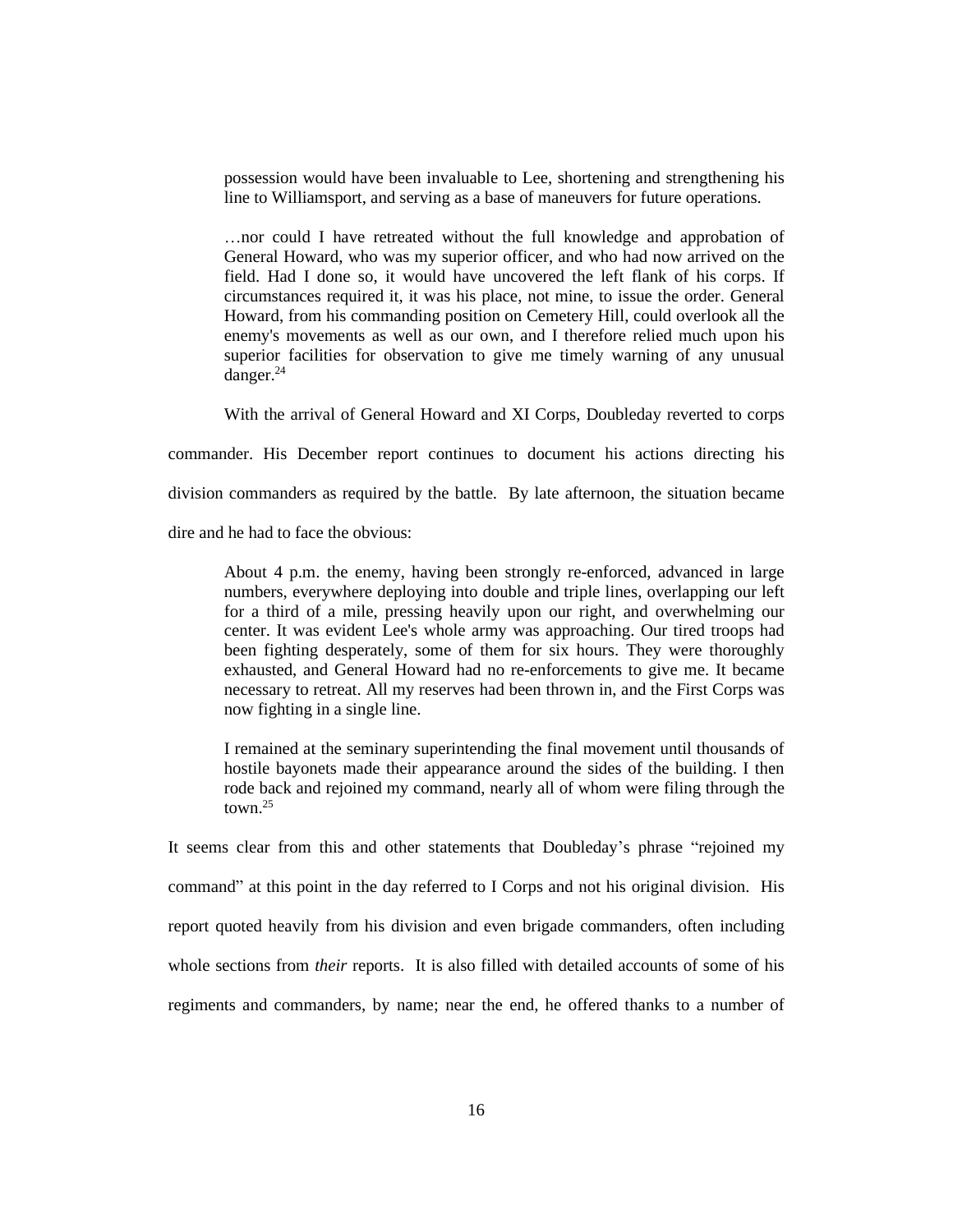participants, starting with civilian John Burns, "over seventy years of age," and working through his various commanders and those who assisted in the writing of the report.<sup>26</sup>

Doubleday quotes from the reports of his brigade commanders, notably General

George Stannard and Colonel Theodore Gates, and affords them and their men credit for

the victory:

I think these extracts show that it is to General Stannard and Colonel Gates the country is mainly indebted for the repulse of the enemy's charge and the final victory of July 3.

The troops in the second and third lines also deserve special commendation, as they were equally exposed to the enemy's missiles. Although the artillery fire was very severe, I did not see a man desert his post.<sup>27</sup>

However, when reading Doubleday's December report for July 1, one is struck

by its length: it is over twice as long as Meade's report for the entire campaign. In

addressing the question of which Union generals deserve credit for the Union success in

the morning, Edwin Coddington wrote:

In what was by far the longest battle report of the Union army Doubleday gave a fascinating account of his activities on July 1—if only it were reliable! Since Meade, who had little confidence in him, early on July 2 removed him as commander of the First Corps and appointed in his place Major General John Newton, his junior in rank, Doubleday felt the need to offer lengthy explanations to vindicate himself. Under the circumstances, his performance as commander, if not brilliant, was very creditable, and he would have been wiser not to have written quite so much. The element of second-guessing was very strong in his report, and he claimed to have said and done things which are open to question.<sup>28</sup>

That said and treading carefully, it seems clear from Doubleday's December report that he was thinking and acting as a corps commander and, for part of the time, the senior commander on the field. As such, he offers no special mention of his former division,

now under Rowley. Under his command that day, I Corps repelled and held off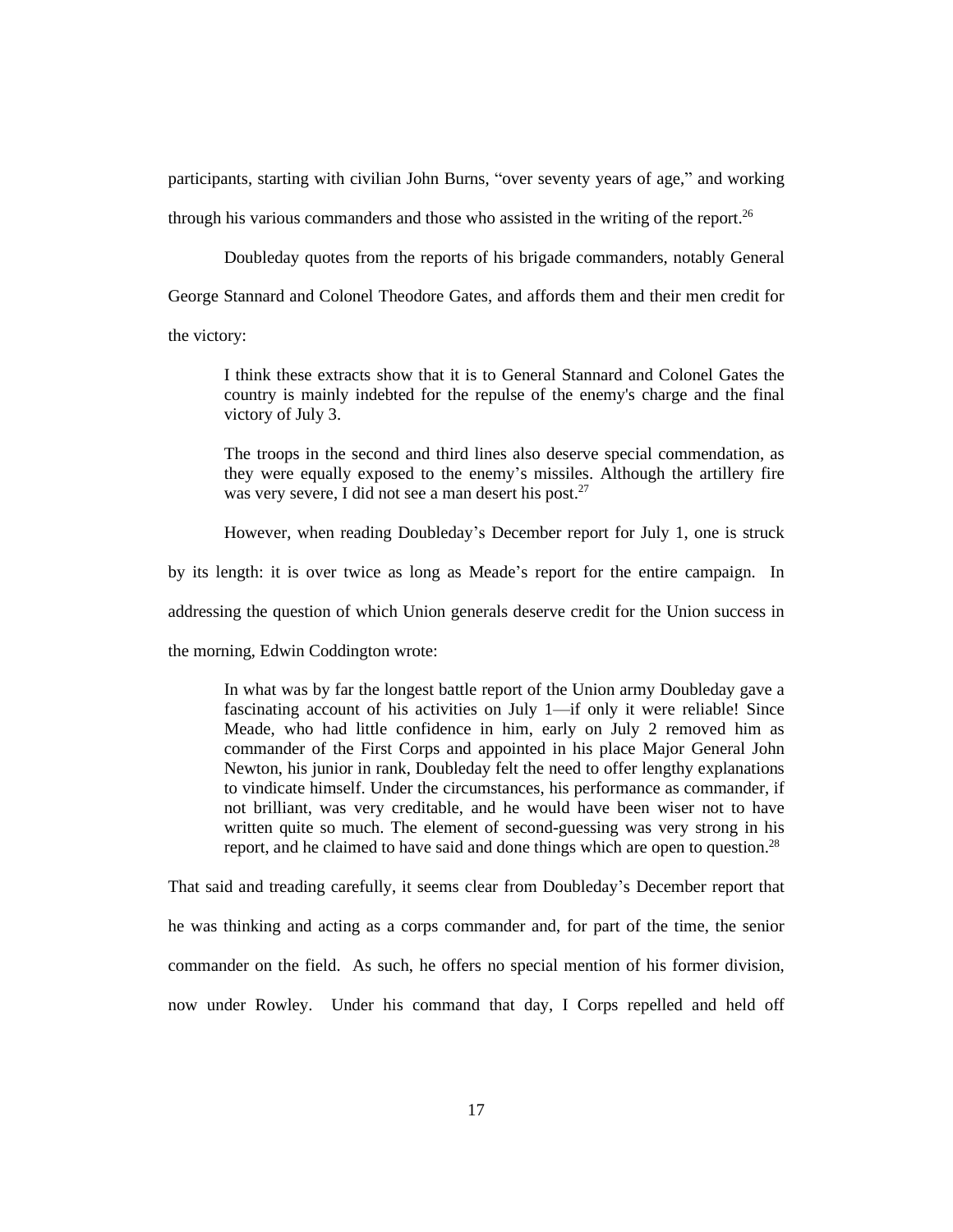Confederate attacks all day from two corps, retreating at the last minute, and buying time

for the AOP to occupy the hills southeast of town, which was its putative goal all along.

# II. DOUBLEDAY  $\rightarrow$  ROWLEY, DIVISION

The second elevation was another result of Reynold's assignment on June 30 as

left wing commander, i.e., the assumption of command of the Third Division of I Corps

by General Thomas Rowley when his division commander, Doubleday, became corps

commander. With Rowley's elevation, command of the  $1<sup>st</sup>$  brigade devolved to Colonel

Chapman Biddle of the 121<sup>st</sup> Pennsylvania Regiment of Volunteers. Per Rowley's battle

report:

I have the honor to submit the following report of the operations of the division under my command at Gettysburg. Pa., on July 1: The command itself had devolved upon me the day previous.

# (…)

Toward 11 o clock these two portions of the division reached the battle-field from the south, and occupied the several positions as assigned them on the right and left of the [Lutheran Theological Seminary,](http://gettysburg.stonesentinels.com/battlefield-farms/lutheran-theological-seminary/) at the distance of a half mile or more to the west of it.

(…)

A determined effort of the enemy later to turn my right flank was met by an immediate change of front and so destructive a fire from the Second Brigade that the advancing lines of the rebels, thought well covered by artillery, were compelled to fall back with broken ranks to a shelter where they could be reformed.

# $(\ldots)$

Notwithstanding the murderous fire with which the enemy were received by my left, the disparity between the contending forces was too great to render it possible for our line to hold its position. 29

In addition to detailed accounts of the positions of his brigades and regiments,

Rowley highlighted the performance of his brigade and regiment commanders. The

actions of General Rowley are not generally known, and it might seem from his report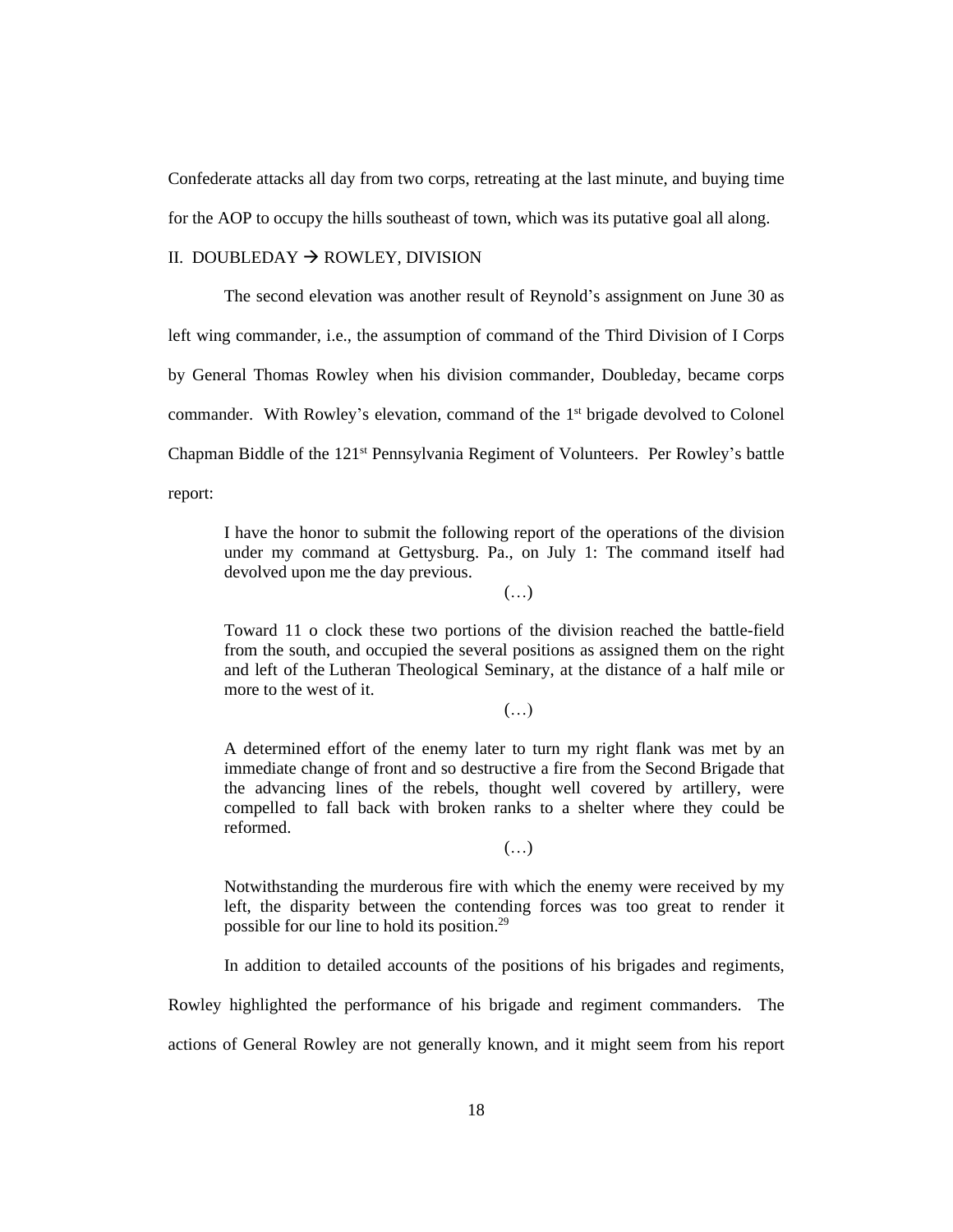that he thought and acted as a division commander. However, he mentions very little about commanding the other two brigades in the division. In addition, he was later accused of inebriation on the battlefield and court-martialed for conduct prejudicial to good order and military discipline, conduct unbecoming an officer and a gentleman, and disobedience of orders. He was found guilty of the first two charges.<sup>30</sup> However for the most part, I Corps commanders experienced sudden jumps to higher command and performed them in accordance with the higher command.

# III. REYNOLDS  $\rightarrow$  HOWARD, COMMAND ON FIELD

The third elevation was a direct result of Reynolds's death, i.e., the assumption of

command by Howard as the left wing commander and the senior commander on the

battlefield. Per his battle report:

On hearing of the death of General Reynolds, I assumed command of the left wing, instructing General [Carl] Schurz to take command of the Eleventh Corps. After an examination of the general features of the country, I came to the conclusion that the only tenable position for my limited force was the ridge to the southeast of Gettysburg, now so well known as Cemetery Ridge. The highest point at the cemetery commanded every eminence within easy range. The slopes toward the west and south were gradual, and could be completely swept by artillery. To the north, the ridge was broken by a ravine running transversely.

I at once established my headquarters near the cemetery, and on the highest point north of the Baltimore pike. Here General Schurz joined me before 12 m., when I instructed him to make the following dispositions of the Eleventh Corps.

At 2 p.m. a report of the state of things as then existing was sent to General Meade directly. About this time I left my chief of staff to execute orders, and went to the First Corps. I found General Doubleday about a quarter of a mile beyond the seminary. 31

He then described the dispositions of his corps and divisions, his notifications (such as

Meade, Sickles, and Henry Slocum), and reports of Confederate units appearing on the

battlefield.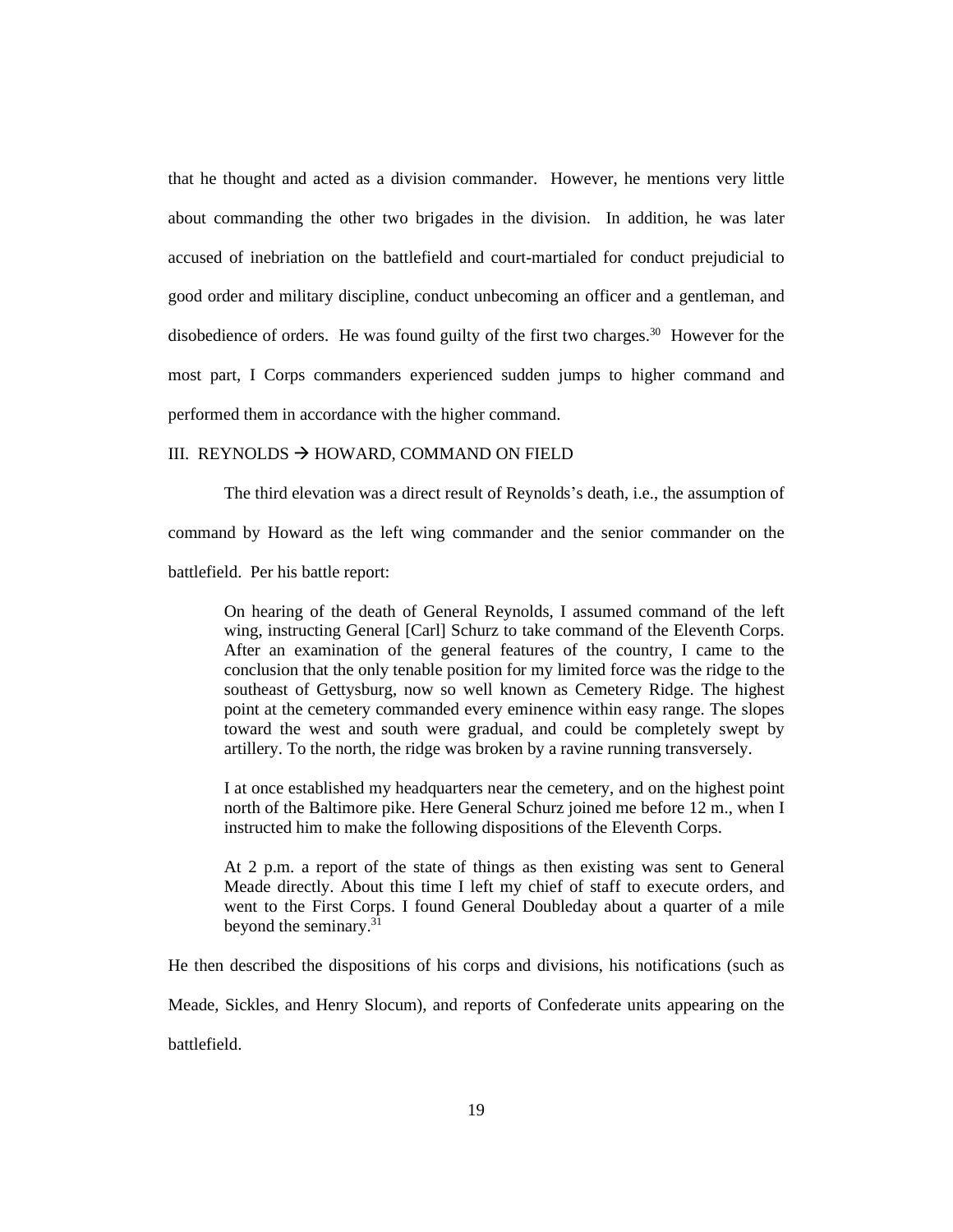Eventually, the weight of Confederate numbers converging on the Federals

resulted in the retreat of the AOP. Per General Howard:

About 4 p.m. I sent word to General Doubleday that, if he could not hold out longer, he must fall back, fighting, to Cemetery Hill and on the left of the Baltimore pike; also a request to General Buford to make a show of force opposite the enemy's right, which he immediately did. I now dispatched Major [Charles] Howard, my aide-de-camp, to General Slocum, to inform him of the state of affairs, requesting him to send one of his divisions to the left, the other to the right, of Gettysburg, and that he would come in person to Cemetery Hill.

 $(\ldots)$ 

 At 4.10 p.m., finding that I could hold out no longer, and that the troops were already giving way, I sent a positive order to the commanders of the First and Eleventh Corps to fall back gradually, disputing every inch of ground, and to form near my position, the Eleventh Corps on the right and the First Corps on the left of the Baltimore pike. General [Adolph von] Steinwehr's division, of the Eleventh Corps, and the batteries which he was supporting, were so disposed as to check the enemy attempting to come through the town, or to approach upon the right or left of Gettysburg. The movement ordered was executed, though with considerable confusion, on account of the First and Eleventh Corps coming together in the town.

At 4.30 p.m. the columns reached Cemetery Hill, the enemy pressing hard. He made a single attempt to turn our right, ascending the slope northeast of Gettysburg, but his line was instantly broken by Wiedrich's battery, in position on the heights.

General Hancock came to me about this time, and said General Meade had sent him on hearing the state of affairs; that he had given him his instructions while under the impression that he was my senior. We agreed at once that that was no time for talking, and that General Hancock should further arrange the troops, and place the batteries upon the left of the Baltimore pike, while I should take the right of the same. $32$ 

After the war, there was a dispute between Hancock and Howard about the exact nature

of their command agreement, but that is not germane to the discussion herein.

As for Howard's command of the left wing during the day, his report seems to

indicate that for the first few hours at least, he still acted as XI Corps commander. Per his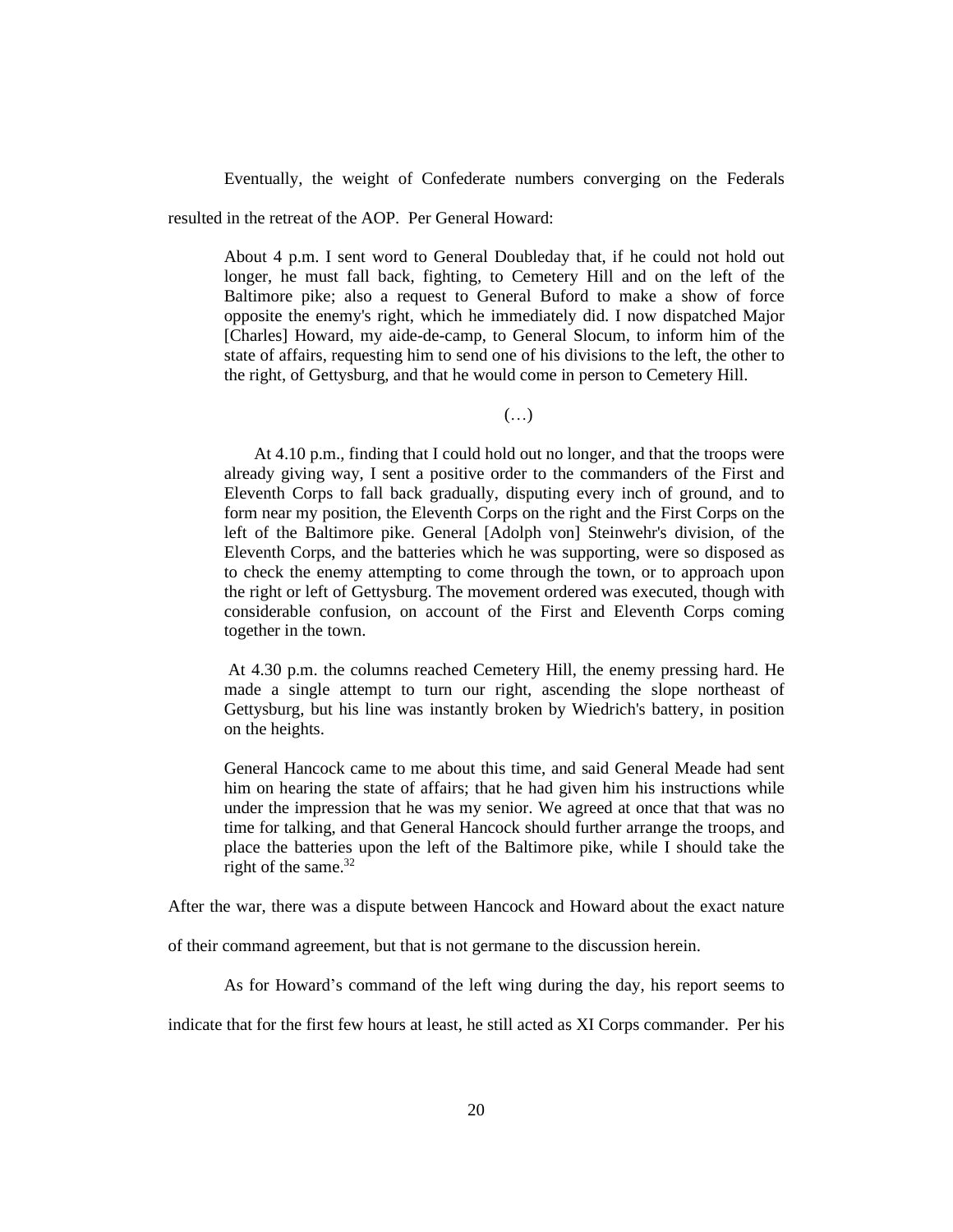report, upon hearing of Reynold's death, he transferred corps command to Schurz; this was around 11:30 a.m. However, per his report, he did not visit Doubleday until two p.m., around 2.5 hours later, although he was in contact with him by messenger.<sup>33</sup> Until that time, Howard appears to have paid little attention to Doubleday and I Corps.

There is a minor controversy surrounding the forward placement of General Francis Barlow's division on Blocher's Knoll, today renamed Barlow's Knoll: specifically, who ordered Barlow to go out to such an exposed position? Schurz implied in his report that Barlow moved out without orders (below), but Barlow thought otherwise, claiming that Schurz ordered him. In his autobiography, Howard wrote, "I rode with Barlow through the city, and out to what is now Barlow Hill."<sup>34</sup> Under Howard's command that day, the left wing of the AOP repelled and held off Confederate attacks for much of the day from two Confederate corps, retreating at the last minute, and buying time for the AOP to occupy the hills southeast of town.

# IV. HOWARD  $\rightarrow$  SCHURZ, XI CORPS

The fourth elevation was yet another result of Reynolds's death, i.e., the assumption of command by General Schurz as XI Corps commander when Howard assumed command of the field. Per Schurz's battle report for July 1 as corps commander, sent to Howard (italics in original, underline added):

About 10.30 o'clock, when my division had just passed the latter place, I received, through one of your aides, the order to hurry forward my command as fast as possible, as the First Corps was engaged with the enemy in the neighborhood of Gettysburg. Leaving the command of the division in General [Alexander] Schimmelpfennig's hand, I hastened to the front, where I arrived about 11.30 o'clock, finding you upon an eminence east of the cemetery of Gettysburg, from which we overlooked the field of battle. You informed me that General Reynolds had just been killed; that you were in command of the whole, and that you had to turn over the Eleventh Corps to me.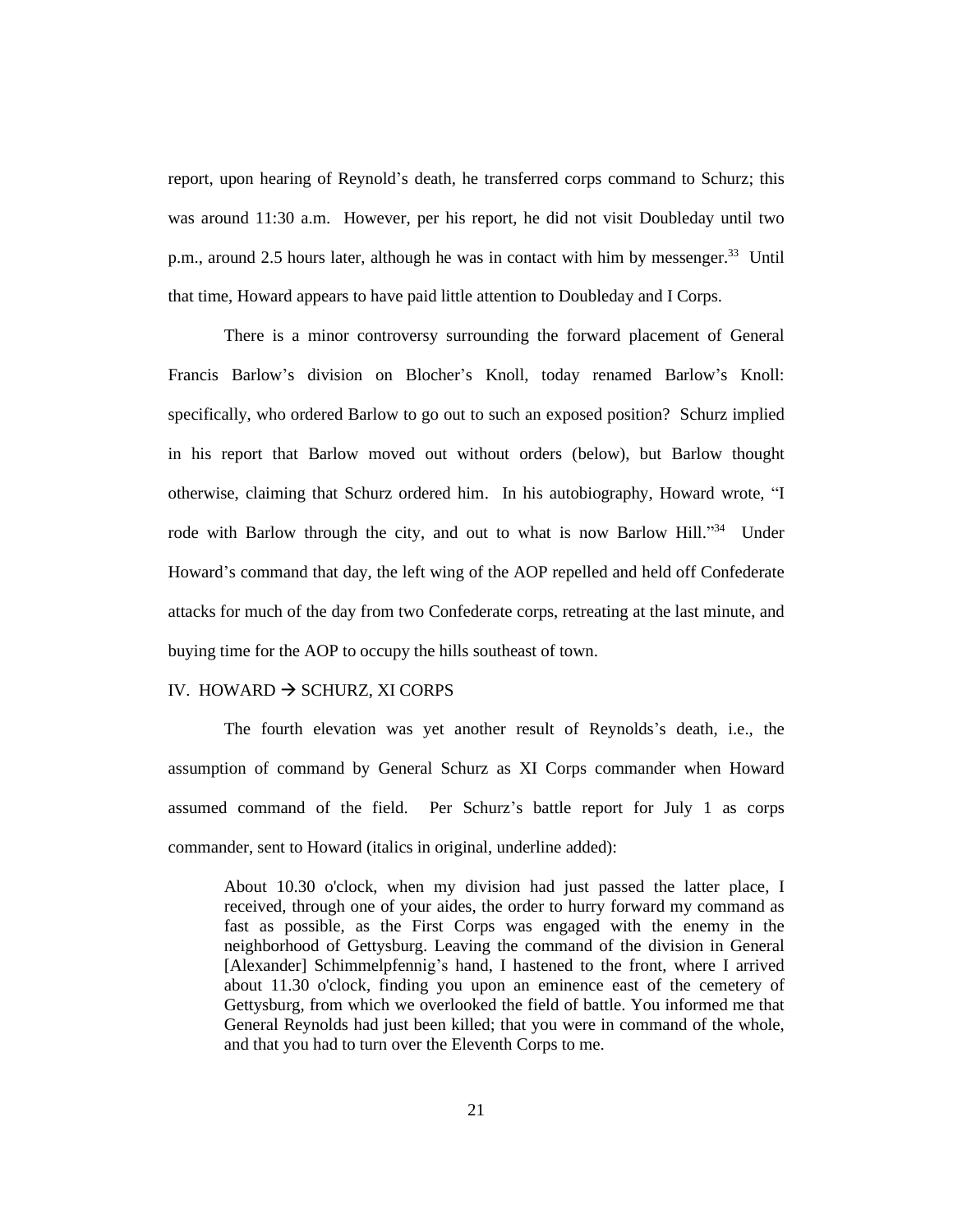Accordingly you ordered me to take the Third and First Divisions of the Eleventh Corps through the town, and to endeavor to gain possession of the eastern prolongation of the ridge then partly held by the First Corps, while you intended to establish the Second Division and the artillery, excepting the batteries attached to the First and Third Divisions, on Cemetery Hill and the eminence east of it as a reserve.

# (…)

I ordered General Schimmelpfennig, to whom I turned over the command of the Third Division, to advance briskly through the town, and to deploy on the right of the First Corps in two lines. This order was executed with promptness and spirit.

(…)

Shortly afterward the First Division, under General Barlow, arrived by the Emmitsburg road proper, advanced through the town, and was ordered by me to form on the right of the Third Division, its First Brigade to connect with the Third Division west of the road leading to Mummasburg, while I ordered the Second Brigade to be held *en echelon* behind the right of the First Brigade east of the Mummasburg road.

# (…)

After having taken the necessary observations on my extreme left, I returned to the Mummasburg road, where I discovered that General Barlow had moved forward his whole line, thus losing on his left the connection with the Third Division; moreover, the Second Brigade, of the First Division, had been taken out of its position *en echelon* behind the right of the First Brigade. I immediately gave orders to re-establish the connection by advancing the right wing of the Third Division, and hurried off aide after aide to look after the brigade of the Second Division which I had requested you to send me for the protection of my right and rear, but it had not yet arrived.<sup>35</sup>

The two underlined sections describe Schurz's part of the Barlow controversy, indicating

that he (Schurz) found Barlow's position different from the one assigned.

General Schurz submitted another battle report for July 2 and 3 as division commander, but that report is not germane to this discussion. As for Schurz's command of XI Corps on July 1, it seems clear from his report that he was thinking and acting as a corps commander. As such, he offered no special mention of his former division, now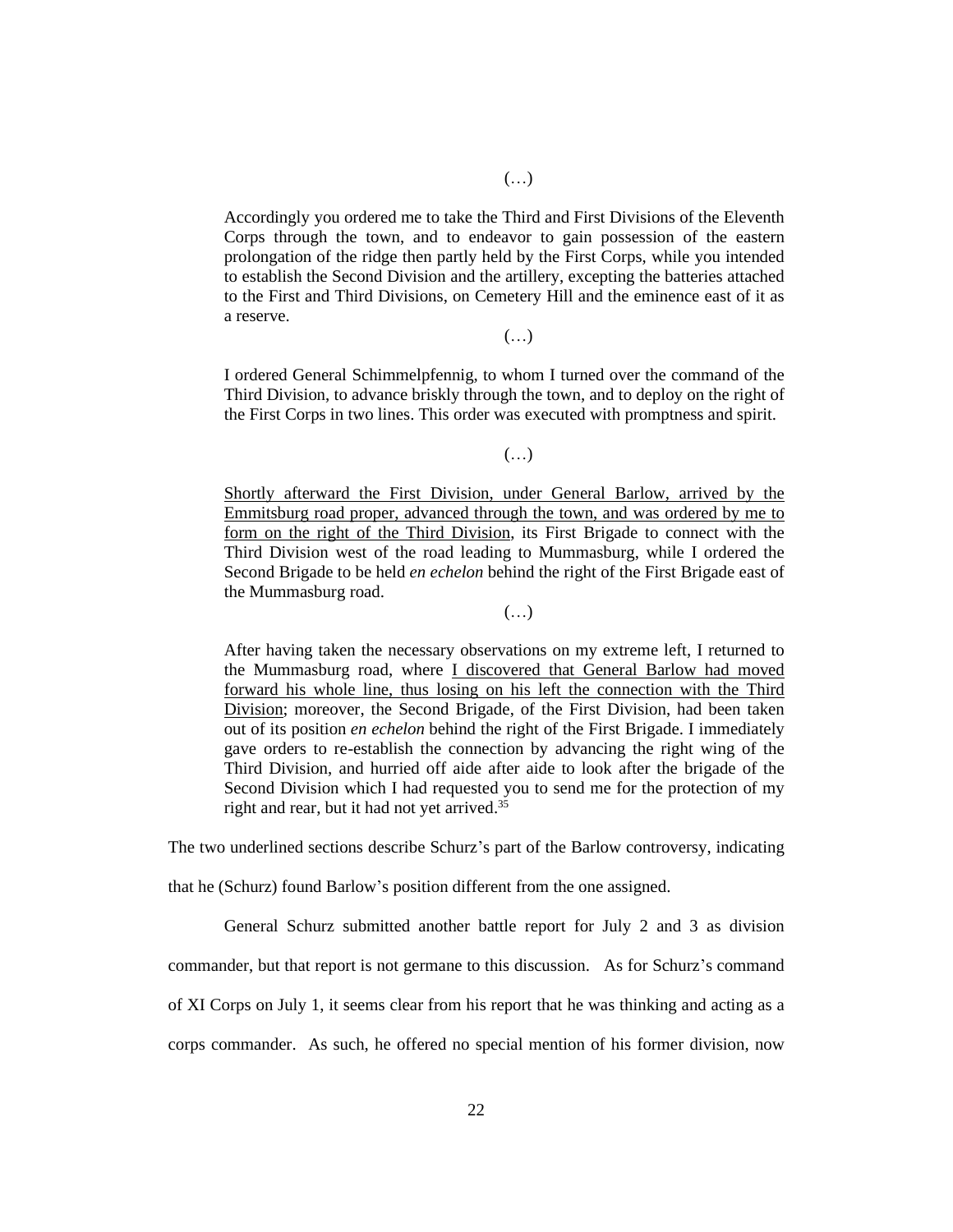under General Alexander Schimmelpfennig (this paper uses the correct German spelling). Under his command, XI Corps that afternoon repelled and held off Confederate attacks from two divisions, retreating at the last minute, and buying time for the AOP to occupy the hills southeast of town.

### V. MEADE  $\rightarrow$  HANCOCK, COMMAND OF FIELD

The last command assignment with major impact on the battle was Meade's ordering Hancock to ride to Gettysburg and assume command of the field, above all other generals regardless of date of rank. Per Meade's report: "About the time of this withdrawal, Major-General Hancock arrived, whom I had dispatched to represent me on the field, on hearing of the death of General Reynolds. In conjunction with Major-General Howard, General Hancock proceeded to post the troops on the Cemetery Ridge, and to repel an attack that the enemy made on our right flank." 36 Per Hancock's report:

A few minutes before 1 p.m., I received orders to proceed in person to the front, and assume command of the First, Third, and Eleventh Corps, in consequence of the death of Major-General Reynolds. Having been fully informed by the majorgeneral commanding as to his intentions, I was instructed by him to give the necessary directions upon my arrival at the front for the movement of troops and trains to the rear toward the line of battle he had selected, should 1 deem it expedient to do so. If the ground was suitable, and circumstances made it wise, I was directed to establish the line of battle at Gettysburg.

Turning over the command of the Second Corps to Brigadier-General [John] Gibbon, under instructions from General Meade, at 1.10 o'clock I was on the road to Gettysburg, accompanied by my personal aides, Lieutenant-Colonel [Charles] Morgan, chief of staff, Second Corps, and the signal party of the corps, under command of Captain Hall.…At 3 p.m. I arrived at Gettysburg and assumed the command. 37

By the time Hancock arrived, field command had passed from Buford to

Reynolds to Doubleday to Howard and then to Hancock. After describing the army's

dispositions upon his arrival, Hancock continued describing his actions: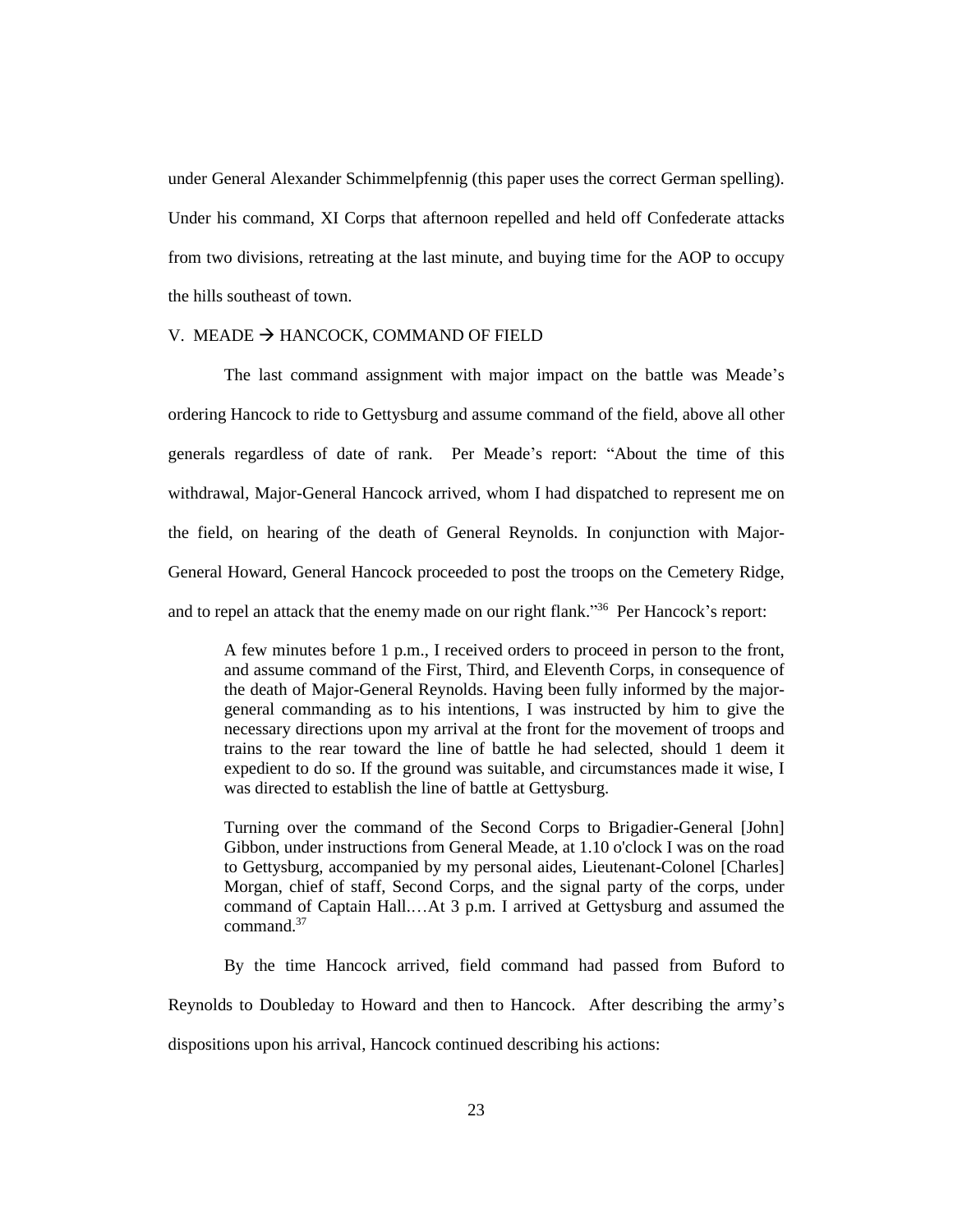Orders were at once given to establish a line of battle on Cemetery Hill, with skirmishers occupying that part of the town immediately in our front. The position just on the southern edge of Gettysburg, overlooking the town and commanding the Emmitsburg and Taneytown roads and the Baltimore turnpike, was already partially occupied on my arrival by direction of Major-General Howard.

(…)

As soon as the line of battle mentioned above was shown by the enemy, Wadsworth's division, First Corps, and a battery (thought to be the Fifth Maine) were placed on the eminence just across the turnpike, and commanding completely this approach….I ordered the division [General John Geary, XII Corps] to the high ground to the right of and near Round Top Mountain, commanding the Gettysburg and Emmitsburg road, as well as the Gettysburg and Taneytown road to our rear.

The trains of all the troops under my command were ordered to the rear, that they might not interfere with any movement of troops that might be directed by the major-general commanding.<sup>38</sup>

Hancock then sent dispatches to Meade reporting on his actions and resulting dispositions and offered opinion on the position: "a very strong one, having for its disadvantage that it might be easily turned, and leaving to him the responsibility whether the battle should be fought at Gettysburg or at a place first selected by him."<sup>39</sup> Between five and six, General Henry Slocum had arrived and Hancock turned command over to him.<sup>40</sup> Upon receiving Meade's order to proceed to Gettysburg in the early afternoon, command devolved onto Gibbon, who led the corps from Taneytown to Gettysburg. More on Gibbon appears below.

#### **DAY 2, JULY 2**

For both armies, the morning of July 2 was one of collection and planning. Both armies were incomplete at daybreak, and units arrived until the afternoon. The discussion for this day centers around two actions, those against the Federal left,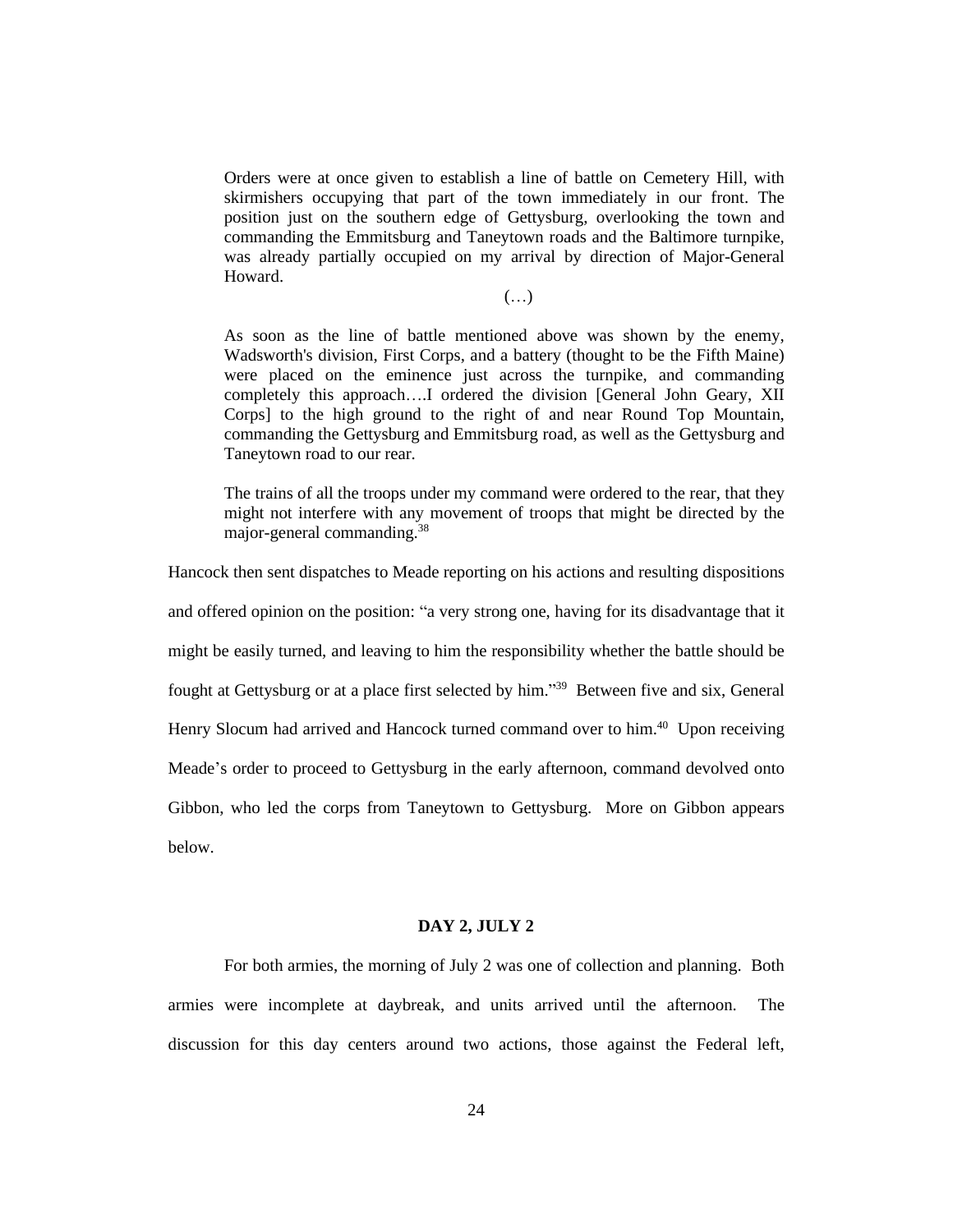anchored by the Round Tops and the Federal Right, mainly Culp's Hill and Cemetery Hill.

On the Confederate side, Heth was still senseless from his head wound July 1, but his division was in reserve. Hill was present in a physical sense, but his health is in question: the extent of his participation is unclear. Hill's participation was so small that his name appears in few reports of the day's operations.<sup>41</sup> Yet, he commanded one-third of the divisions that attacked. The attack on the Federal right resulted in the loss of no corps or division commanders, but did result in the loss of three brigade commanders: infantry General John M. Jones (wounded), Colonel Isaac Avery (mortally wounded), and artillery Major Joseph Latimer (mortally wounded).<sup>42</sup> With no major actions from these units afterward, their replacement officers led their brigades back to Virginia.

The Confederate attack against the Federal left started with Longstreet's corps and did not start until around four in the afternoon. The attack of Longstreet's corps continued south to north *en echelon* and continued with General Ambrose Hill's corps.

### VI. HOOD  $\rightarrow$  LAW, DIVISION

Only two of Longstreet's divisions participated because Pickett's division had just arrived and could not deploy in time. Those divisions were commanded by Generals Hood and Lafayette McLaws. Hood's division attacked first on the right (the southernmost part of the line). Shortly after the attack started, Hood was hit in the left arm from an overhead shell explosion. Division command devolved onto General Evander Law, senior brigade commander.

However, in leading his own brigade, Law was separated from Hood and the other brigade commanders. It is unknown exactly when Law heard that Hood was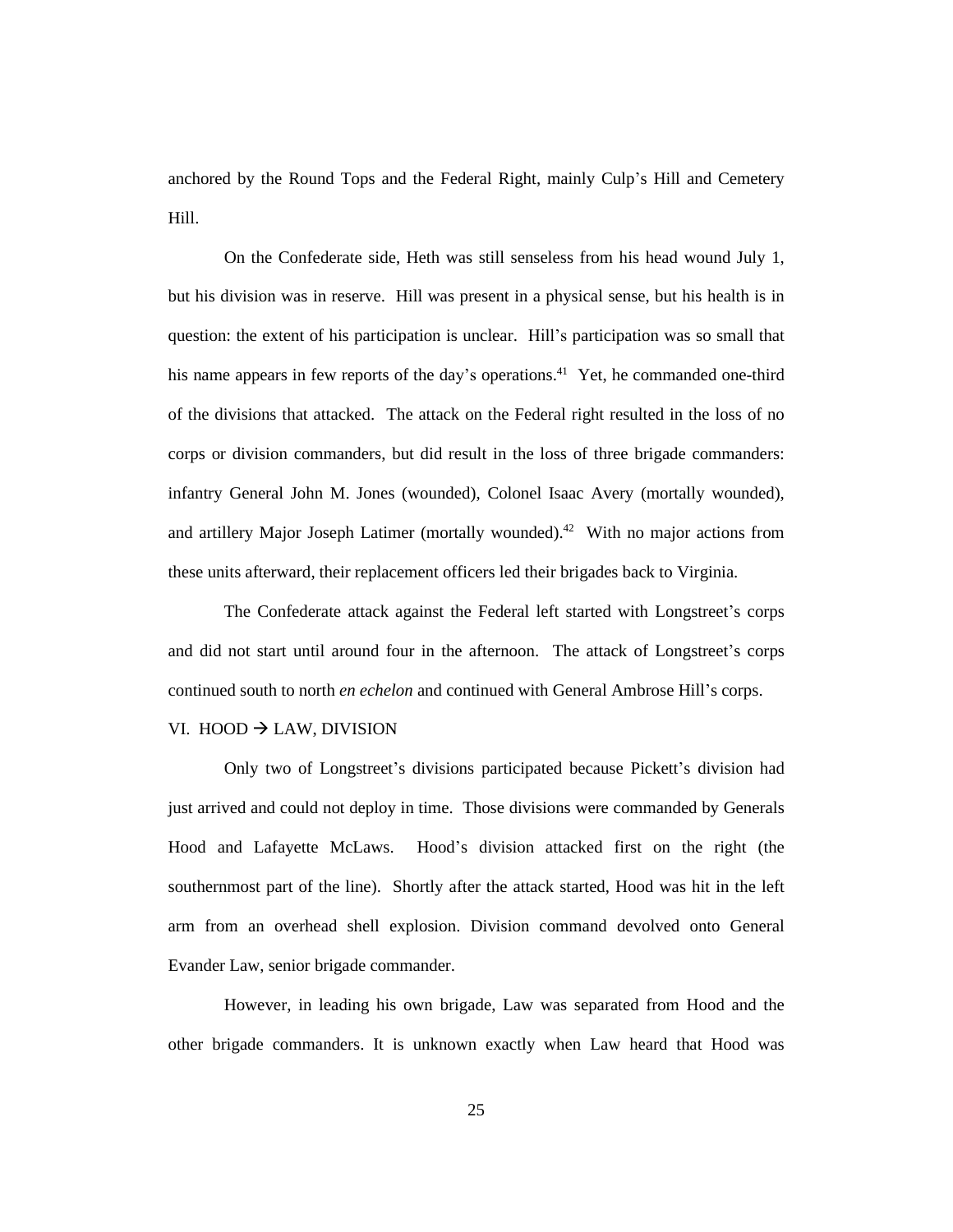wounded and that he, Law, was division commander. Law wrote no battle report, but reports were filed for the other three brigades in Hood's division, and they contain scant reference to either Hood's wounding or Law as division commander. Comments from these reports follow:

a. General Jerome Robinson reported, "My courier, sent to General Hood, returned, and reported him wounded and carried from the field. I sent a messenger to Lieutenant-General Longstreet for re-enforcements." This indicates that Robinson did not know where Law was located but did know where Longstreet was. Robinson did not refer to Law as his division commander in his report.<sup>43</sup>

b. General Henry Benning did not mention Hood's wounding, and otherwise reported, "Until late in the afternoon, nothing occurred more important than picket firing." Sometime after five:

Shortly afterward, a courier from General Law came to me, and told me that General Law wished me to move to the crest of the hill. I asked him what crest- what hill. He said all he knew was that General Law waved his hand thus (making a wave of his hand)…In a few minutes afterward, I received what was the same order from General Law, but this time clearly and in a very different sense.

(…)

Toward night, General Law informed me that he would soon move the other three brigades of the division over to the Chester Gap road, and stay there during the night, and at the same time ordered me to remain with my brigade and the Fourth Alabama Regiment until relieved by Lieut. Gen. A. P. Hill, and then to follow the division, and overtake it as soon as possible.<sup>44</sup>

The first section seems to indicate that sometime in late afternoon, Benning was taking orders from Law, indicating that Law was then acting as division commander. This is roughly one hour after Hood was wounded. In the second section, it seems clear that Law was issuing orders for the division.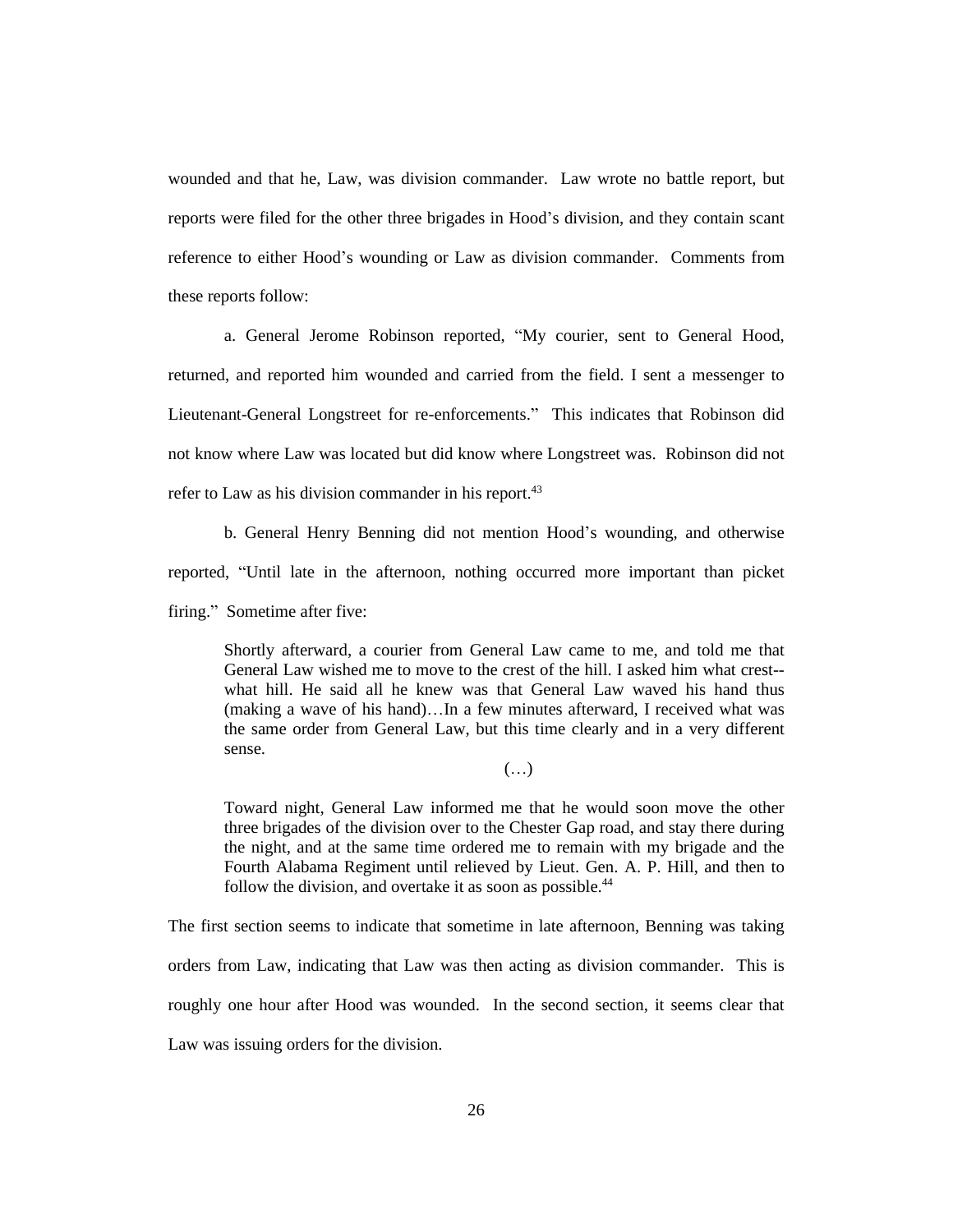c. The fourth brigade commander was General George Anderson, who was wounded during the attack. In his stead, Colonel W. W. White, who assumed brigade command, filed the battle report, which stated:

In this charge, General Anderson was wounded, in consequence of which some confusion ensued, and the command fell back a short distance the second time. …From the exhausted condition of the men, together with the fact that the enemy were pouring in large re-enforcements on the right, it was deemed impracticable to follow him farther. In this charge, large numbers of prisoners were taken and sent to the rear without guard; consequently the number is not known.

The brigade retired in good order across the ravine, and went into bivouac for the night. The skirmishers of the brigade being well in front, the rout of the enemy was manifested from the fact that no attempt was made to follow our retreat, and scarcely any effort made to annoy us in retiring.

The loss of the brigade was heavy: 12 officers killed and 58 wounded; 93 men killed, 457 wounded, and 51 missing.<sup>45</sup>

It is unclear whether White knew that Law became the division commander during the

advance on July 2 (although he does write that he received orders from Law on July 3),

but curiously he makes no mention that he (White) ascended to command.<sup>46</sup> In summary,

no report relates any strong leadership by Law during the charge on July 2.

A final comment on Law's command is from Harry Pfanz:

Evander Law succeeded Hood to the division's command. The activities of division commanders at Gettysburg are poorly recorded, and those of Law are no exception. How soon he learned of Hood's wounding and of his new responsibilities is not known, and it is equally hard to determine when and how he exercised his new command. [Colonel William] Oates, for instance, did not learn that Law had taken command of the division until he reached the top of Round Top. Certainly Law appointed no one to the acting command of the brigade in his stead that afternoon—a peculiar and unfortunate omission on his part. [General Jerome] Robertson learned that Law was in command of the division only after his brigade was fully engaged and he sent back to Hood for reinforcements. Learning that Hood was no longer on the field, he sent his requests to Longstreet and to [George] Tige Anderson but not to Law. Evidence of Law's work as a division commander is scanty, almost too sparse to support a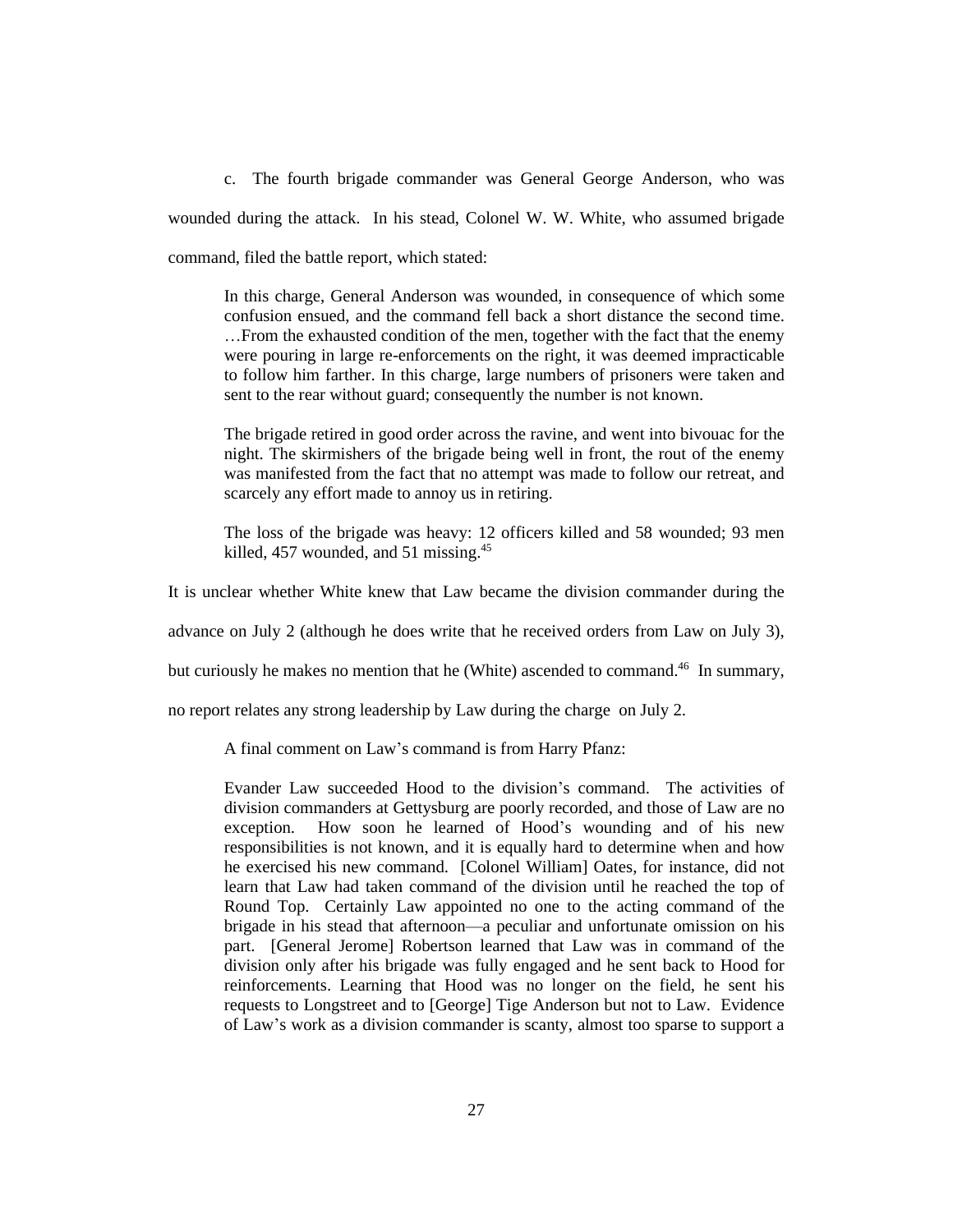judgment about it. And yet extant information suggests that his control of the division as a whole that afternoon was not very active and strong.<sup>47</sup>

In summary, although Hood's wounding was detrimental to the success of Longstreet's attack, it appears as if Law's missing leadership during the crucial time afterward continued the damage. This does not mean that had Law taken command of the division sooner, the attack would have succeeded, but the lack of a division commander during this attack definitely did not help it.

#### VII. PENDER  $\rightarrow$  LANE, DIVISION

The attack continued through Longstreet's brigades. Meade and Hancock shoveled brigade after brigade from the army's right and center into the left (south) end of the line to stem Longstreet's attack (see below). The second part of the attack was to continue with Hill's Corps, first with General Richard Anderson's division and then Pender's division. Shortly after six, R. Anderson's division started its part of the attack. Around 6:30, the brigades commanded by Generals Cadmus Wilcox, Colonel David Lang, and General Ambrose Wright set off toward the Emmitsburg Road. Both Wilcox and Wright reached the Federal line and threatened it directly, but both were repulsed.<sup>48</sup>

When Wright reached the Federal line, it was after seven. The sun was low in the sky and visibility was obscured further by clouds of smoke.<sup>49</sup> At this point, prior to sunset (around 7:40, with no daylight savings time), the attack started to deteriorate "en *reverse* echelon," as it were. Per R. Anderson's order, General Carnot Posey's brigade took off shortly after Wright's, but stopped at the Bliss farm halfway to the Emmitsburg Road and dueled with Federal skirmishers there: his regiments went no farther.<sup>50</sup> Subsequent to Posey's movement occurred a most curious incident: the next brigade in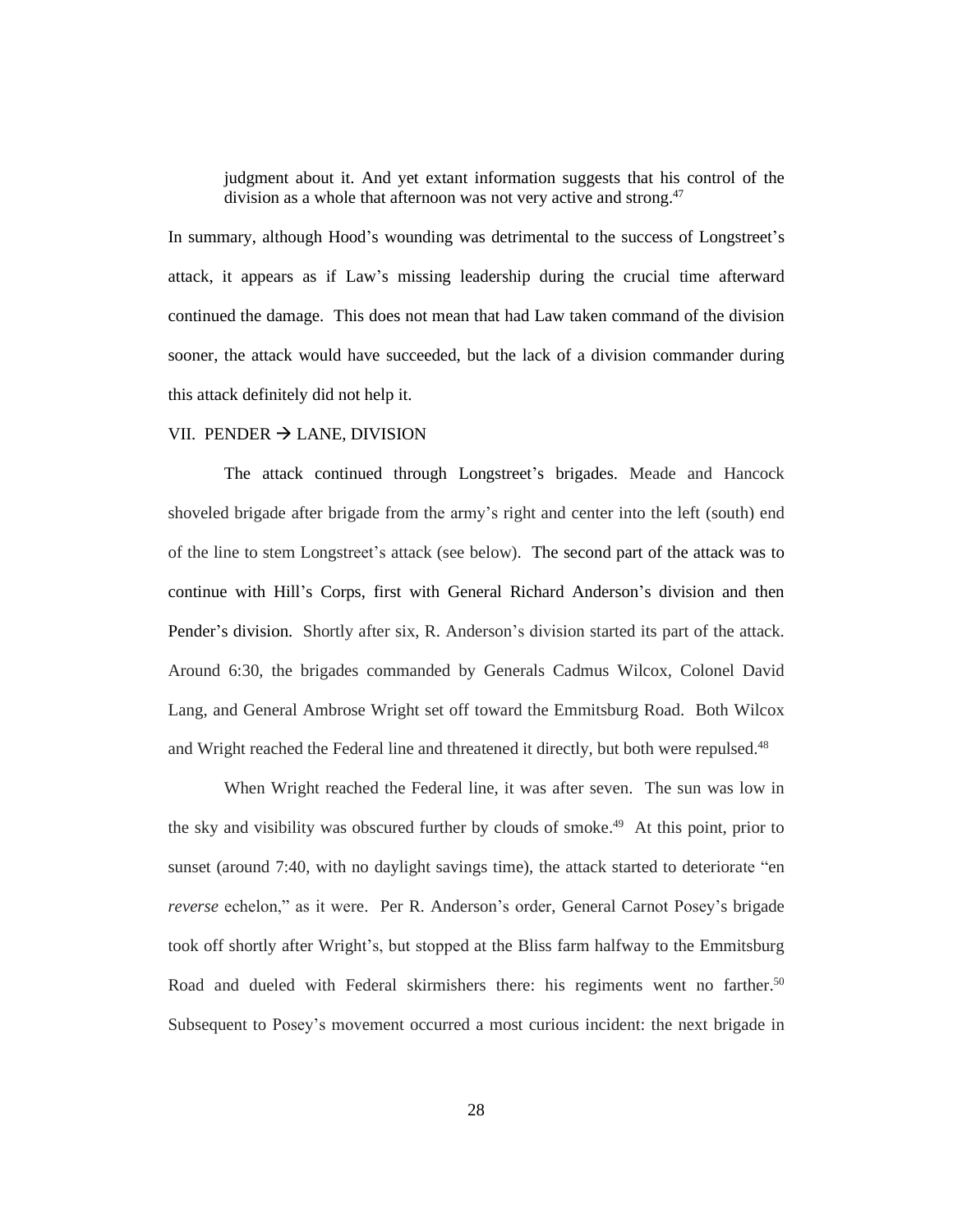line, that of General William Mahone, never left its position. He refused a plea from Posey for support, and this caused R. Anderson to order him to move. Even after R. Anderson sent his aide with a direct order, Mahone did not move.<sup>51</sup>

To Mahone's left was the division of General Pender, a strict disciplinarian, an aggressive and capable officer. Pender, waiting for signs of the echelon attack from Posey and Mahone, saw no movement from them and decided to ride to the south of his command to determine why R. Anderson's brigades were not moving. While Pender was on this reconnaissance mission, a shell exploded near him, a fragment tearing into his thigh and knocking him out of the battle. (The wound was mortal: he died July 18.) Word reached Pender's senior brigade commander, General James Lane, around sunset. Lane took command of the division and sent a courier to Hill for orders; but with night falling and the fire to his right subsiding, Lane decided on his own initiative not to advance.<sup>52</sup> Per Lane's report:

After a portion of the army on our right (I supposed they were some of Anderson's troops) had driven the enemy some distance, General Pender rode from the left of my line to the right of his division. About sunset, I was informed by Captain [William] Norwood, of General Thomas' staff, that General Pender had been wounded, and that I must take command of the division, and advance, if I saw a good opportunity for doing so. At that time the firing on the right was very desultory, the heavy fighting having ended.

I was soon afterward informed by Major [H. A.] Whiting, of General [Robert] Rodes' staff, that General Rodes would advance at dark, and that he wished me to protect his right flank. I did not give him a definite answer then, as I had sent you to notify General Hill of General Pender's fall, and to receive instructions.<sup>53</sup>

The time of Pender's wounding is not known exactly, but because he was traveling south to learn about Posey's and Mahone's delays in the echelon attack, a reasonable estimate is around 7:00 to 7:15. None of Pender's four brigades (commanded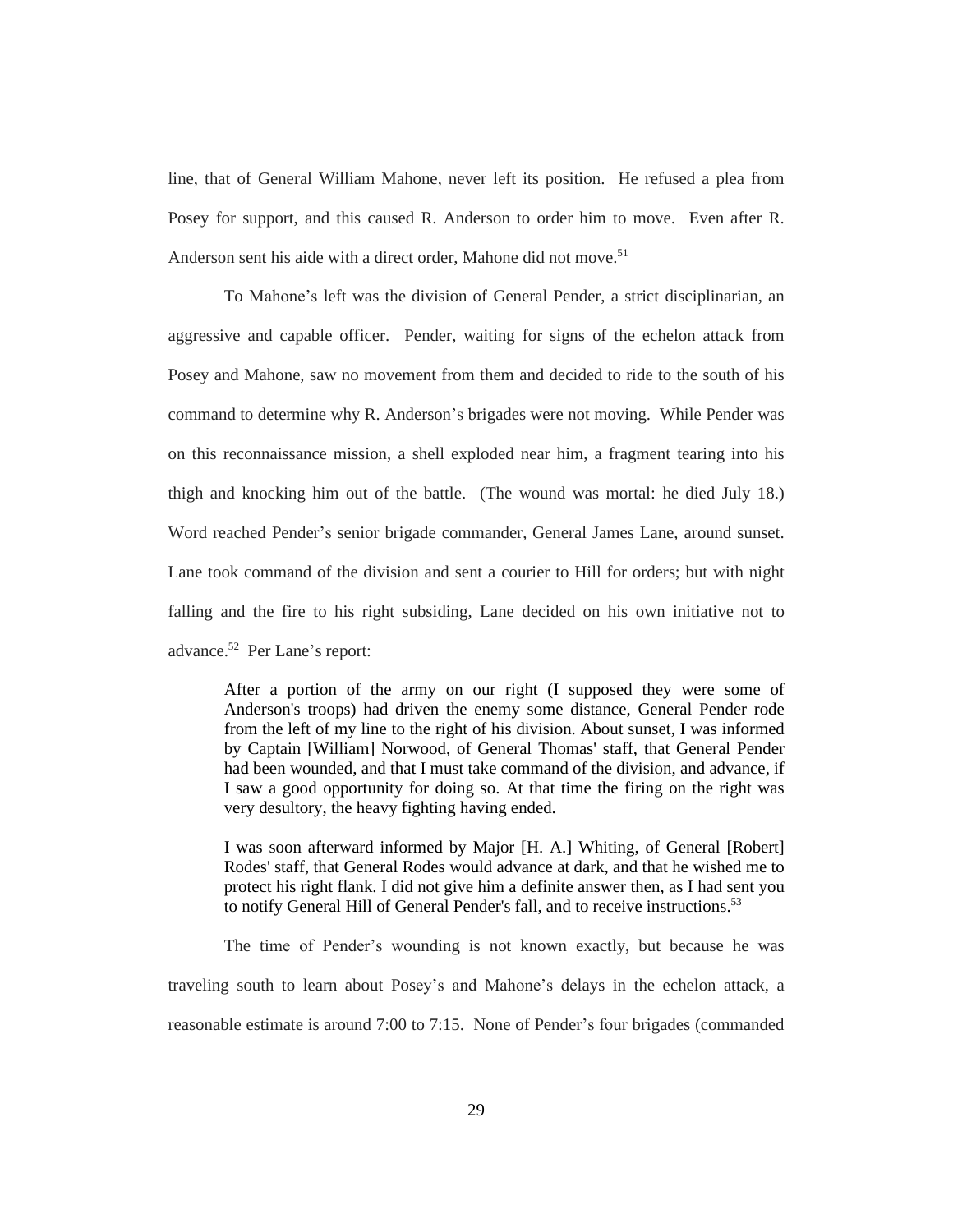by General Edward Thomas, and Colonels Lane, William Lowrance, and Abner Perrin) moved from their assembly lines. The attack was over. However, later that night, another action was contemplated and Lane acted in command of the division:

On being notified, however, by General Ewell that his whole command would move on the enemy's position that night, commencing with Johnson's division on the left, I told Major Whiting that would act without awaiting instructions from General Hill. I at once ordered forward Thomas' brigade and McGowan's, then commanded by Colonel Perrin, with instructions to Colonel Perrin to form an obtuse angle with Ramseur's brigade, which was the right of Rodes' first line, leaving an interval of 100 paces. At the same time, I determined to support these two brigades with Scales' and my own (commanded, respectively, by Colonels Lowrance and Avery), should there be any occasion for it. I subsequently received orders from General Hill, through Captain [W. N.] Starke, corresponding with what I had already done. Rodes' right advanced but a short distance beyond the road which was held by my skirmishers when the night attack was abandoned…<sup>54</sup>

Lane remained in command until the next day until he was replaced by General Isaac Trimble, a supernumerary traveling with the army, for the infantry charge planned for the next afternoon. More on this appears below.

### VIII. SICKLES  $\rightarrow$  BIRNEY, III CORPS

Return now to the AOP. In mid-afternoon, after multiple disputes with Meade as to the placement of his corps, General Sickles decided to move III Corps west about  $\frac{3}{4}$ mile. It was in the form of the Greek letter lambda  $(\Lambda)$  with the apex near the Peach Orchard on the Emmitsburg Road. The salient was the target of Longstreet's attack at four p.m. About one hour later, Sickles was wounded in the leg by an exploding shell and taken down from his horse, whereupon command passed to General David Birney,  $1<sup>st</sup>$ division commander, who immediately got to work:

At 6 o'clock I found Major-General Sickles seriously wounded, and, at his request, took command of the troops. I immediately visited [General Andrew] Humphreys' division, and, finding that the enemy, advancing through a gap in the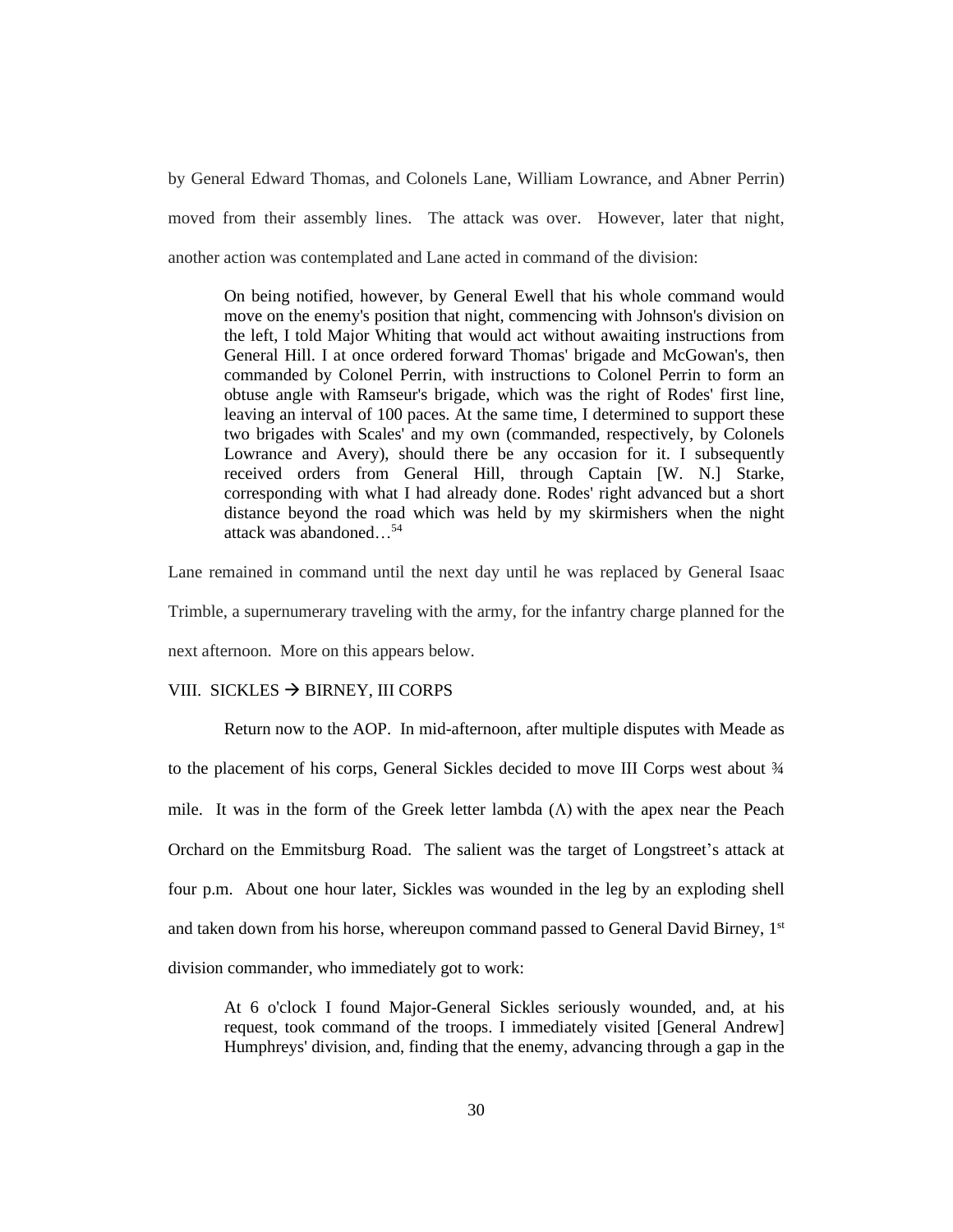line of my division, would take it in reverse, I ordered a change of front. General Humphreys accomplished this promptly under a most effective artillery and musketry fire, and, advancing his division rapidly, recaptured several batteries that the enemy had temporary possession of.<sup>55</sup>

Birney offered little beyond this paragraph describing his actions for the remainder of the battle but indicated that Hancock reached him around 7:30 with a fresh brigade.<sup>56</sup>

Meade's report refers also to this incident: "Notwithstanding the stubborn resistance of the Third Corps, under Major-General Birney (Major-General Sickles having been wounded early in the action), the superiority of numbers of the enemy enabling him to outflank the corps in its advanced position, General Birney was compelled to fall back and reform behind the line originally designed to be held."<sup>57</sup> Hancock's report also mentions Sickles's wounding (see below) and his description indicates that he treated Birney as III Corps commander:

I had just before received an order from General Meade to send a brigade to the assistance of General Birney (whose division had occupied the extreme left of Sickles' corps), and to send two regiments to General Humphreys, who commanded the right of that corps. I immediately led the brigade (Third Brigade, Third Division, under Colonel [George] Willard) intended for General Birney toward the left of the original line of battle of the Third Corps, and was about proceeding with it to the front, when I encountered General Birney, who informed me that his troops had all been driven to the rear, and had left the position to which I was moving. General Birney proceeded to the rear to collect his command<sup>58</sup>

Overall, it appears as if Birney took command of III Corps and acted afterward as the corps commander, although he does not indicate in his report to whom he gave command of his division. However, Coddington's order of battle indicates that it was General J.J. Hobart Ward. 59

IX. MEADE  $\rightarrow$  HANCOCK, III CORPS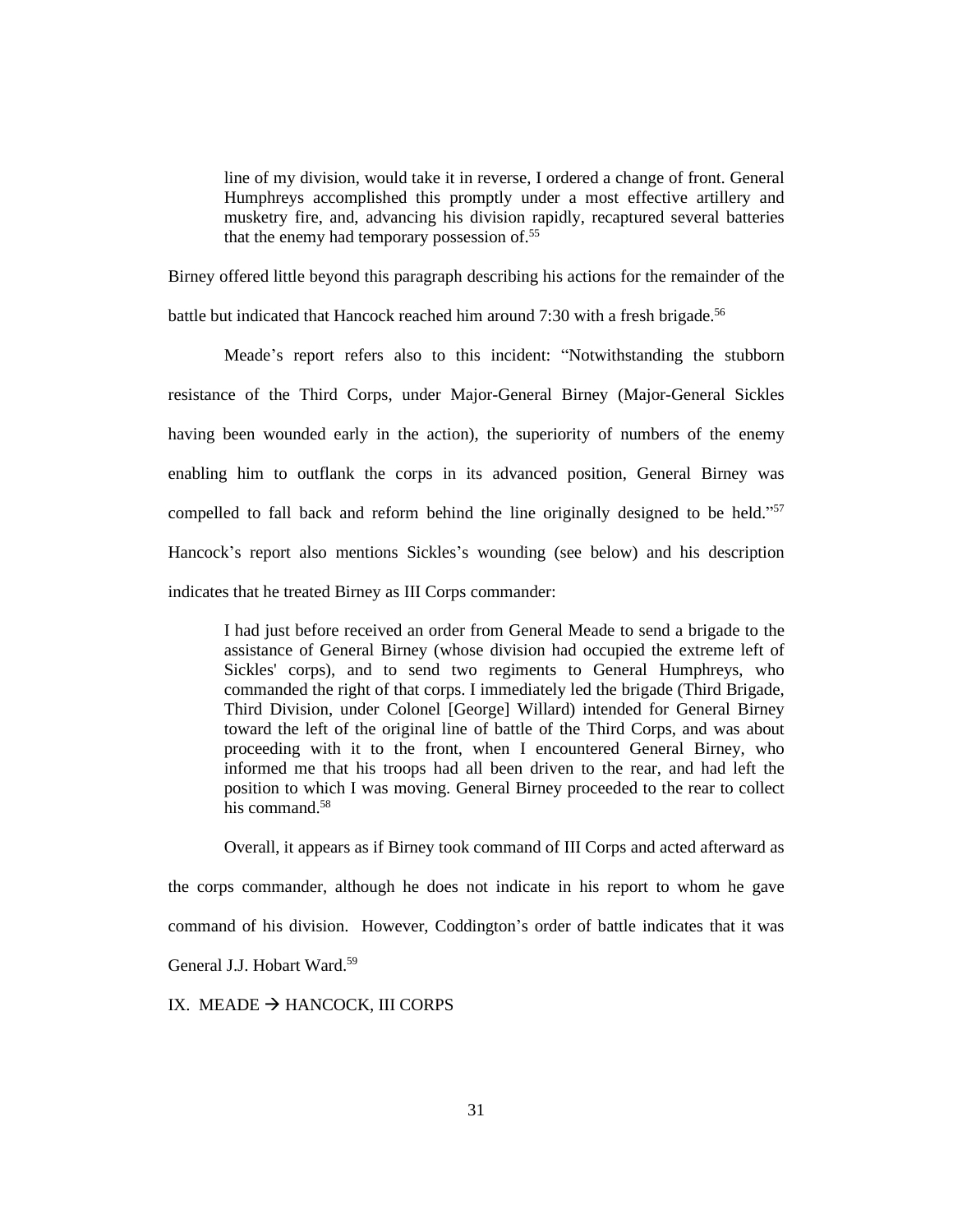This day began with normal probing of the lines and minor artillery exchanges.

Per Hancock's report:

Sharp skirmishing occurred at intervals during the morning, particularly in front of [General Alexander] Hays' division, where quite a number of prisoners were taken from the enemy. The artillery was also frequently engaged, but no severe fighting took place until about 3 p.m., when the Third Corps advanced from its position toward the Emmitsburg road and became heavily engaged.<sup>60</sup>

Hancock was ordered to support III Corps, and he sent in the division of General John

Caldwell and made adjustments to his line.

Shortly after, Hancock reported: "About this time, General Meade informed me that General Sickles had been wounded, and directed me to assume command of the Third Corps in addition to that of my own. By this arrangement, the immediate command of the Second Corps devolved again upon General Gibbon, and that of the Third upon General Birney."<sup>61</sup> Much of his account of July 2 covers his support of III Corps, with specifics on units and commanders of both corps (II and III, added in this quote):

I directed General Humphreys [III] to form his command on the ground from which General Caldwell [II] had moved to the support of the Third Corps, which was promptly done. The number of his troops collected was, however, very small, scarcely equal to an ordinary battalion, but with many colors, this small command being composed of the fragments of many shattered regiments. Three guns of one of its batteries had been left on the field, owing to the losses of horses and men. I established Colonel Willard's [II] brigade at the point through which General Birney's [III] division had retired, and fronting the approach of the enemy, who were pressing vigorously on. There were no other troops on its right or left, and the brigade soon became engaged, losing its commander, Colonel Willard, and many officers and men.<sup>62</sup>

Hancock and Meade continued to send units to the south to contest the Confederate attack

against the salient created by III Corps. Per Hancock:

On the left of the Second Corps, the line being still incomplete, and intervals existing through which the enemy approached our line of battle, General Meade brought up in person a part of the Twelfth Corps, consisting of two regiments of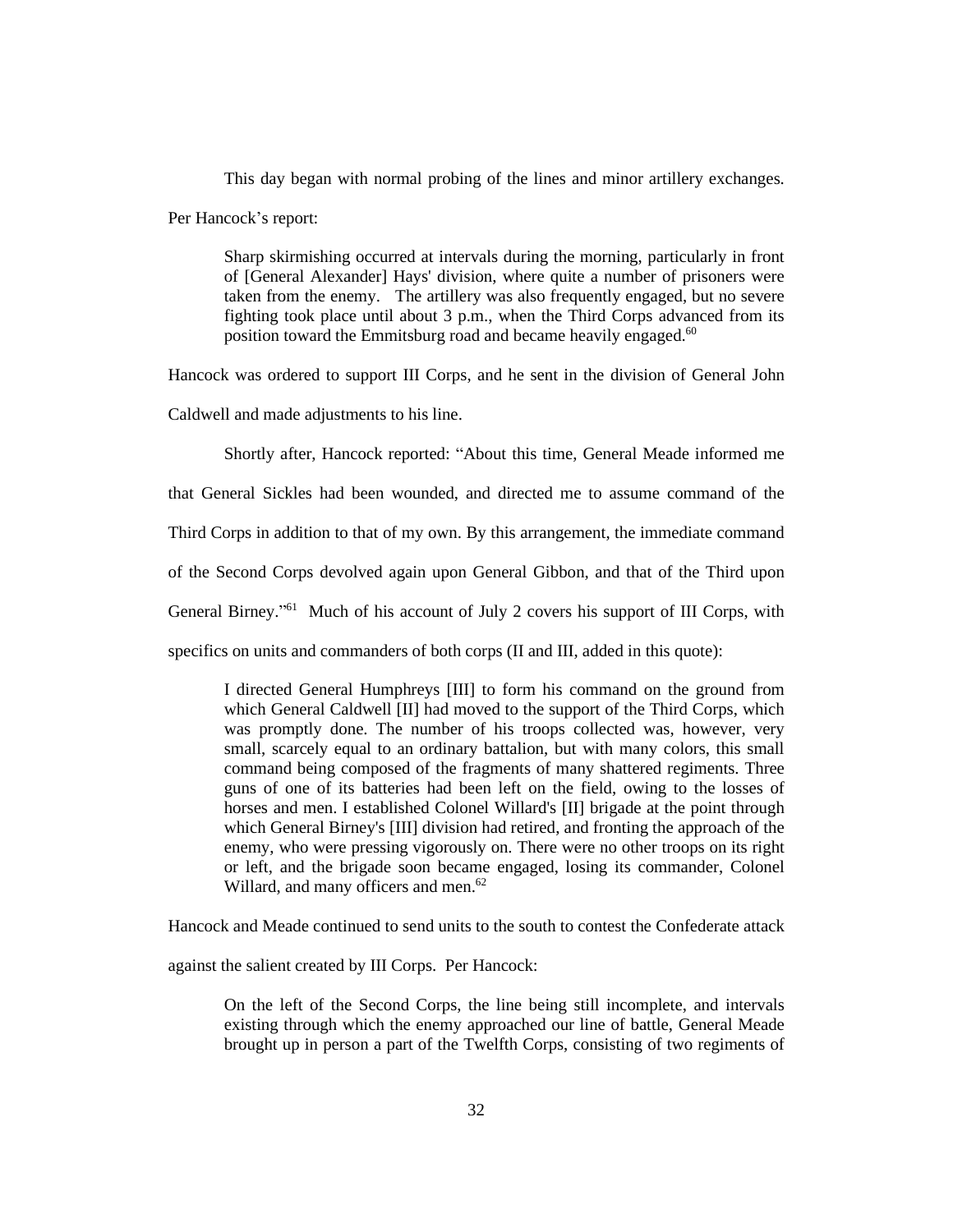Lockwood's brigade, under Brig. Gen. H. H. Lockwood, which formed line, and advanced against the enemy, then closely engaged with us, and he was soon driven from the field. By the advance of these regiments, the artillery which had been left on the field in the Third Corps line was recaptured from the enemy. Humphreys' division participated in this advance and in the recapture of its guns. $63$ 

After ordering Gibbon to send Colonel Samuel Carroll's brigade to reinforce Howard on Cemetery Hill, Hancock saw to the replenishment of ammunition to his corps. Noting that his command was weakened by the fighting this day, Hancock ensured that every available soldier was on the line for July 3.<sup>64</sup>

# X. HANCOCK  $\rightarrow$  GIBBON II CORPS

Another example of delegation this day is General John Gibbon, Second Division commander, who assumed command of II Corps when Meade on July 1 ordered Hancock to go to Gettysburg and take command of the field. He had led the corps in its march from Taneytown to Gettysburg, whereupon it arrived around seven the next morning. Probably because July 1 involved only marching and bivouacking and Hancock's report chronicled this in his own report, Gibbon did not refer to July 1 in his report:

I have the honor to submit the following report of the operations of the Second Division during the battle of Gettysburg, on July 2 and 3…

The report will refer partly to the Second Division and partly to the Second Corps, in command of which I was twice placed, first at Taneytown, and again during the battle of the 2d, when General Hancock was ordered to take command of the Third Corps. 65

For this day, Gibbon responded to the advance of III Corps by firing artillery over the heads of his men into the Confederates. Shortly after this: "About this time the command of the corps was turned over to me by Major-General Hancock. The smoke was at this time so dense that but little could be seen of the battle, and I directed some of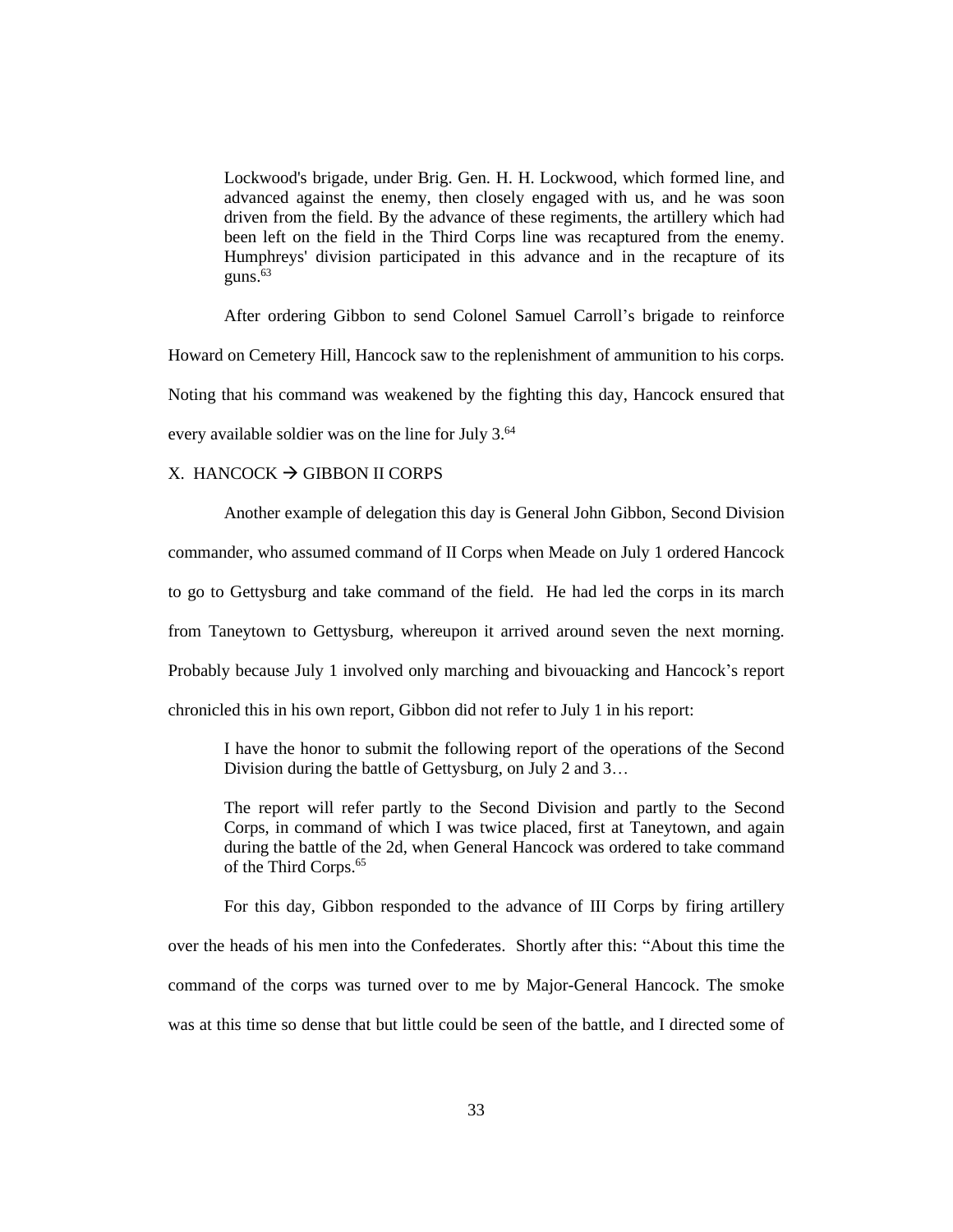the guns to cease firing, fearing they might injure our own men or uselessly waste their ammunition." 66 He continued to reinforce Humphreys and eventually, with assistance from XII Corps, the line held, until: "Darkness ended the contest here, but it continued for some time on our right, in front of the Eleventh Corps. I sent Carroll's brigade, of the Third Division, and two regiments of Webb's brigade to its assistance."<sup>67</sup> His orders to Carroll's brigade of another II Corps division shows that he was still acting as corps commander when darkness fell.

Note that neither Hancock nor Gibbon indicated if Gibbon passed division command to a brigade commander at this time. This does not mean that he failed to do so: it means only that neither general reported it.

## XI. MEADE  $\rightarrow$  SLOCUM, RIGHT WING AOP

In his Pipe Creek Circular, Meade had given Slocum an additional assignment (brackets added): "General Slocum will assume command of the two corps at Hanover [V under Sykes] and Two Taverns [his own XII], and withdraw them, via Union Mills, deploying one to the right and one to the left, after crossing Pipe Creek, connecting on the left with General Reynolds, and communicating his right to General John Sedgwick at Manchester, who will connect with him and form the right."<sup>68</sup> This assignment had little impact on July 1 because Slocum did not arrive in town until after five p.m. and, as the senior officer, took command of the field. Also, the army never rallied on Pipe Creek anyway.

On July 2, however, Slocum thought that he was still the commander of the right wing, reasonable because Meade had not rescinded it. Strangely, Slocum did not mention this assignment in his original report (August 23, 1863), and neither Sykes nor Sedgwick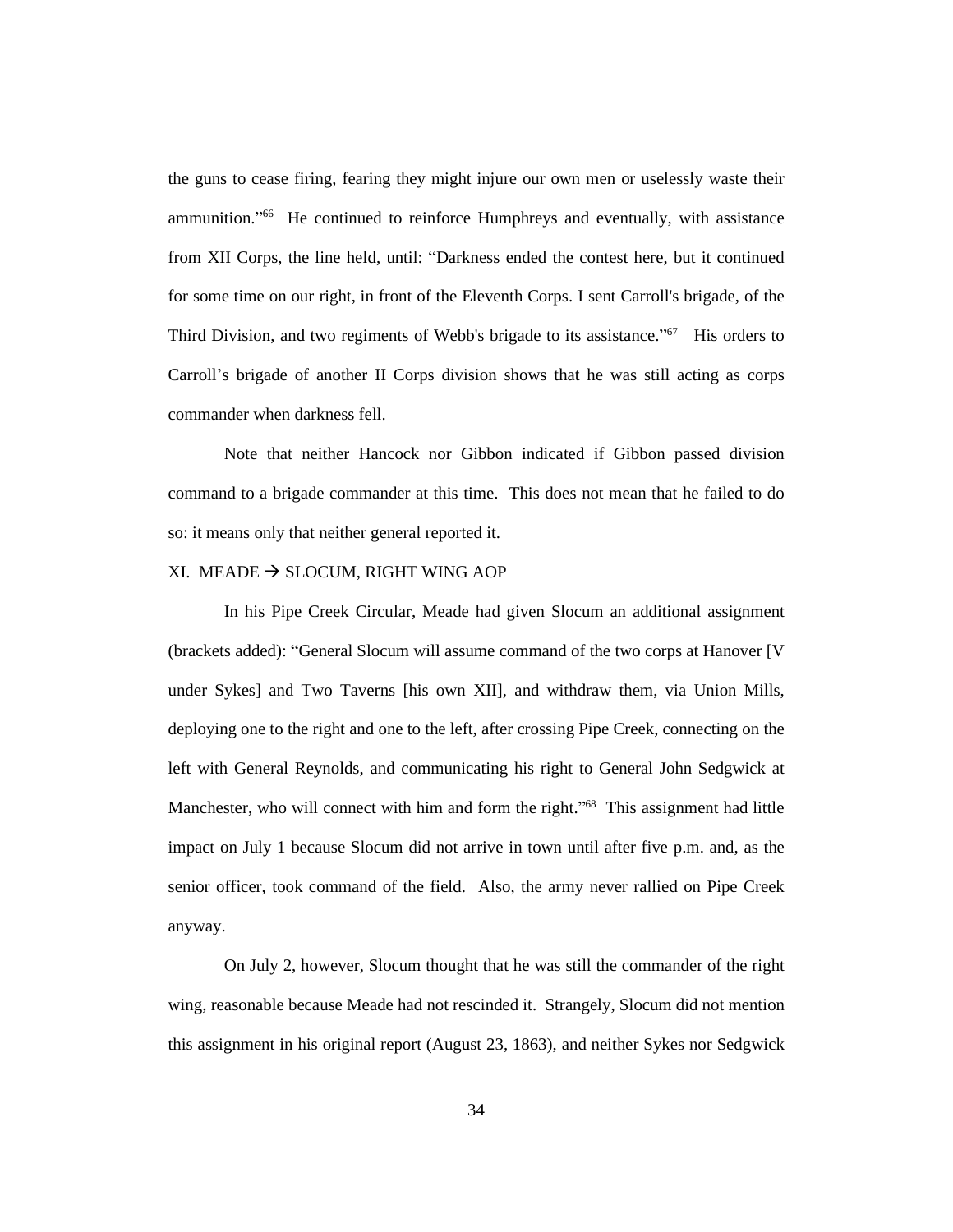reported having received any orders from him.<sup>69</sup> However, Slocum mentioned it (with

some irritation) in an addendum dated December 30 (italics added):

I deeply regret the necessity which compelled me to send my report and that of General Williams [Alphaeus, 1<sup>st</sup> Division Commander] unaccompanied by any report of the operations of the First Division, for although an account of the operations of this division was given in the report of General [Alpheus] Williams, *who commanded the corps during the battle,* I think the absence of [General Thomas] Ruger's report may account for some of the errors contained in your report as to the operations of the Twelfth Corps.

 $(\ldots)$ 

Although the command of the Twelfth Corps was given temporarily to General Williams by, your order, and although you directed him to meet at the council with other corps commanders, you fail to mention his name in your entire report, and in no place allude to his having any such command, or to the fact that more than one corps was at any time placed under my command, although at no time after you assumed command of the army until the close of this battle was I in command of less than two corps. I have now in my possession your written orders, dated July 2, directing me to assume command of the Sixth Corps, and, with that corps and the two then under my command (the Fifth and Twelfth), to move forward and at once attack the enemy.

I allude to this fact for the purpose of refreshing your memory on a subject which you had apparently entirely forgotten when you penned your report, for you have not failed to notice the fact of General Schurz and others having held, even for a few hours, commands above that previously held by them.<sup>70</sup>

The Union commander's son and aide, George Meade, Jr., states this for July 4:

"General Slocum, in command of the right, was immediately directed to advance his corps, and ascertain the position of the enemy."<sup>71</sup> Given all this, it is unclear how much Slocum commanded the "wing" because his original report and addendum mention no case where he ordered either Sykes or Sedgwick to do anything, which corresponds to their battle reports. On the other hand, it appears to have been important to Slocum to highlight those under his command who performed above their paygrade, such as Schurz.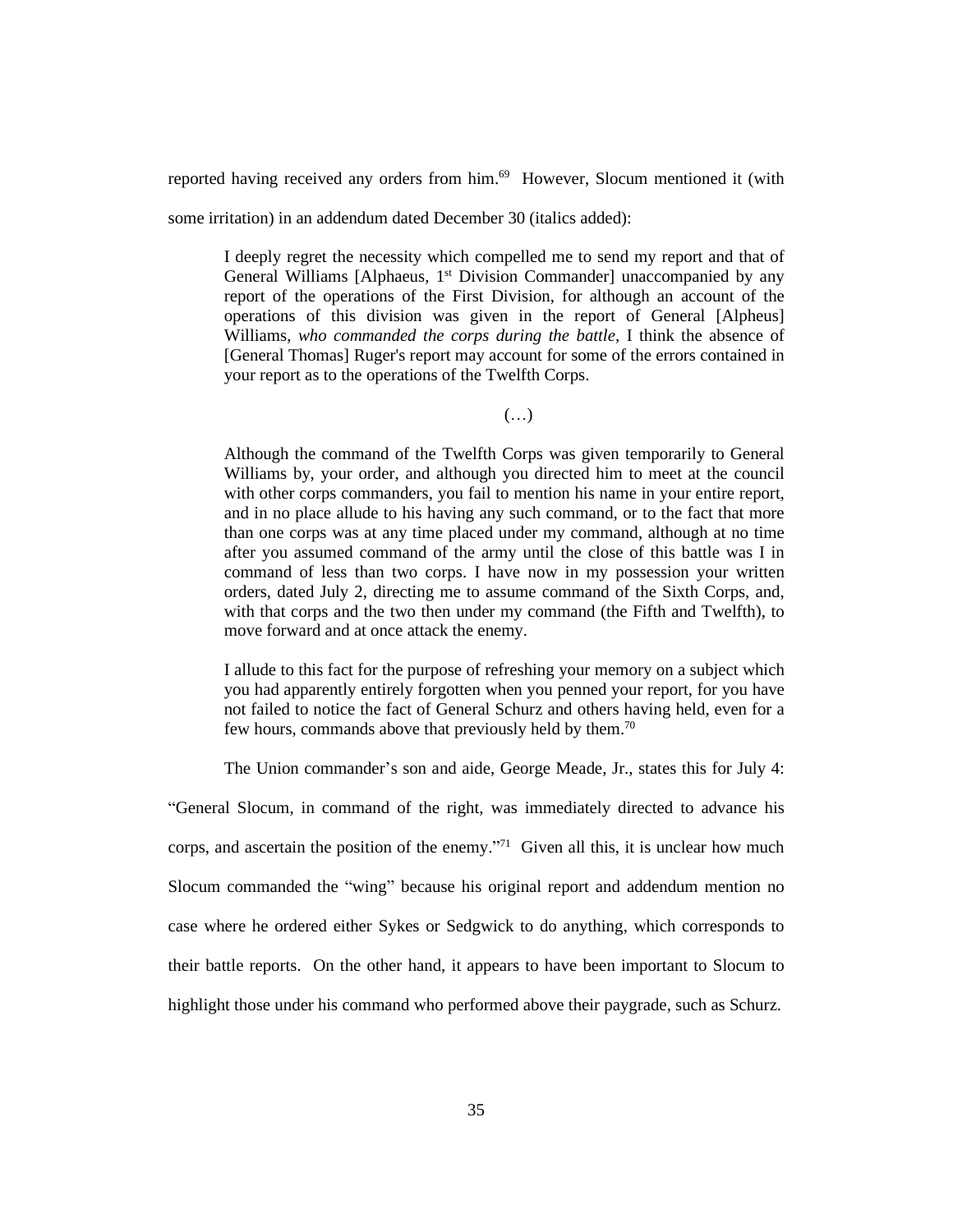As of late on July 2, V Corps was ordered to the left flank and VI Corps was split up and acted as a reserve, so they were nowhere near Slocum. As a corps commander, he would have attended Meade's meeting on July 2 anyway, so that indicates nothing. Therefore, how much Slocum commanded his wing remains unclear.

### XII. SLOCUM  $\rightarrow$  WILLIAMS, XII CORPS

The last Union elevation this day is that of General Williams to command of XII Corps. As indicated in the previous section, mention of Williams in this position in official reports is tied closely to mention of Slocum as wing commander. However, the question here is how well did he assume that role? First, it should be noted that Slocum's original report in August mentions nothing about being wing commander nor any duties or actions associated with it.

Second, Williams's report is actually two submissions, the first from the commander of "First Division of, and Twelfth Army Corps," which he makes clear:

In compliance with circular order, Army of the Potomac, August 20, I have the honor to submit the following report of the movements of this division from June 28 to its arrival at Warrenton Junction on July 26 last, excepting July 1, 2, and 3, when the division was under the command of Brigadier-General Ruger…

(…)

[July 1] Major-General Slocum having turned over the temporary command of the corps to me, Brigadier-General Ruger assumed command of the division.

For operations of the division on July 2 and 3, I respectfully refer to the official report of that officer.<sup>72</sup>

The second part of the report covers his tenure as XII Corps commander: "The temporary command of the Twelfth Army Corps having devolved upon me from July 1 to 4,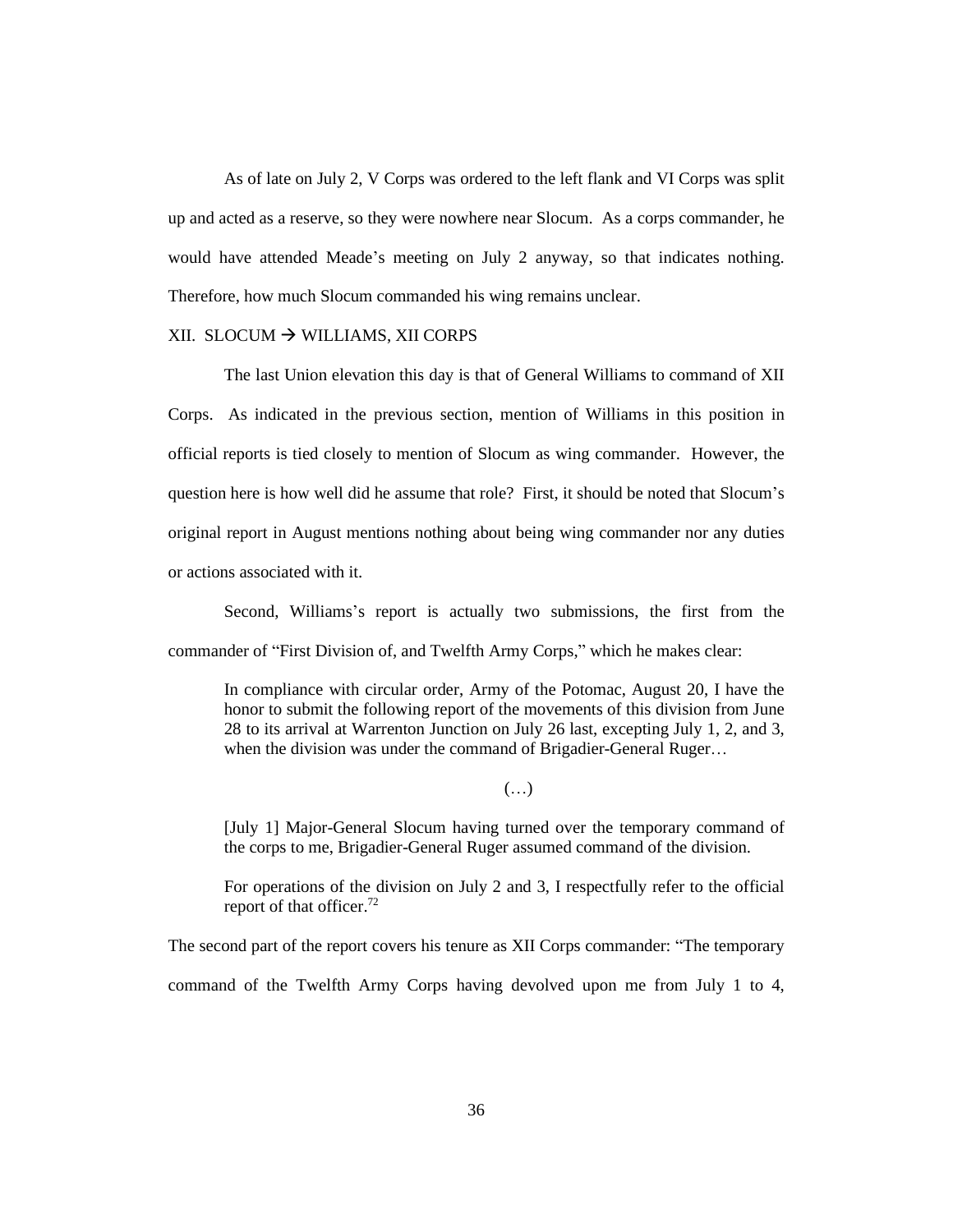inclusive, I have the honor, in obedience to order, to submit the following report of the

part taken by it in the recent operations in the vicinity of Gettysburg...<sup>"73</sup>

Williams then continues to describe the activities of the actions of the divisions

and brigades under his command as corps commander, to wit:

On the morning of July 1, the corps left Littlestown, moving-on the Baltimore pike toward Gettysburg. While halting near Two Taverns, information was received that the First and Eleventh Corps were engaged with the enemy beyond Gettysburg, and that Major-General Reynolds was mortally wounded. The corps was immediately put in rapid march toward the scene of action, and Major-General Slocum proceeded at once to the front, to assume command. In this temporary transfer of commands, Brig. Gen. T. H. Ruger took command of the First Division, and Colonel [Silas] Colgrove, Twenty-seventh Indiana Volunteers, of the Third (Ruger's) Brigade, First Division…

The Second Division (Geary's), under the direct orders of Major-General Slocum, crossed Rock Creek, and took up a position for the night on the left of the First Corps. My headquarters were with the First Division.

# $(\ldots)$

[July 2] At 8 a.m. orders were received to unite the two divisions of the corps, and occupy a new line on the right of Wadsworth's division, of the First Corps, north of Rock Creek…

Between 5 and 6 p.m. orders were received from Major-General Slocum to detach the First Division (Ruger's) and Lockwood's brigade to support the left wing of the army, then heavily attacked. Geary's division was at the same time ordered to cover and defend the intrenched line of the whole corps. I marched with the supporting detachment with all possible dispatch, under a severe artillery fire, following as nearly as possible the direction of the heavy firing.

[July 3] I made such arrangements for a heavy artillery fire, with infantry feints upon the right, followed by a strong assault by Geary's division from Greene's position on the left, as I judged would speedily dislodge the enemy.

 $(\ldots)$ 

[July 3] At length, after seven hours' continuous combat, the enemy attempted to push beyond the intrenchments on our right, and was in turn repulsed and followed sharply beyond the defenses by regiments of the First Division posted in the woods to observe his movements.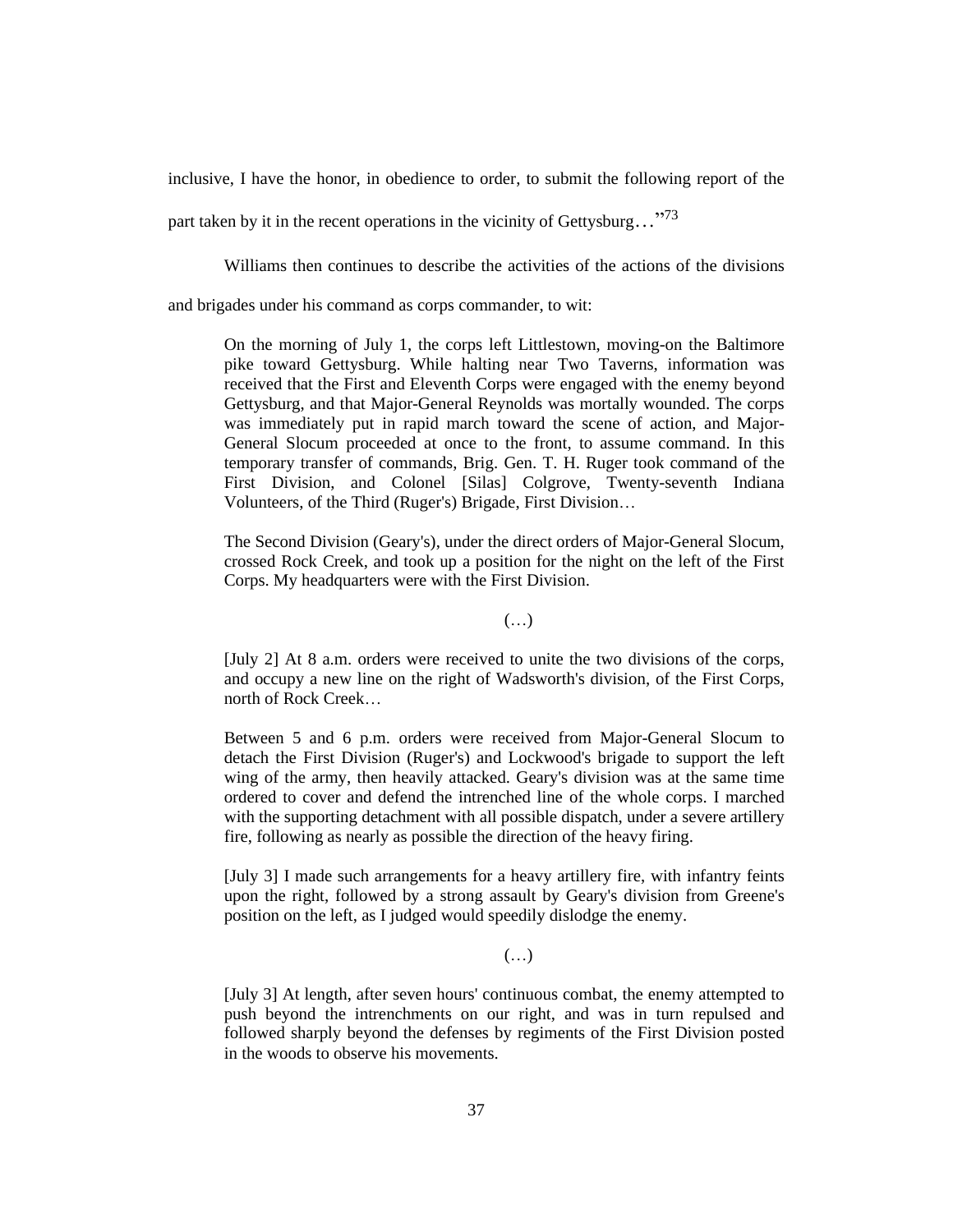An advance from Geary's division at the same time effectually and finally expelled them from our breastworks, which were at once occupied by our troops in their entire length. 74

It should be noted that neither Slocum nor Williams state in their reports what time the corps departed Two Taverns for Gettysburg. Williams's statement above for July 1 that "The corps was immediately put in rapid march toward the scene of action" certainly ranks as hyperbole because the corps remained in that place until late afternoon before Slocum ordered it to move.

At Meade's meeting on the night of July 2, Williams appeared as corps commander, but when he saw Slocum there, he asked Meade if he should depart, but Meade directed him to stay.<sup>75</sup> That Williams perceived Slocum's attendance as enough to question his own appearance, resulting in two representatives from XII Corps (especially in the small room in the Leister House), indicates that the command arrangement was not clear to all involved. However, it does seem clear from these excerpts that Williams acted as corps commander through the four days of the battle, despite the ambiguity of the wing command of his superior.

#### **DAY 3, JULY 3**

The discussion for this day centers around two actions, Culp's Hill and Pickett's Charge. On the Confederate side, the action on Culp's Hill resulted in the loss of no major commanders (defined as division or above). With the end of the battle on this day, all that remained for the Second Corps was to lead the men across the Potomac. Heth was still unfit for duty owing to his head wound on July 1, and Pender was incapacitated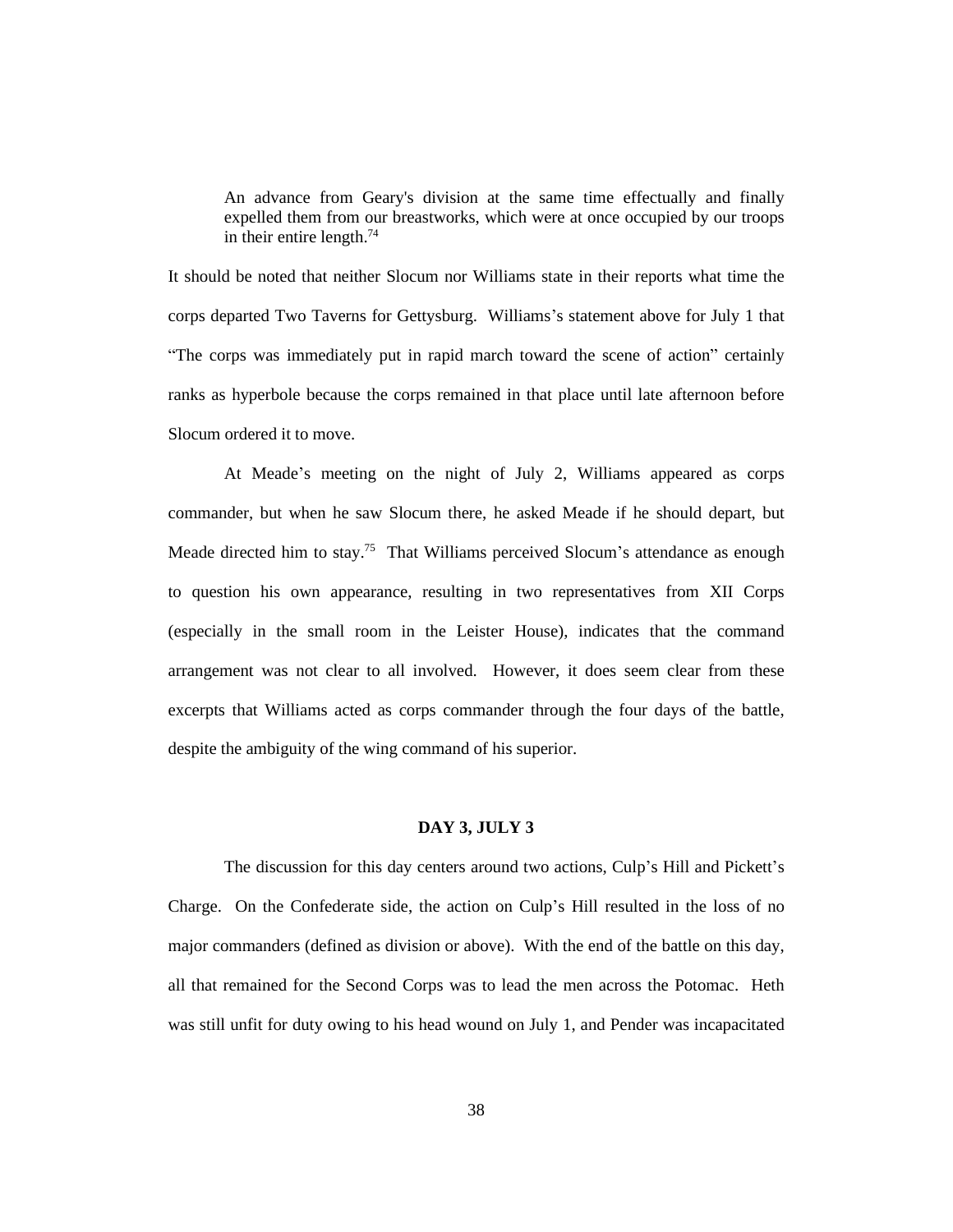from his leg wound on July 2. Hill was present in a physical sense, but his health is in question: the extent of his participation is unclear. Hill's participation was so small that his name appears in few reports of the day's operations. Yet, he commanded one-third of the divisions that attacked that afternoon.

George Pickett's division had arrived west of Gettysburg on the afternoon of July 2, but not in time for the four p.m. attack; therefore, Lee ordered it to encamp. It was the ANV's only division that had seen no action on July 1 or 2. Its three brigade commanders were Generals Richard Garnett, James Kemper, and Lewis Armistead. Hill contributed six brigades to the attack. Because of the incapacities of Heth and Pender, Pettigrew and Trimble, respectively, commanded their divisions. The total number of soldiers in the attack was between 13,000 and 14,000 men, depending on the source.

Although the attack punctured the Federal Line on Cemetery Ridge along the border between the II Corps divisions of Gibbon and Hays, it failed. About one-half of the attacking force was lost. Its details are not germane to this discussion. What is important is the extent of the damage on the command structure of the two armies.

A Confederate order of battle shows clearly that the command structure of Pickett's division was decimated beyond reason. Although Pickett was unharmed, his three brigade commanders were either killed outright (Garnett), wounded and captured (briefly, Kemper), or mortally wounded and captured (Armstead). Of his 15 regimental commanders, 13 were wounded or killed; only two were unhurt. Brigade commands fell to two colonels and a major (Charles Peyton in Garnett's brigade).

The numbers in Pettigrew's (Heth's) division were similar, with Pettigrew himself wounded. He survived until he was wounded again mortally at the Potomac.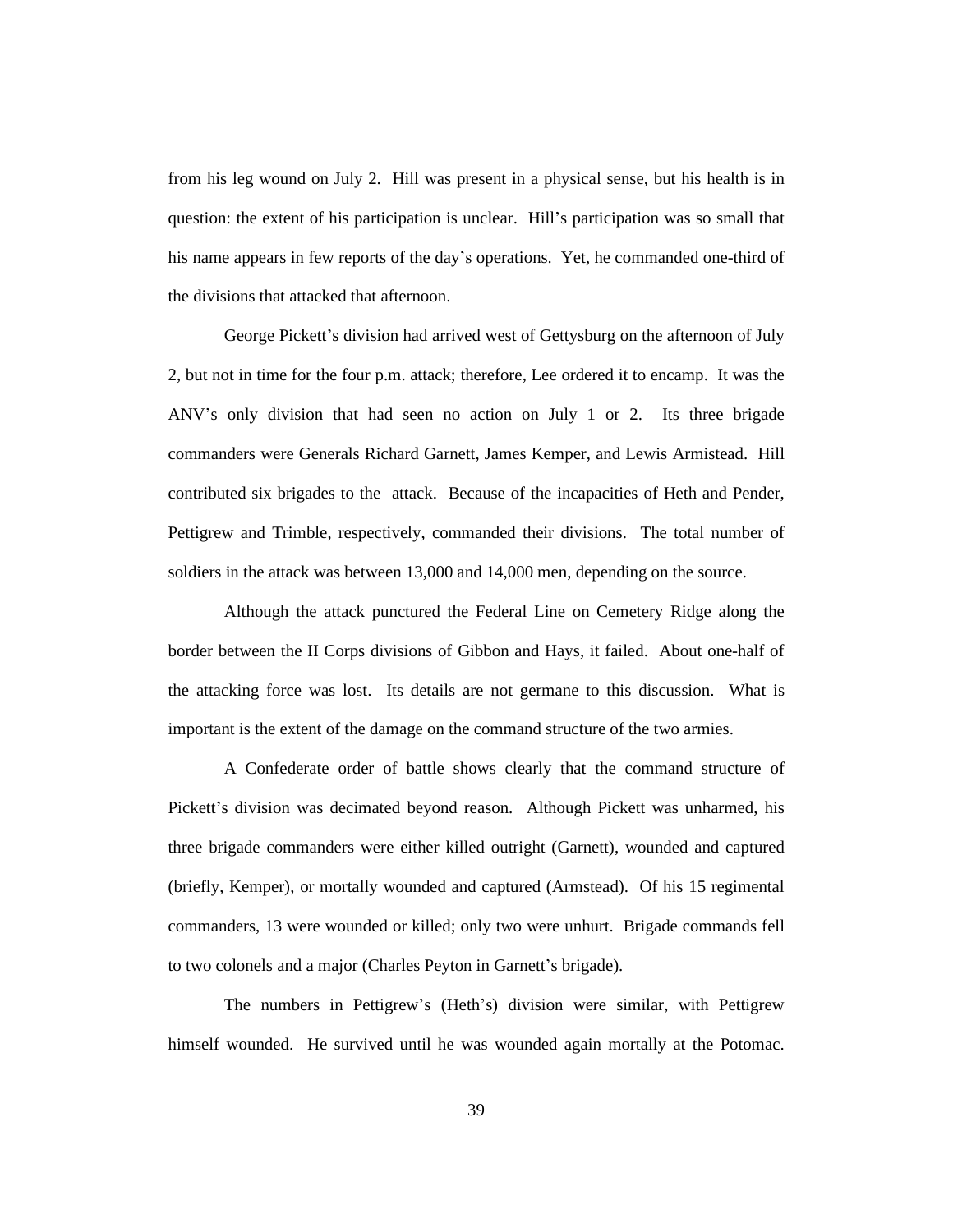Most of the regimental commanders in Colonel James K. Marshall's and Davis's brigades were wounded or killed. With Pettigrew commanding the division, command of his own brigade fell eventually to a major (John T. Jones) after Colonel Marshall was killed. Trimble was wounded and captured. His (Pender's) division fared hardly better: for example, Lowrance's brigade lost four of its five regimental commanders to wounds or capture. With Pettigrew wounded, Lane assumed command of the division again.<sup>76</sup> All that remained for the fill-in commanders was to lead their men back to the Confederate line and then back to Virginia.

On the Federal side, the most prominent casualty was the wounding of General Hancock near the end of the charge, about the same time that General George Stannard's Vermont brigade enfiladed the Confederate right flank. Although taken from his horse, Hancock stayed on the field receiving reports and issuing orders as he awaited the arrival of an ambulance. (Stannard, whose brigade was in I Corps, was also wounded in the attack.) The divisions of Gibbon and Hays, being the aimpoint of the attack, suffered some command losses, comparable to those of General John Caldwell's division the previous day. Gibbon and a brigade commander, Alexander Webb, were wounded. About 10 regimental commanders (two were themselves fill-ins) were killed or wounded. Gibbon turned over command to the senior officer, General William Harrow, and went to the rear. Hays's division fared slightly better: Hays was untouched, but both brigade commanders on the line were either wounded (Colonel Thomas Smyth) or mortally wounded (Colonel Eliakim Sherrill, himself a fill-in). (Colonel Carroll and three regiments had been on detached duty to Culp's Hill since the previous afternoon; only the  $8<sup>th</sup>$  Ohio remained on the line.)<sup>77</sup> Only three regimental commanders were wounded or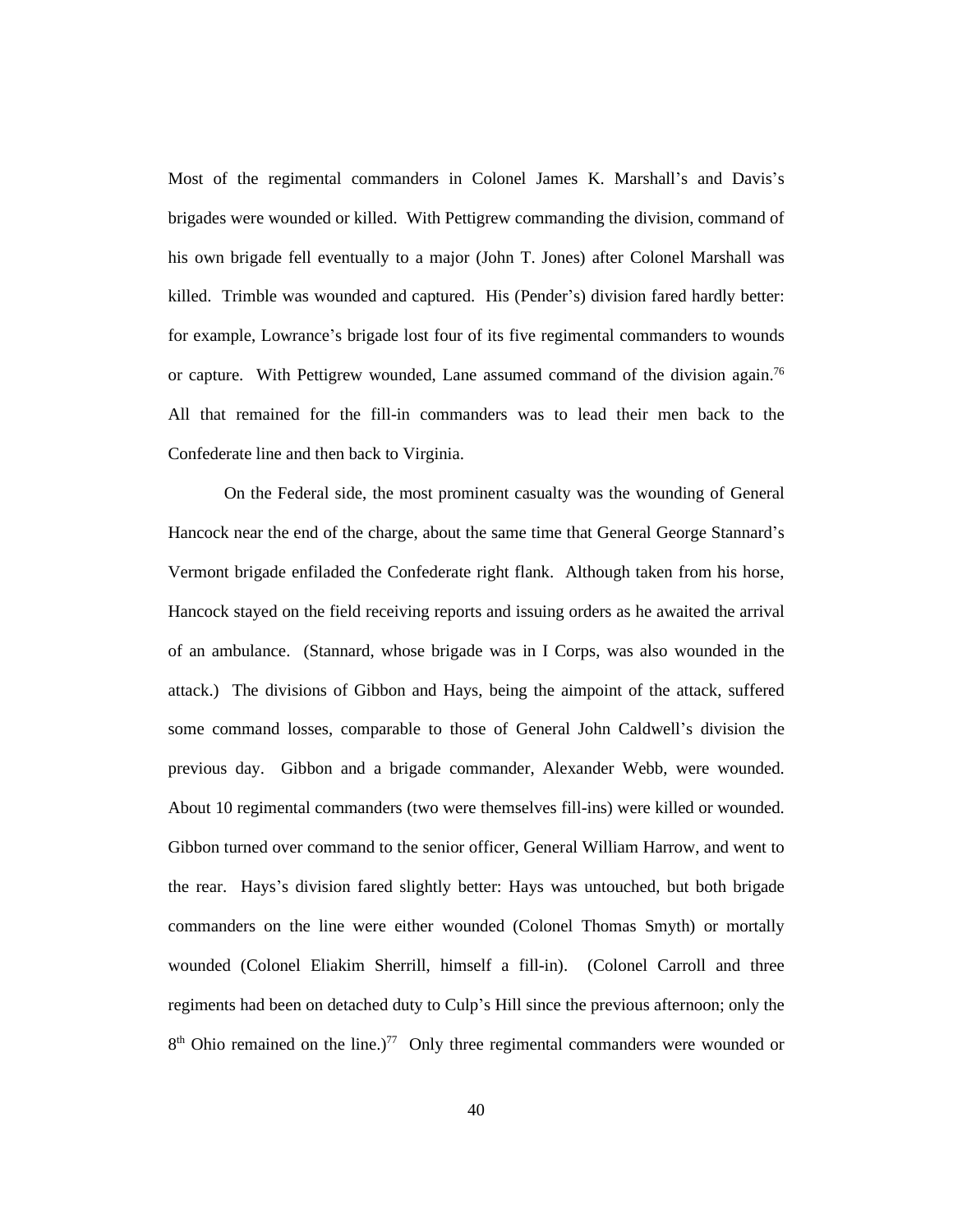killed. But again, as with the ANV, these officers who assumed command did so at the end of the battle; although they performed in the higher role, for the most part, the battle was over.

### **SUMMARY AND CONCLUSIONS**

This paper examined the concept of delegation as it pertains to the Battle of Gettysburg. It first defined and compared delegation in its civilian and military forms. Some definitions of delegation involve ownership and authority, and others are narrower, stating that one can delegate authority but not responsibility. The military version follows the latter definition.

In general, delegation is used to build leadership in subordinates, both in and out of the military. It is often difficult for the new manager to delegate owing to the pull of doing work themselves as they did previously. In quiet times, it takes time and planning to develop leadership skills, and subordinates are given tasks of increasing difficulty and responsibility to prepare them for higher positions. Wartime accelerates advancement, and this decreases the time available for gradual training: The Civil War was no exception to this. Examples from WW2 illustrated how suddenly command can pass to subordinates.

The paper then turned to the Battle of Gettysburg to examine cases therein to determine how command falling on subordinates affected its outcome. The battle depleted the officer corps of both armies from the Union's three corps commanders to the wholesale elimination of most regimental commanders in Pickett's division on July 3. This led to a discussion of command changes for four periods of the campaign and battle, and these are summarized below.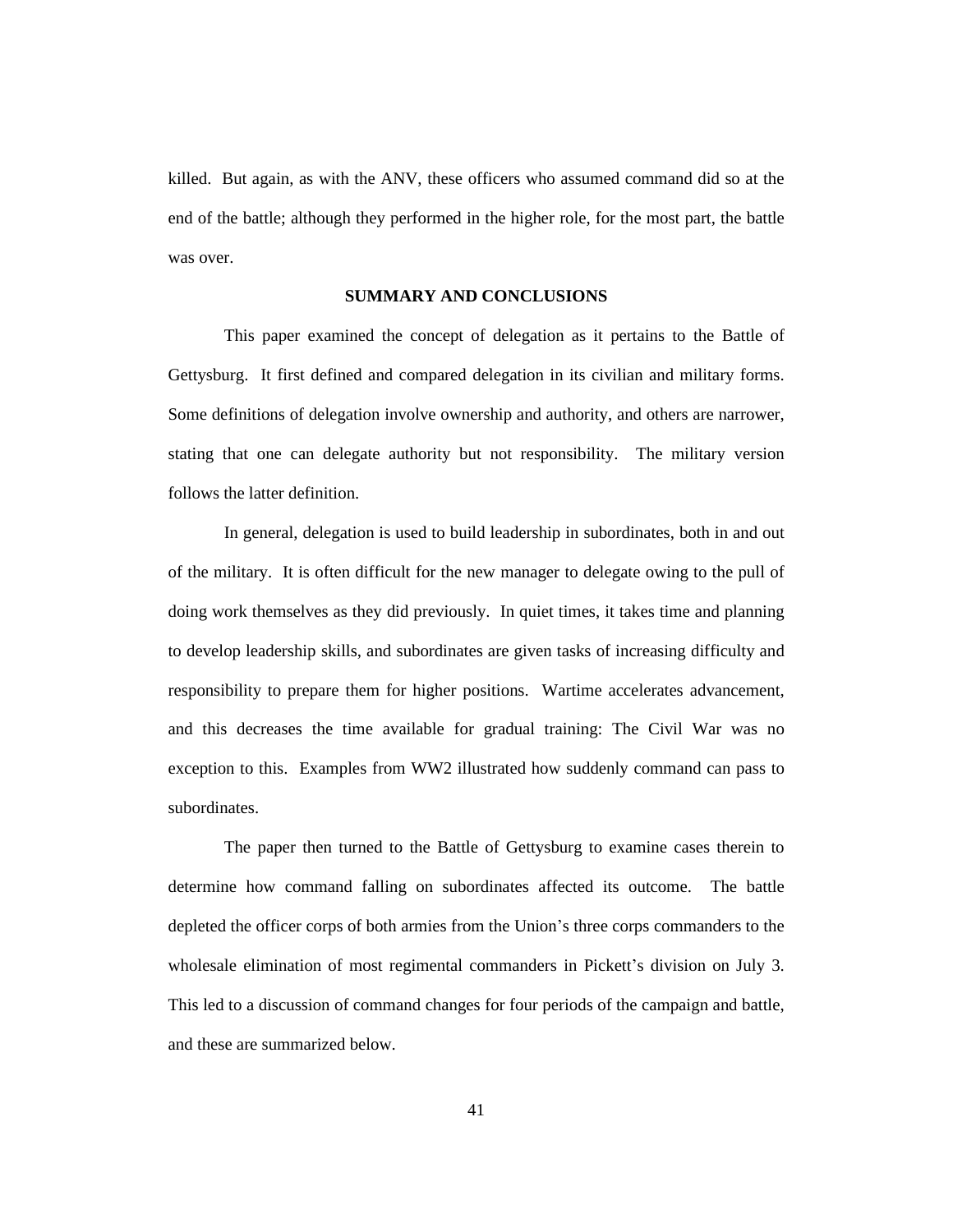*1. Lead-in to the battle prior to July 1*. The Confederates had no major command changes during this period. On the Federal side, Lincoln's selection of George Meade for command of the AOP resulted not only in the removal of Hooker from command but caused other command elevations. One of these elevations is Sykes's assumption of command of V Corps to replace Meade in that position. Because Meade's performance is covered in numerous texts, it was not discussed in this paper, but others are covered below in subsequent sections.

*2. Day 1, July 1*. This day is characterized by the absence from the field of both commanders, General Lee for part of it and General Meade for all of it. The ANV had one division commander put out of action, Heth, and a small number of brigade commanders, but overall, its command structure remained intact.

For the AOP, this day saw a large number of command transfers, caused mostly by the death of General Reynolds in late morning as I Corps arrived on the field. The effect of this death rippled through the command structure of the army's left wing, mostly I and XI Corps. A summary of these command changes follows:

I. Reynolds  $\rightarrow$  Doubleday, I Corps

II. Doubleday  $\rightarrow$  Rowley, Division

III. Reynolds  $\rightarrow$  Howard, Command on Field

IV. Howard  $\rightarrow$  Schurz, XI Corps

V. Meade  $\rightarrow$  Hancock, Command of Field

Despite the changes to the command structure in the two corps, they, along with Buford's cavalry division, managed to delay the Confederates long enough until the rest of the army arrived and occupied the hills south and east of town. This was their goal all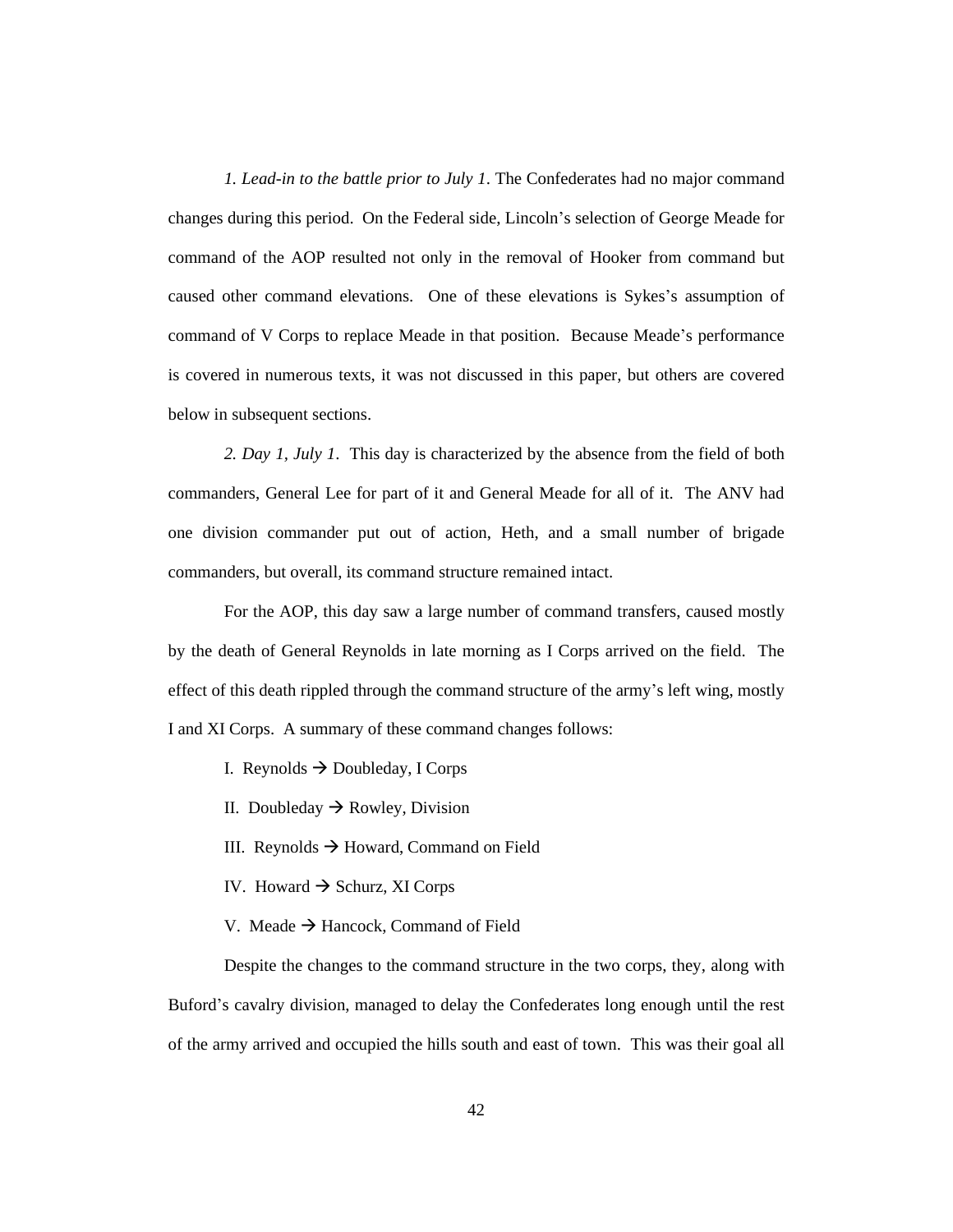along, despite the day's being judged as a Confederate victory. As such, from a command standpoint, Union commanders performed not necessarily brilliantly, but well enough that, at day's end, the Federals occupied the high ground that impeded the Confederates for the rest of the battle.

*3. Day 2, July 2*. With both armies largely in place, the ferocity of the fighting this day produced significant command changes in both armies. For the ANV:

VI. Hood  $\rightarrow$  Law, Division

VII. Pender  $\rightarrow$  Lane, Division

The loss of Generals Hood and Pender was critical this day not only because of their fighting ability, but also from the relatively minor impact of the generals who took command in their stead. This was not necessarily their fault but was caused by the timing of their assumption of command. General Law was not aware of Hood's wounding for up to one hour while the division engaged the Federals in some of the hardest fighting of the war near the Round Tops. General Lane took command of the division just before sunset when Pender was wounded: with the approach of darkness, Lane ordered the attack stopped. Given the technology of the period, neither of these episodes appears out of line.

The command structure of the AOP again involved more transfers of command than the Confederates with a number equal to that on July 1, to wit

VIII. Sickles  $\rightarrow$  Birney, III Corps IX. Meade  $\rightarrow$  Hancock, III Corps X. Hancock  $\rightarrow$  Gibbon II Corps XI. Meade  $\rightarrow$  Slocum, Right Wing AOP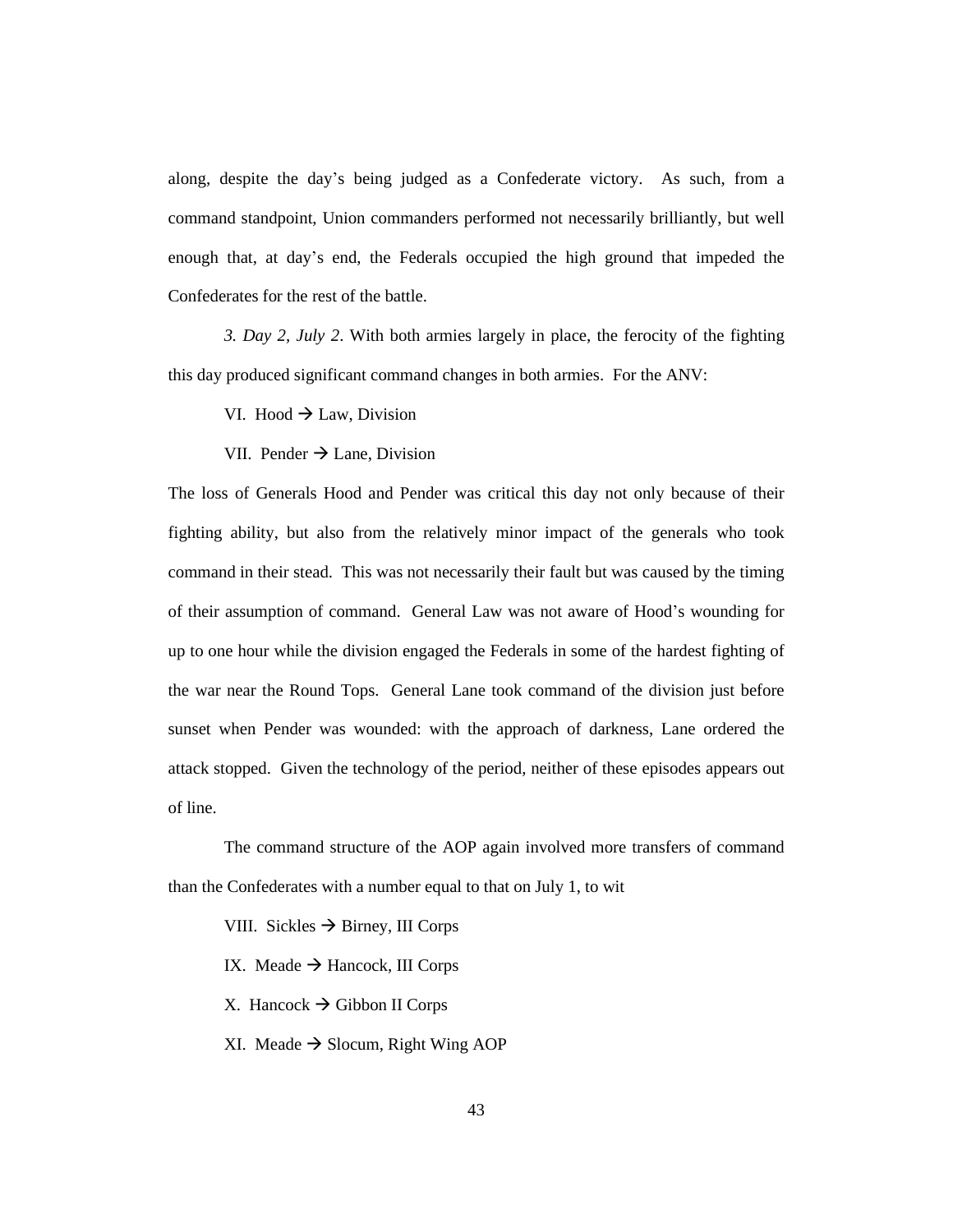# XII. Slocum  $\rightarrow$  Williams, XII Corps

The wounding of General Sickles resulted in two command transfers. First, upon finding Sickles wounded seriously, General Birney took immediate command of III Corps, but was in command for only about one hour. During this time, he continued the corps's resistance against Longstreet's attack. Upon hearing the same news, Meade ordered Hancock to take command of that corps, causing Hancock to place Gibbon in command again. Hancock once again showed his worth to the Union by transferring enough units from across the AOP to stop Longstreet's attack.

The continued assignment of General Slocum as the right wing commander and the subsequent elevation of General Alpheus Williams to XII Corps commander had little effect on the battle. Slocum appears to have had little or no contact with Generals Sykes or Sedgwick, who were supposed to be under his wing command. As such, because Slocum's assignment was not rescinded from the Pipe Creek Circular, it appears to have caused more confusion than anything.

*4. Day 3, July 3.* The two main Confederate attacks this day, Culp's Hill and Pickett's Charge, produced thousands of casualties for sure including several generals on both sides. However, the generals in command at day's start provided the leadership that determined the outcome in both areas: Culp's Hill produced no casualties at or above the division level and Generals Hancock, Gibbon, and Hays led the defense against the Confederate infantry. Although Hancock and Gibbon were wounded, they remained on the field until the attack was repulsed; they were then removed from the field. For both armies, the remainder of this day and July 4 were spent patrolling, collecting wounded, and for the Confederates, preparing to evacuate.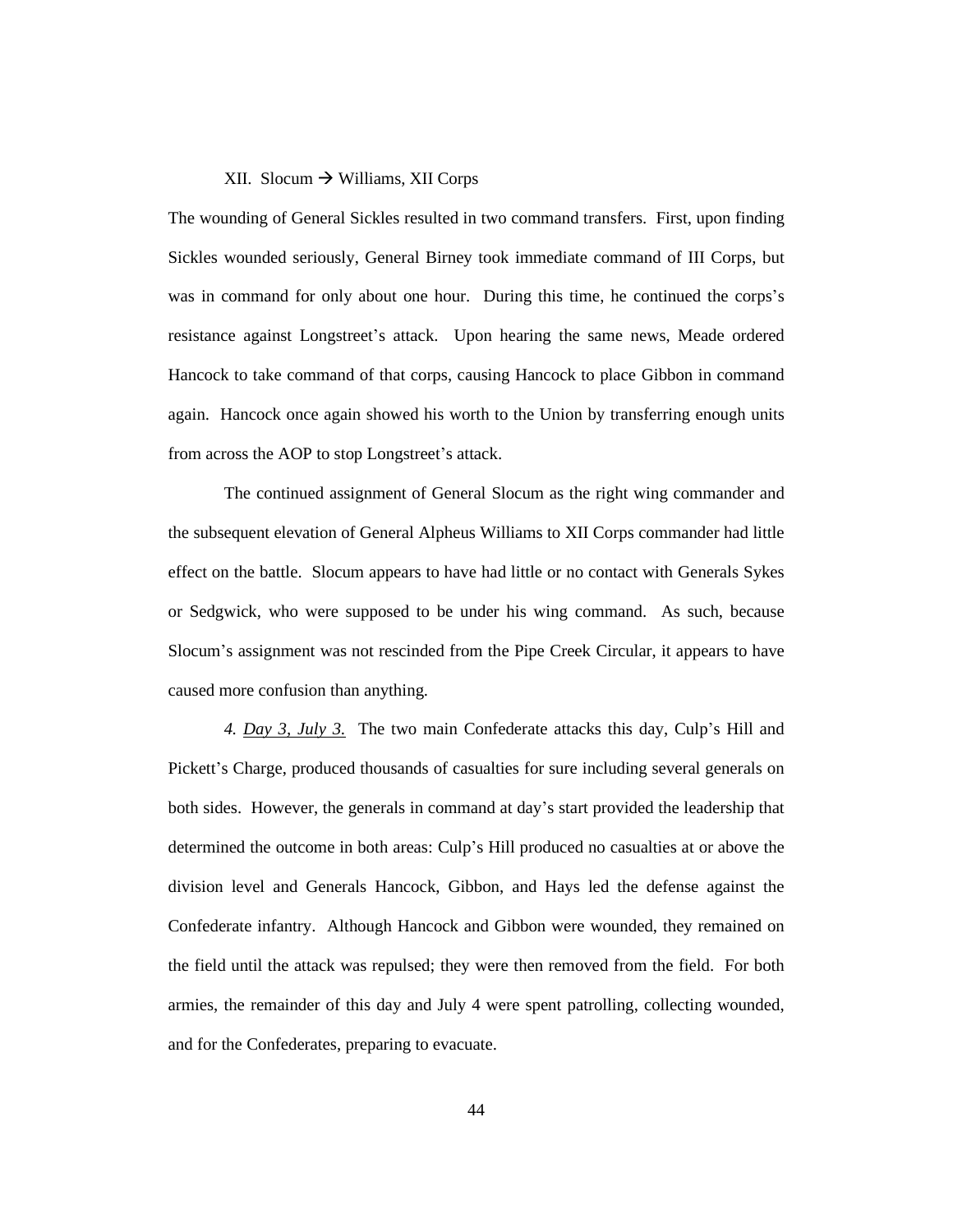These conclusions may be derived from this study:

1. The modern management concept of delegation provides a practical, structured approach for examining transfers of command in historical battles. The American military follows a narrow version of delegation which includes delegating authority to subordinates, but not responsibility. This makes commanders responsible for all activities and actions performed by subordinates under their command. It also transfers command authority to the subordinate when the commander is absent or unable to command. Good historical examples of these cases are General McAuliffe at Bastogne and Admiral Spruance at Midway, respectively.

2. Gettysburg is an excellent battle to study from the standpoint of delegation because of its three-day duration and the number of generals elevated to higher command responsibilities (but not higher rank). This allows enough time to examine the effects of those assignments and how they affected the battle. Although they are obviously studied long after the fact, hindsight does not give us the right to conclude that we, today, could have or would have done a better job. This is not the intended terminus of this analysis.

3. Meade's elevation to army command on June 28 caused one major command change, that of Sykes to command V Corps. He took command of the corps on that day, meaning that the Union army commander and one corps commander had three days of experience in their respective jobs when the battle started on July 1. The replacement of major commanders affected the AOP more than the ANV, with the former losing three of seven corps commanders (Reynolds, Sickles, and Hancock) and the latter, none.

The battle started with both army commanders absent and went downhill from there. Days 1 and 2 are the most affected by substitute commanders. On Day 1, the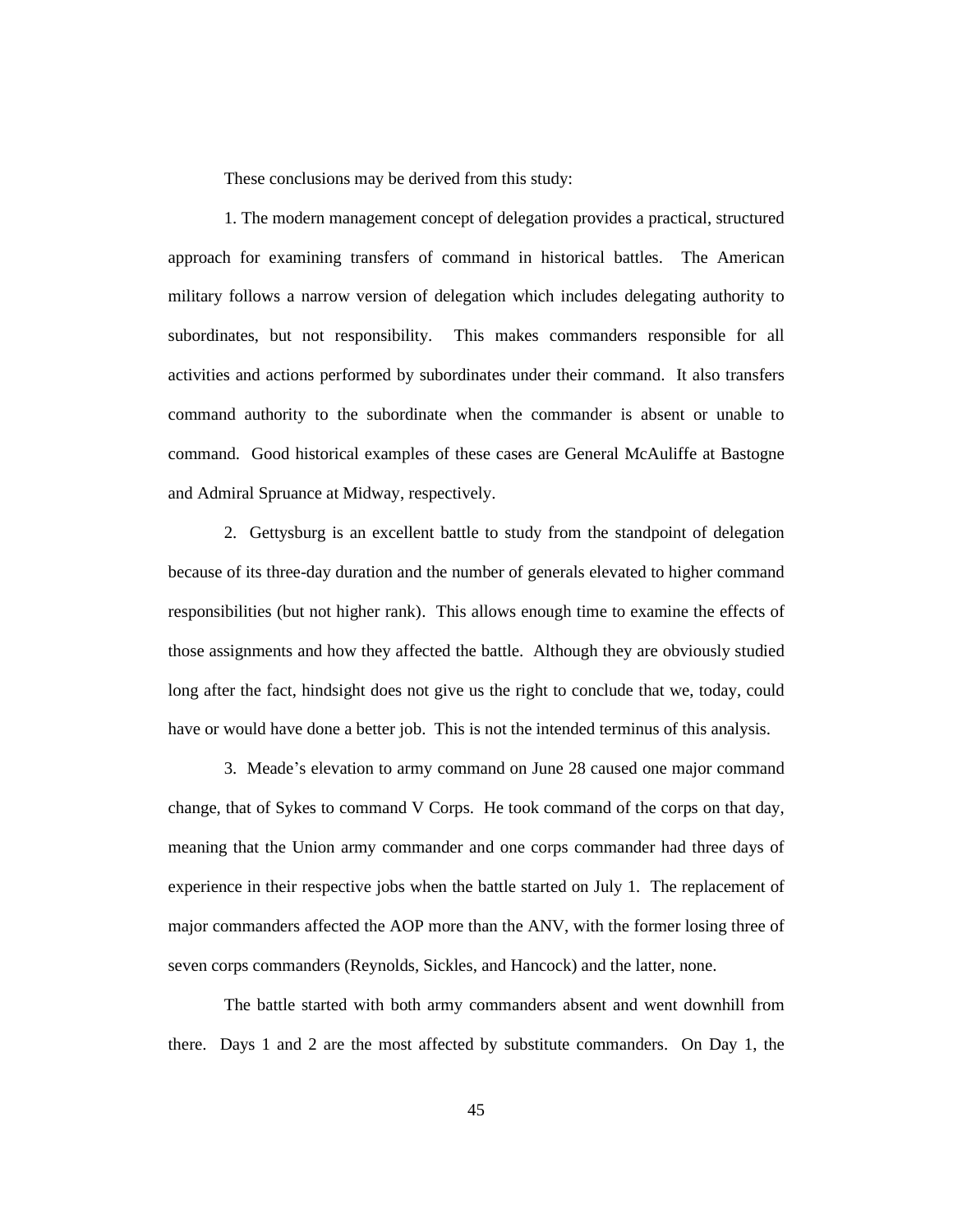cascading assignments owing to Reynolds's death managed to delay the Confederate advance despite being outnumbered and outflanked: at day's end, the Federals held the high ground south of town, their goal all along. On Day 2, the actions of Hancock, who was placed in command of III Corps after Sickles's wounding, saved its left flank. As Fetcher Pratt wrote in *A Short History of the Civil War: Ordeal by Fire,* "For if any one fact emerges from the tangled account of Gettysburg it is this—that the Union victory was achieved by no one man, but by the cooperation of a large number of men, each appearing, as though by a miracle, in exactly the right place.<sup> $378$ </sup> He continued further by describing the appearance on the first day of the battle of Generals John Reynolds, Abner Doubleday, and Oliver Howard, each of whom independently did exactly what was required at the right time. He then mentioned General Gouverneur Warren and the V Corps on July 2.79

A simplistic conclusion (unfortunately offered by many authors) might be that General Meade did not win the battle, but this is misleading. Indeed, by December 1863, this idea was already planted in the heads of some: Meade even referred to this in a letter to his wife Margaretta in December 1863: "I see the Herald is constantly harping on the assertion that Gettysburg was fought by the corps commanders and the common soldiers, and that no generalship was displayed. I suppose after awhile it will be discovered I was not at Gettysburg at all."<sup>80</sup> Care must be taken to avoid the pablum provided by this path.

It is also unreasonable to conclude from this study that the Union won the battle *solely* because of good commanders; the Confederates had good commanders too. The reasons for the Union victory are many and need not be enumerated here. Certainly to be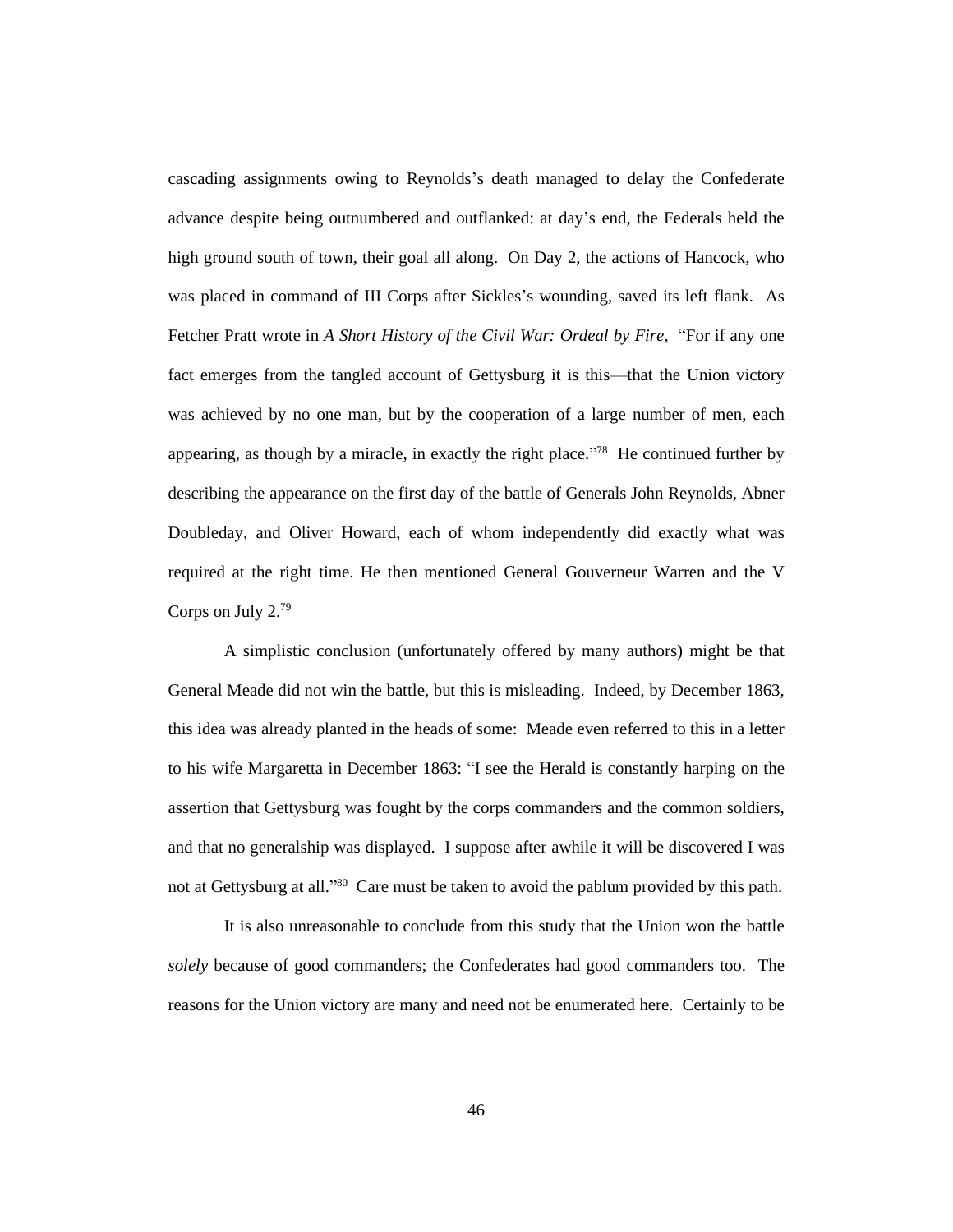considered in any analysis is that the Federal victory occurred despite the upheaval in the Union command by the surprise assignment of Meade and the early death of Reynolds.

In fact, the totality of the actions of all Federal subordinate officers who stepped up and performed, as shown in this paper, indicates that an army needs more than a commander to win a battle. It needs a mature, independent, and competent command system. Simply having Robert E. Lee in command was insufficient: the Confederate command system did not perform as well as the Union's. Upon deeper thought, is that not the goal of any management system—that subordinates rise to sudden challenges and perform independently and competently? Therefore, it is more apt to state that the Battle of Gettysburg was won by the Army of the Potomac, George Meade commanding.

In the end, the Battle of Gettysburg was fought largely by men of conviction on both sides under the most terrible circumstances. Some of the officers were propelled quickly to higher responsibilities, from commanding a brigade to a division, from a corps to one-third the army. Modern management concepts of delegation offer a way to evaluate these actions with clear criteria, and that has been used in this paper.

### **ACKNOWLEDGMENTS**

The authors thank graciously those persons who assisted with this paper. Steve Hedgpeth, former newspaper writer and editor, reviewed it for content, style, and grammatical correctness. Joseph Shakely, Associate Professor of English Literature at Bucks County Community College, reviewed the penultimate version. Errors in the posted version remain the responsibility of the authors. November 2021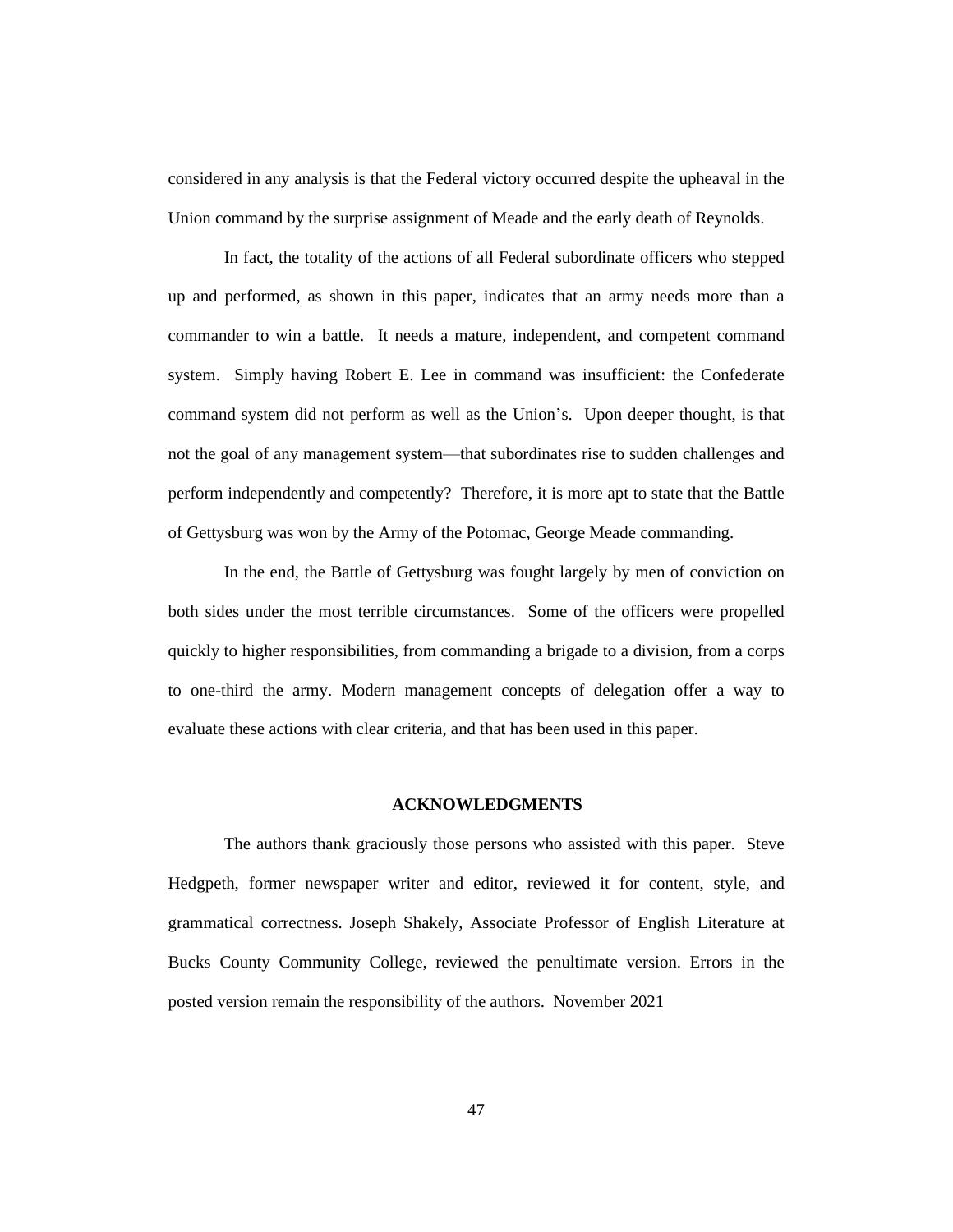### **REFERENCES**

Much of the historical information in this paper is of a general nature and can be

found in most works on the subject; therefore, no footnotes are provided for these data.

However, they do appear for quotes and for the more obscure items herein.

<sup>2</sup> Lloyd, Sam, "Managers Must Delegate Effectively to Develop Employees," Society for Human Resource Management website, October 22, 2020, https://www.shrm.org/resourcesandtools/hr-topics/organizational-and-employeedevelopment/pages/delegateeffectively.aspx , search on 'effective delegation'.

<sup>3</sup> "Principles of Delegation," Management Study Guide web site, accessed October 25, 2020, https://www.managementstudyguide.com/principles\_of\_delegation.htm , search on 'principles of delegation' .

<sup>4</sup> "Army Command Policy," Army Regulation 600-20, Washington, D.C., Headquarters, Department of the Army, July 24, 2020, p. 8, accessed August 13, 2021, https://www.armyresilience.army.mil/ard/images/pdf/Policy/600- 20%20Army%20Command%20Policy.pdf, search on 'army command policy'.

<sup>5</sup> Craven, Jack, "Great Leaders Perfect the Art of Delegation," Forbes website, Jersey City, New Jersey, Forbes Media LLC, February 21, 2018, accessed October 27, 2020, https://www.forbes.com/sites/forbescoachescouncil/2018/02/21/great-leaders-perfect-theart-of-delegation/#4f3b19111eb2 , search on 'delegation in leadership'.

<sup>6</sup> "Amy Leadership and the Profession," ADP 6-22, Washington, D.C., Headquarters, Department of the Army, July 2019, accessed October 24, 2020, p 7-2, https://fas.org/irp/doddir/army/adp6\_22.pdf , search on 'effective delegation in the military'.

<sup>7</sup> Sherman, William T., *Memoirs of W. T. Sherman*, New York: Literary Classics of the United States, 1990, p 190.

8 *Ibid.,* p 209.

<sup>9</sup> "Chester W. Nimitz Quotations" page, Quotetabs website, accessed November 8, 2020, https://www.quotetab.com/quotes/by-chester-w-nimitz , search on 'Chester Nimitz quotes'.

<sup>&</sup>lt;sup>1</sup> Merriam-Webster website October 22, 2020 https://www.merriam-webster.com/dictionary/delegation , search on 'define delegation' .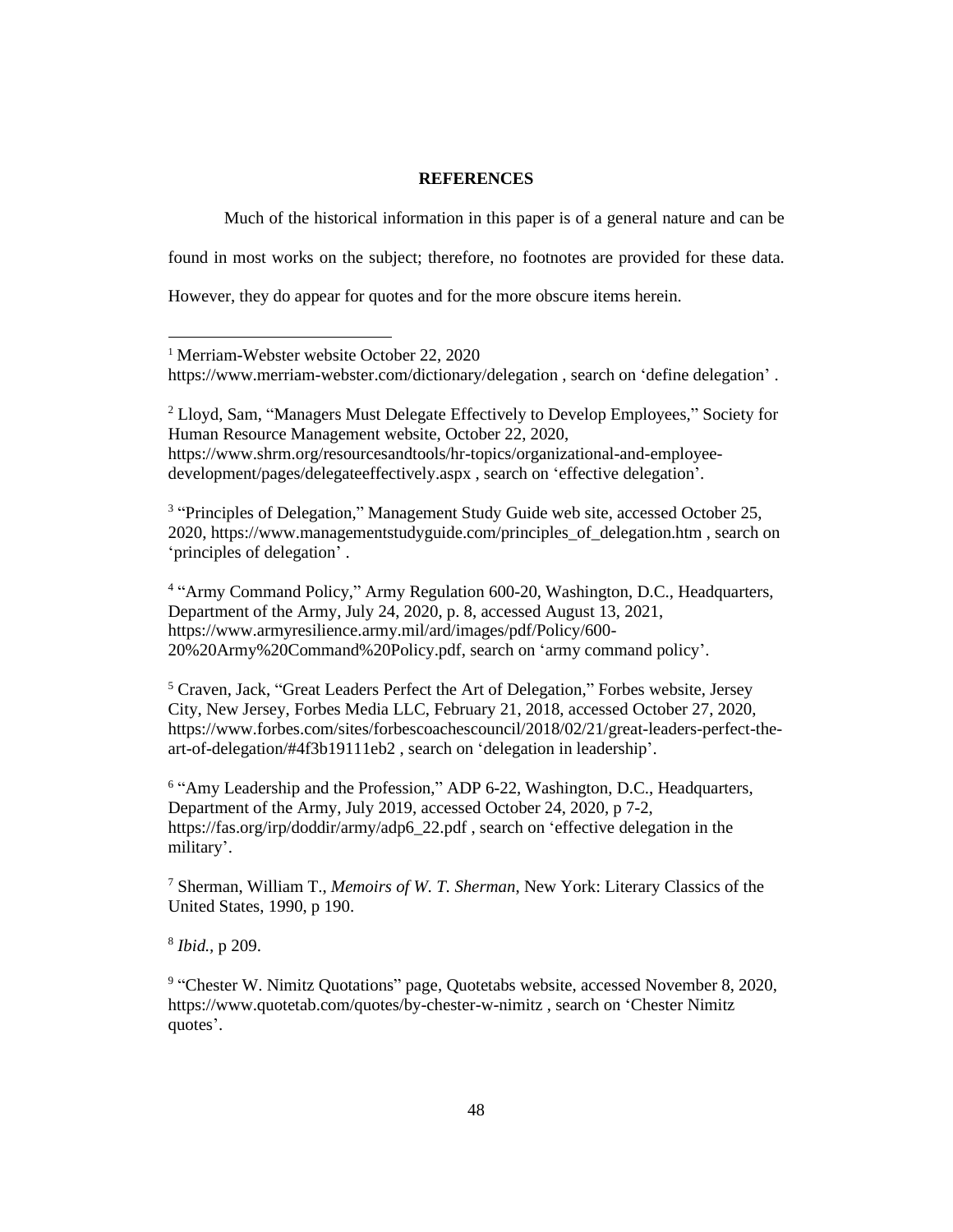<sup>10</sup> Prange, Gordon, with Donald M. Goldstein and Katherine V. Dillon, *Miracle at Midway*, New York: McGraw-Hill Book Company, 1982, pp. 288-9.

<sup>11</sup> Eisenhower, John S. D., *The Bitter Woods,* New York: G. P. Putnam's Sons, 1969, pp. 33, 323.

<sup>12</sup> Freeman, Douglas S., *Lee's Lieutenants*, 3 volumes, Vol. 3, New York: Scribner, 1972, renewal of original copyright, 1944, p. 190.

<sup>13</sup> Vossler, Tom, Colonel, U. S. Army (Retired), "The Opening Fight at Gettysburg: A Modern Military Analysis," National Park Service history website, accessed July 17, 2020, [http://npshistory.com/series/symposia/gettysburg\\_seminars/9/essay2.pdf](http://npshistory.com/series/symposia/gettysburg_seminars/9/essay2.pdf) , search on 'analysis battle of Gettysburg vs army concepts'.

<sup>14</sup> Lee, Robert E., "Gettysburg Battle Report," Furman University History Department website, Greenville, South Carolina, paragraph 28, accessed May 28, 2021, [http://history.furman.edu/~benson/docs/lee.htm,](http://history.furman.edu/~benson/docs/lee.htm) transcribed by Carolyn Sims, Department of History, Furman University, from *War of the Rebellion: A Compilation of the Official Records of the Union and Confederate Armies* (Washington, D.C.: Government Printing Office, 1880-1905), (Series I), vol. XXVIII, 312-325, search on "Robert E. Lee Gettysburg Report".

<sup>15</sup> *Ibid,* paragraph 33.

<sup>16</sup> Heth, Henry, "Reports of Maj. Gen. Henry Heth, C. S. Army, commanding division JUNE 3-AUGUST 1, 1863.--The Gettysburg Campaign," Orange Court House, Virginia, September 13, 1863, O.R.-- SERIES I--VOLUME XXVII/2 [S# 44], accessed May 28, 2021, https://civilwarhome.com/hethgettysburgor.html , search on "General Heth Gettysburg battle report" .

<sup>17</sup> Tucker, Glenn, *High Tide at Gettysburg*, New York: Konecky & Konecky, 1958, p. 144.

<sup>18</sup> Hill, Ambrose P., "Reports of Lieut. Gen. Ambrose P. Hill, C. S. Army, Commanding Third Army Corps JUNE 3-AUGUST 1, 1863. The Gettysburg Campaign," November 1863, O.R.-- SERIES I--VOLUME XXVII/2 [S# 44], Civil War Home website, accessed May 28, 2021, https://civilwarhome.com/aphillgettysburg.html , search on 'General Hill Gettysburg battle report' .

<sup>19</sup> Coddington, Edwin B., *The Gettysburg Campaign: A Study in Command*, New York: Charles Scribner's Sons, 1968, p. 280.

<sup>20</sup> Doubleday, Abner, "Reports of Maj. Gen. Abner Doubleday, U. S. Army, Commanding Third Division Of, and First Army Corps. Gettysburg Campaign**,"**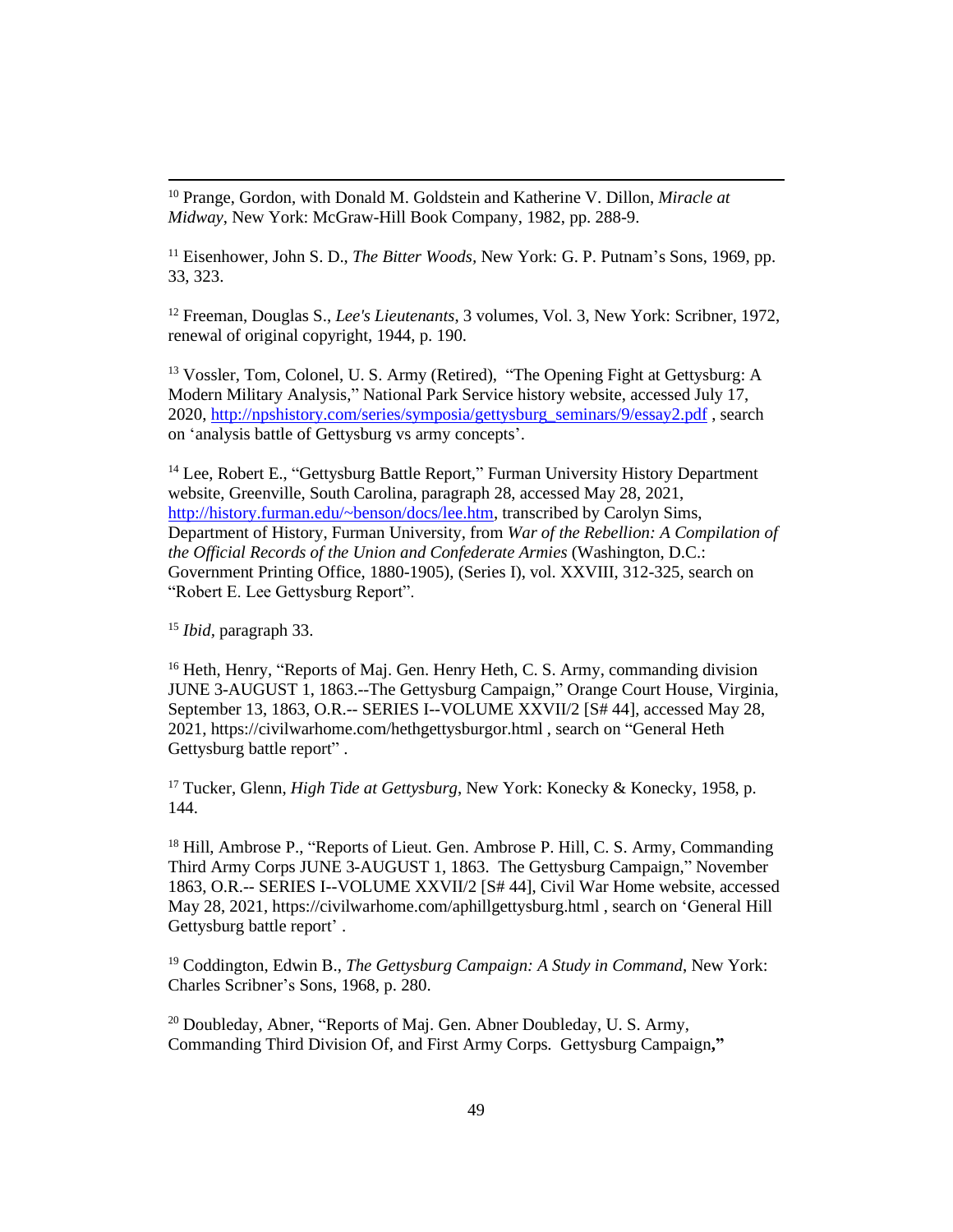Washington*,* D. C., December 14*,* 1863, O.R.--SERIES I--VOLUME XXVII/1 [S# 43], Civil War Home website, accessed December 27, 2020, https://civilwarhome.com/doubledaygettysburg.html , search on 'General Doubleday Gettysburg battle report' .

<sup>21</sup> Meade, George G., "George G. Meade Gettysburg Campaign Report," October 1, 1863, paragraph 9, Furman University History Department website, Greenville, South Carolina, accessed December 19, 2020,

http://history.furman.edu/~benson/docs/meade.htm, transcribed by Carolyn Sims, Department of History, Furman University, from *War of the Rebellion: A Compilation of the Official Records of the Union and Confederate Armies* (Washington, D.C.: Government Printing Office, 1880-1905), (Series I), vol. XXVIII, 114-119, search on 'General Meade Gettysburg battle report' .

<sup>22</sup> Doubleday, *op. cit.*

<sup>23</sup> *Ibid.*

<sup>24</sup> *Ibid.*

<sup>25</sup> *Ibid.*

<sup>26</sup> *Ibid.*

<sup>27</sup> *Ibid.*

<sup>28</sup> Coddington, *op. cit*., p. 275.

 $29$  Rowley, Thomas A., "Report of Brigadier General Thomas A. Rowley, U. S. Army, commanding Third Division," Official Records, Series 1, Volume 27, Part 1, Pages 312- 314, July 28, 1863, Gettysburg Stone Sentinels website, accessed May 29, 2021, https://gettysburg.stonesentinels.com/union-headquarters/3rd-division-1st-corps/officialreport-for-3rd-division-1st-corps/ , search on 'General Rowley Gettysburg battle report' .

<sup>30</sup> Coddington, *op. cit*., pp. 307-8.

<sup>31</sup> Howard, Oliver O., "Report of Maj. Gen. Oliver O. Howard, U.S. Army, Commanding Eleventh Army Corps. Gettysburg Campaign," August 31, 1863, O.R.--SERIES I--VOLUME XXVII/1 [S# 43], Civil War Home website, accessed May 29, 2021, https://civilwarhome.com/howardgettysburg.html , search on 'General Howard Gettysburg battle report' .

<sup>32</sup> *Ibid.*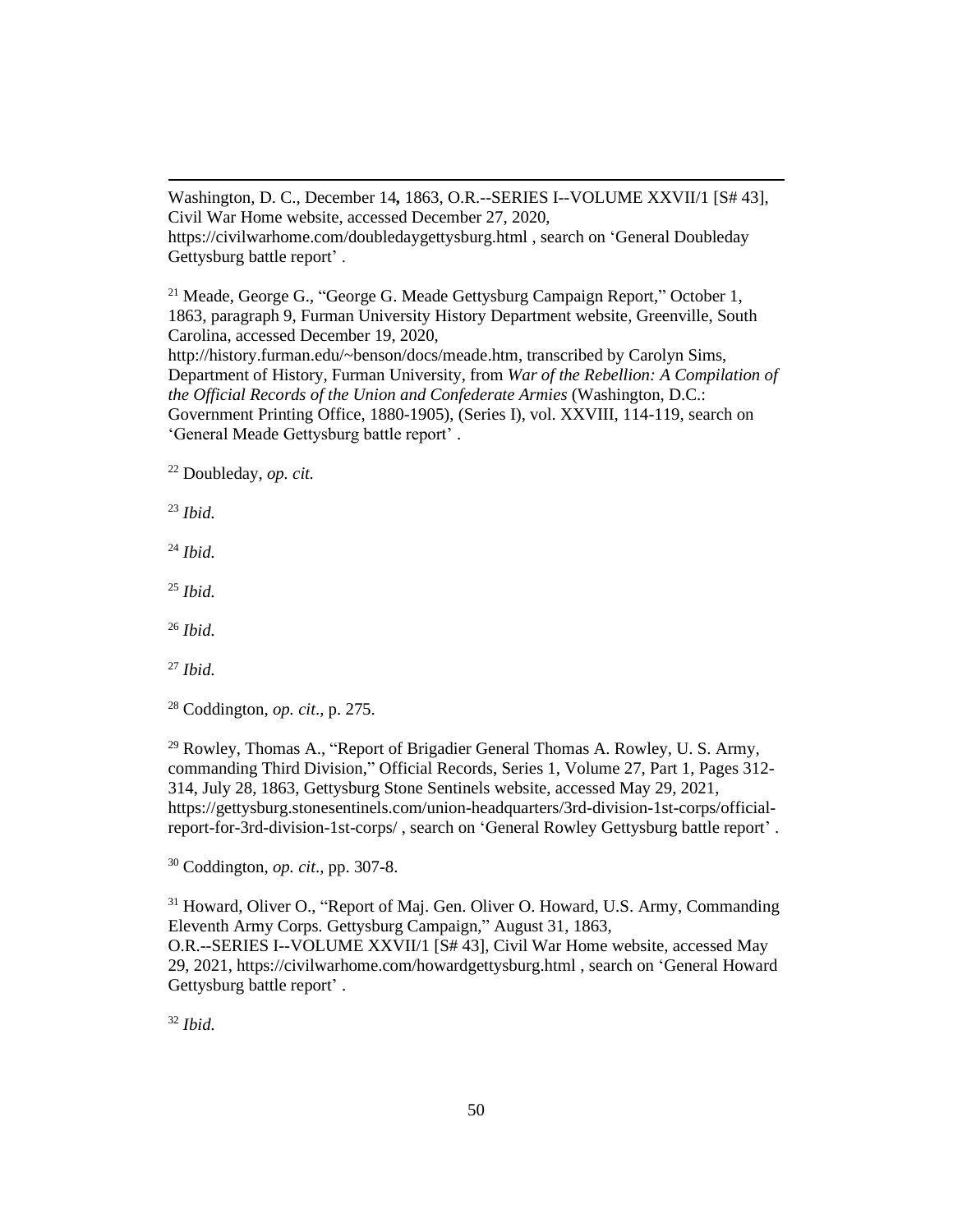<sup>33</sup> Coddington, *op. cit*., pp. 279, 282.

<sup>34</sup> *Ibid.,* pp. 301, 702 (endnote 85).

<sup>35</sup> Schurz, Carl, "Reports of Maj. Gen. Carl Schurz, U. S. Army, commanding Third Division. -- Gettysburg Campaign," August 20, 1863, O.R.--SERIES I--VOLUME XXVII/1 [S# 43], Civil War Home website, accessed May 30, 2021, https://civilwarhome.com/schurzgettysburgor.html , search on 'General Schurz Gettysburg battle report'

<sup>36</sup> Meade, George G., "George G. Meade Gettysburg Campaign Report," October 1, 1863, *op. cit.,* paragraph 9, accessed May 30, 2021.

<sup>37</sup> Hancock, Winfield S., **"**Report of Maj. Gen. Winfield S. Hancock, U.S. Army, commanding Second Army Corps.--Gettysburg Campaign**,"** O.R.--SERIES I--VOLUME XXVII/1 [S# 43] (no month, day) 1863, Civil War Home website, accessed May 30, 2021, https://civilwarhome.com/hancockgettysburg.html , search on 'General Hancock Gettysburg battle report' .

<sup>38</sup> *Ibid.*

<sup>39</sup> *Ibid.*

<sup>40</sup> *Ibid.*

<sup>41</sup> Freeman, *op. cit.*, pp. 149-50.

<sup>42</sup> Sears, Stephen, *Gettysburg*, Boston/New York: Houghton-Mifflin, 2003, pp, 283, 328, 336-7.

<sup>43</sup> Robertson, J. B., "Report of Brig. Gen. J. B. Robertson, C. S. Army, commanding brigade JUNE 3-AUGUST 1, 1863.--The Gettysburg Campaign." O.R.-- SERIES I-- VOLUME XXVII/2 [S# 44], July 17, 1863, Civil War Home website, accessed May 30, 2021, https://civilwarhome.com/robertsongettysburgor.html , search on 'General Robertson Gettysburg battle report' .

<sup>44</sup> Benning, Henry L, "Report of Brig. Gen. Henry L. Benning, C. S. Army, commanding brigade. JUNE 3-AUGUST 1, 1863.--The Gettysburg Campaign." O.R.-- SERIES I-- VOLUME XXVII/2 [S# 44]. August 3, 1863, Civil War Home website, accessed May 31, 2021, https://civilwarhome.com/benninggettysburgor.html , search on 'General Benning Gettysburg battle report' .

<sup>45</sup> White, W. W., "Reports of Col. W. W. White, Seventh Georgia Infantry, commanding Anderson's Brigade, including action at Funkstown. JUNE 3-AUGUST 1, 1863.--The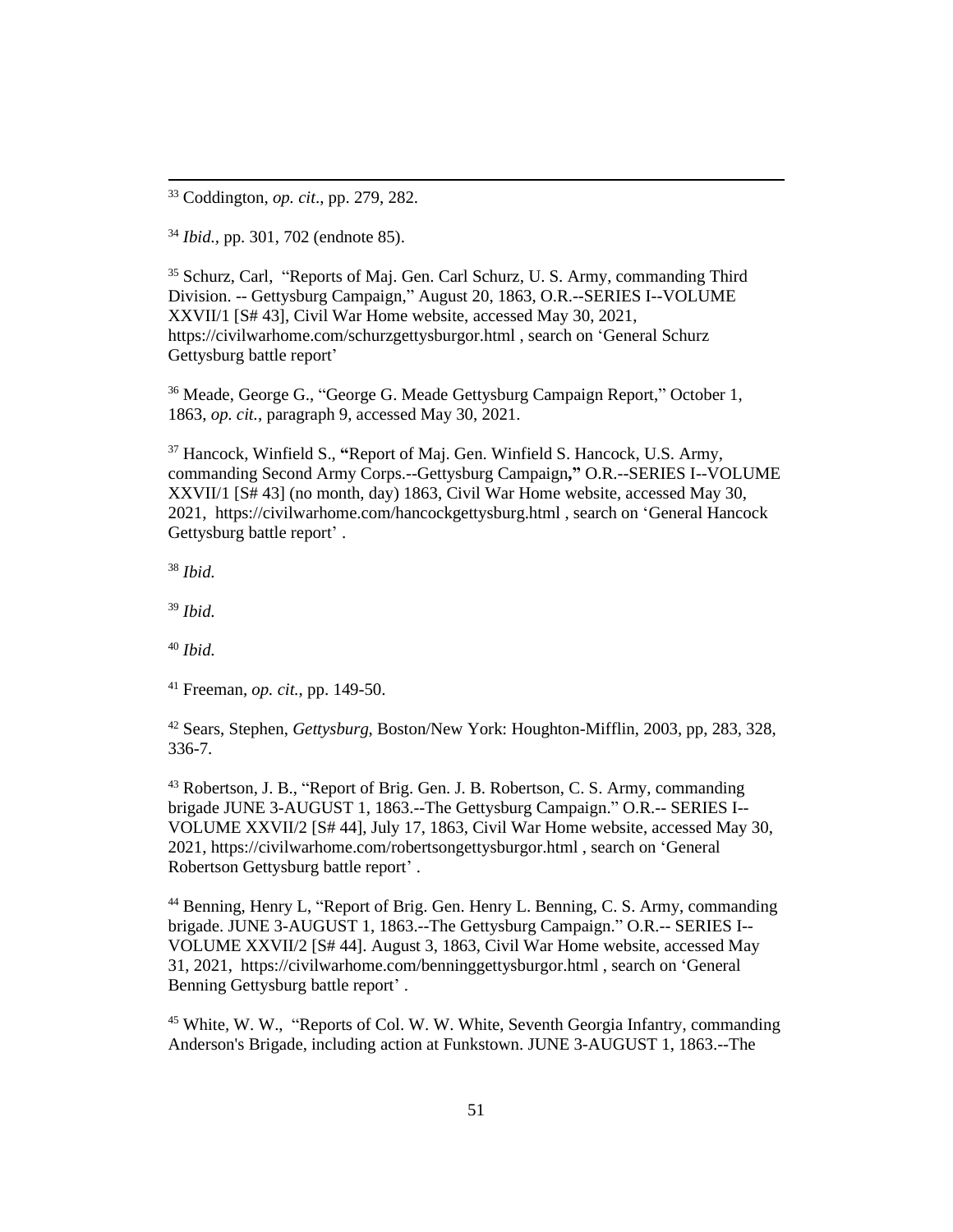Gettysburg Campaign." O.R.-- SERIES I--VOLUME XXVII/2 [S# 44], Civil War Home website, accessed May 31, 2021, https://civilwarhome.com/whitegettysburgor.html , search on 'Colonel W. W. White Gettysburg battle report' .

<sup>46</sup> *Ibid.*

<sup>47</sup> Pfanz, Harry, W., *Gettysburg: The Second Day*, Chapel Hill, North Carolina: The University of North Carolina Press, 1987, p. 173.

<sup>48</sup> Bowden, Scott and Bill Ward, *Last Chance for Victory: Robert E. Lee and the Gettysburg Campaign*, Cambridge, Massachusetts: Da Capa Press, Perseus Groups Books, 2001, pp. 322-33.

<sup>49</sup> *Ibid*., p. 330.

<sup>50</sup> *Ibid*., pp. 335-7.

<sup>51</sup> *Ibid*., p. 337.

<sup>52</sup> *Ibid*., pp. 338-40.

<sup>53</sup> Lane, James H., "Report of Brig. Gen. James H. Lane, C. S. Army, commanding brigade**,** JUNE 3-AUGUST 1, 1863.--The Gettysburg Campaign," O.R.-- SERIES I-- VOLUME XXVII/2 [S# 44], August 13, 1863, Civil War Home website, accessed June 1, 2021, https://civilwarhome.com/jhlanegettysburgor.html , search on 'General Lane Gettysburg battle report' .

<sup>54</sup> *Ibid.*

<sup>55</sup> Birney, David B., "Reports of Maj. Gen. David B. Birney, U. S. Army, Commanding First Division of, and Third Army Corps. -- Gettysburg Campaign," O.R.--SERIES I-- VOLUME XXVII/1 [S# 43], August 7, 1863, Civil War Home website, accessed June 1, 2021, https://civilwarhome.com/birneygettysburgor.html , search on 'General Birney Gettysburg battle report' .

<sup>56</sup> *Ibid.*

<sup>57</sup> Meade, George G., "George G. Meade's Gettysburg Campaign Report," *op. cit.,* paragraph 16, accessed May 30, 2021.

<sup>58</sup> Hancock, Winfield S., "Report of Maj. Gen. Winfield S. Hancock, U.S. Army, commanding Second Army Corps. -- Gettysburg Campaign," O.R.--SERIES I-- VOLUME XXVII/1 [S# 43], *n.d*., Civil War Home website, accessed June 1, 2021,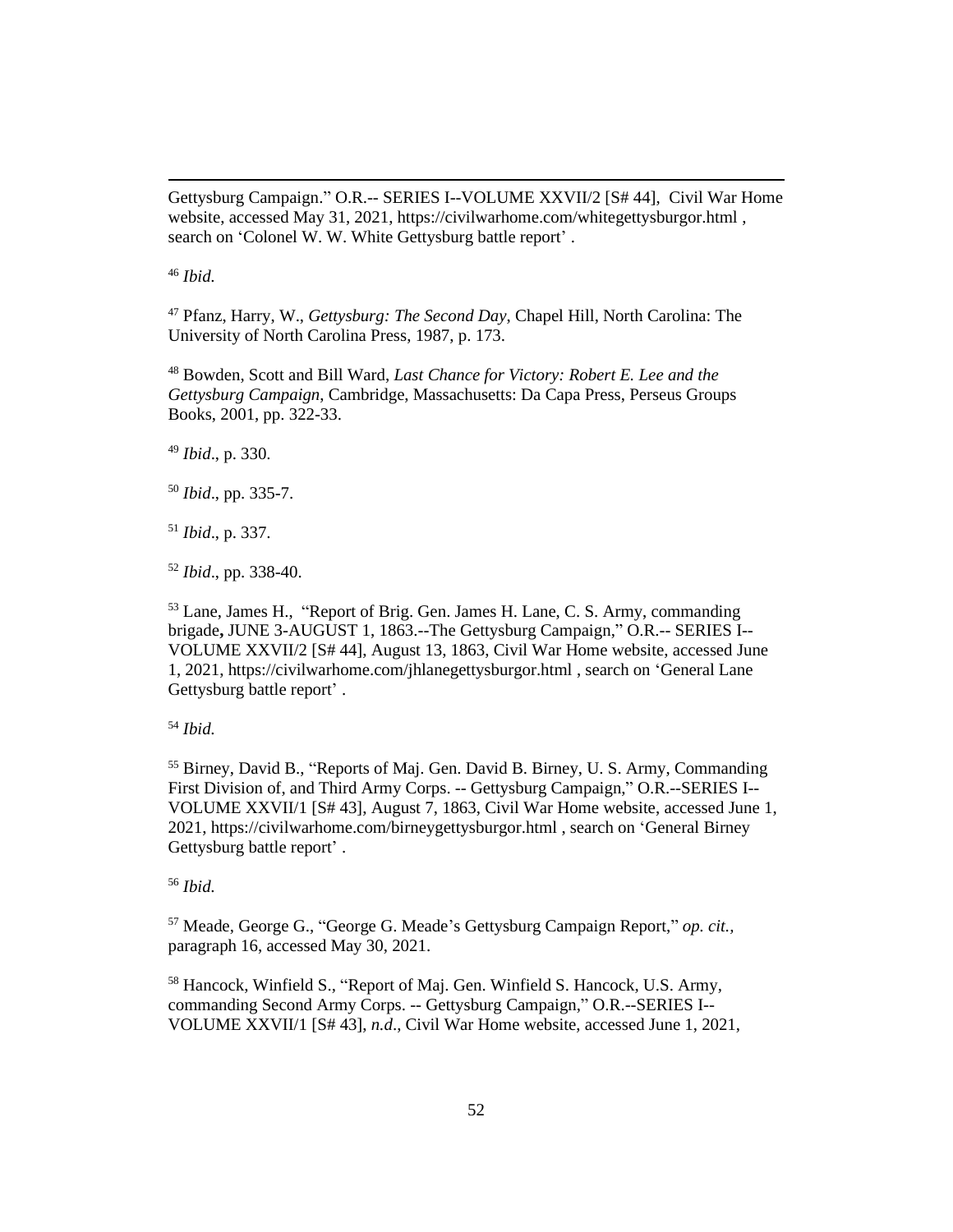https://civilwarhome.com/hancockgettysburg.html , search on 'General Hancock Gettysburg battle report' .

<sup>59</sup> Coddington, *op. cit.,* p. 578.

<sup>60</sup> Hancock, *op. cit.*

<sup>61</sup> *Ibid.*

<sup>62</sup> *Ibid.*

<sup>63</sup> *Ibid.*

<sup>64</sup> *Ibid.*

<sup>65</sup> Gibbon, John, "Report of Brig. Gen. John Gibbon, U. S. Army, commanding Second Division of, and Second Army Corps-- Gettysburg Campaign," O.R.--SERIES I-- VOLUME XXVII/1 [S# 43], August 7, 1863, Civil War Home website, accessed June 1, 2021, https://civilwarhome.com/gibbongettysburgor.htm , search on 'General Gibbon Gettysburg battle report' .

<sup>66</sup> *Ibid.*

<sup>67</sup> *Ibid.*

<sup>68</sup> Meade, George G., "Maj. Gen. George G. Meade Pipe Creek Circular," Taneytown, [Maryland], July 1, 1863, Civil War Home website, accessed June 1, 2021, https://civilwarhome.com/pipecree.html , search on 'Meade Pipe Creek Circular text'.

<sup>69</sup> Sykes, George, "Reports of Maj. Gen. George Sykes, U. S. Army, commanding Fifth Army Corps**,** Gettysburg Campaign," O.R.--SERIES I--VOLUME XXVII/1 [S# 43], Warrenton, Virginia, July 31, 1863, Civil War Home website, accessed June 1, 2021, https://civilwarhome.com/sykesgettysburgor.html , search on 'General Sykes Gettysburg battle report' **///** Sedgwick, John, "Report of Maj. Gen. John Sedgwick, U.S. Army, Commanding Sixth Army Corps. Gettysburg Campaign," O.R.--SERIES I--VOLUME XXVII/1 [S# 43], Warrenton, Virginia, August 8, 1863, Civil War Home website, accessed June 1, 2021, https://civilwarhome.com/sedgwickgettysburg.html , search on 'General Sedgwick Gettysburg battle report' .

<sup>70</sup> Slocum, Henry W., "Reports of Maj. Gen. Henry W. Slocum, U. S. Army, commanding Twelfth Army Corps] -- Gettysburg Campaign," O.R.--SERIES I-- VOLUME XXVII/1 [S# 43], August 23, 1863, Civil War Home website, accessed June 1, 2021, https://civilwarhome.com/slocumgettysburgor.html , search on 'General Slocum Gettysburg battle report' .